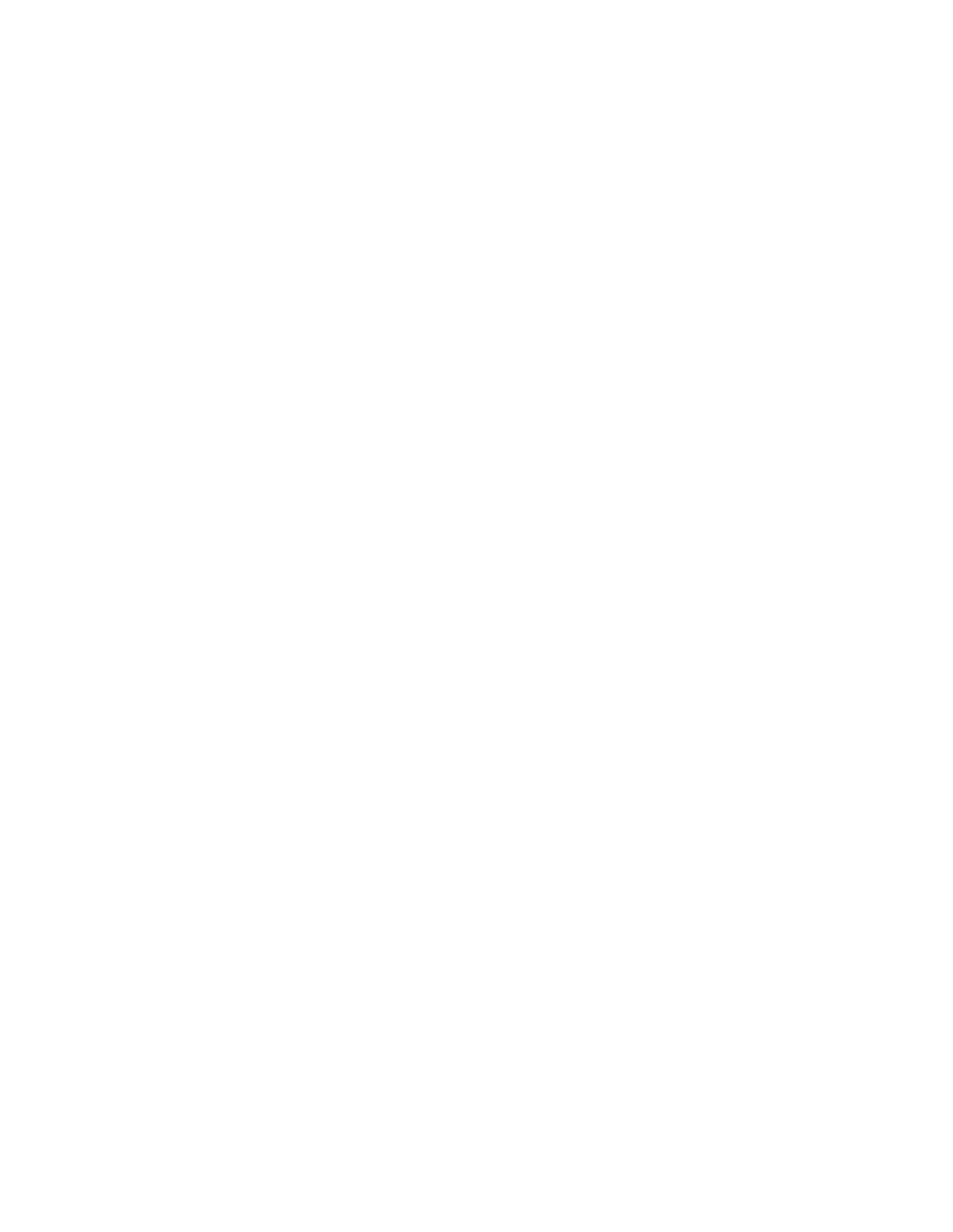

The University of the West Indies Cave Hill Campus, Barbados

## PUBLICATIONS **2010–2011**

**Editorial Team**

Elizabeth Watson Jessica Lewis Gale Hall

#### **The University of the West Indies MISSION STATEMENT**

The enduring mission of The University of the West Indies is to propel the economic, social, political and cultural development of West Indian society through teaching, research, innovation, advisory and community services and intellectual leadership.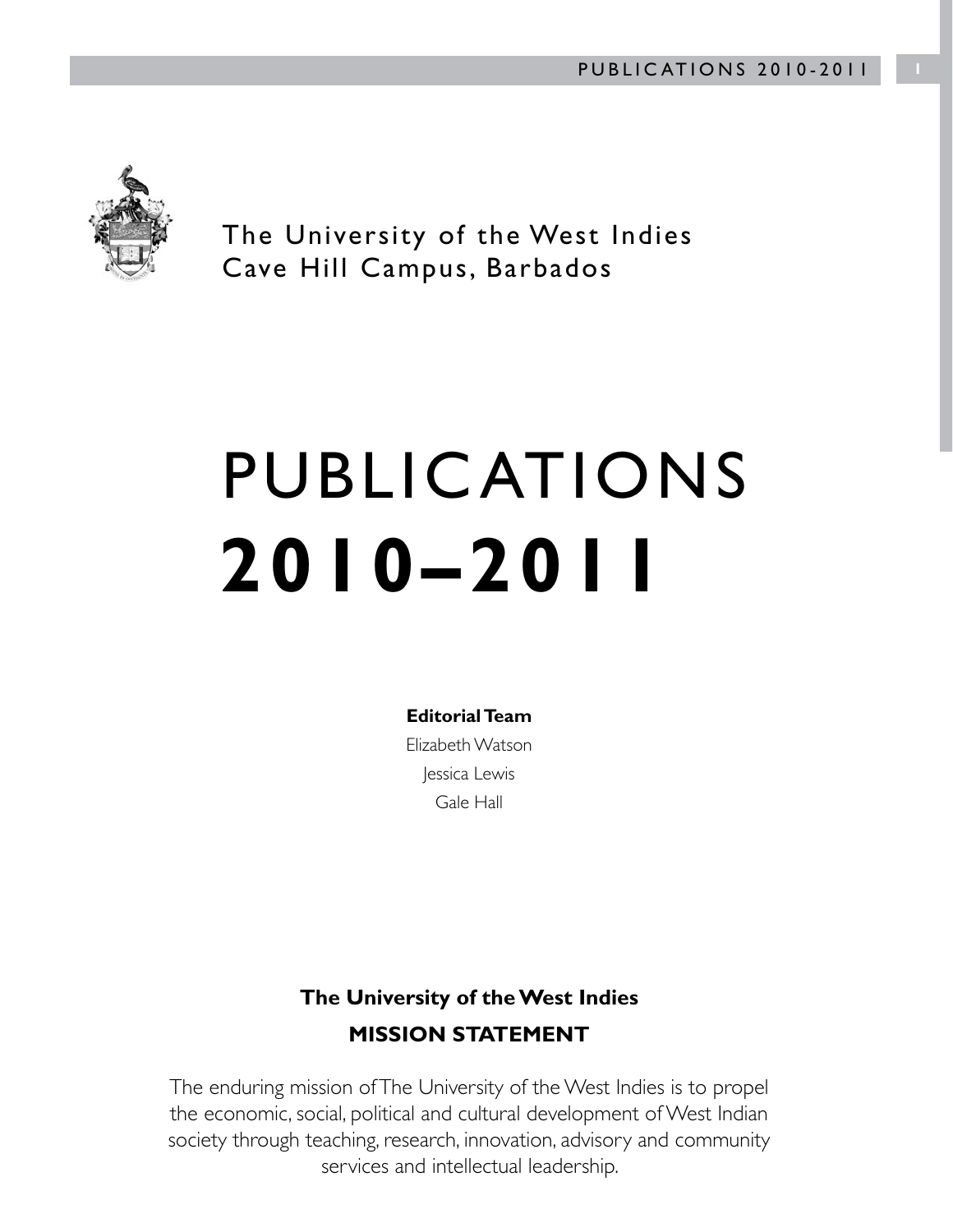## Contents

#### **3 Faculty of Humanities & Education**

- 3 Cultural Studies Department
- 3 Department of History & Philosophy
- 4 Department of Language, Linguistics & Literature
- 6 School of Education
- **7 Faculty of Law**

#### **8 Faculty of Medical Sciences**

- 12 Chronic Disease Research Centre (CDRC)
- **17 Faculty of Pure & Applied Sciences**
- 17 Department of Biological and Chemical Sciences
- 19 Department of Computer Science, Mathematics and Physics
- 20 Centre for Resource Management and Environmental Studies (CERMES)

#### **27 Faculty of Social Sciences**

- 27 Department of Economics
- 29 Department of Government, Sociology and Social Work
- 30 Department of Management Studies
- 30 Sir Arthur Lewis Institute of Social and Economic Studies (SALISES)
- 31 Shridath Ramphal Centre for International Trade Law, Policy and Services

#### **31 Institute for Gender and Development Studies: Nita Barrow Unit**

#### **Non-Teaching Departments**

32 The Main Library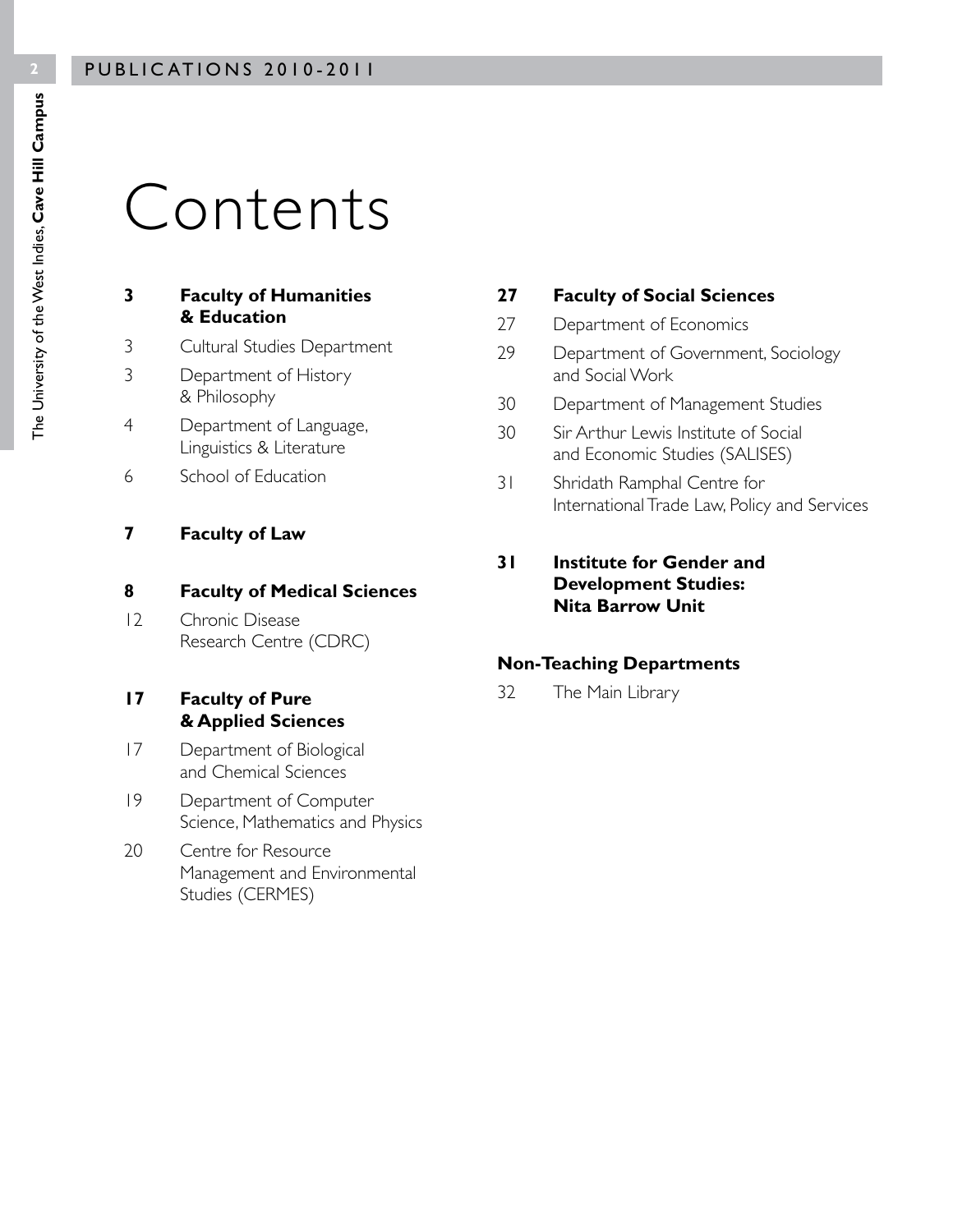# The University of the West Indies, Cave Hill Campus The University of the West Indies,

**Cave Hill Campus**

## Faculty of Humanities & Education

#### **CULTURAL STUDIES DEPARTMENT**

#### *Referred Book Chapters*

**Hume, Y.** "On the Margins: The Emergence of a Haitian Diasporic Enclave in Eastern Cuba." *Geographics of the Haitian Diaspora.* Ed. Regine O. Jackson. New York: Routledge, 2011. 71-90. Print.

**Kamugisha A.** "Austin Clarke's "Barbadian Coloniality: Language, Humour and Violence in a Caribbean Colony." Introd. to the Re-publication of Austin Clarke's *Amongst Thistles and Thorns.* London: Heinemann, 1965. Leeds, UK: Peepal Tree Press, 2010. 7-21. Print.

**---.** "*The Survivors of the Crossing and the Impossibility of Late Colonial Revolt.*" Introd. to the Re-publication of Austin Clarke's *Survivors of the Crossing*. London: Heinemann, 1965. Leeds, UK: Peepal Tree Press, 2011. 1-16. Print.

**---. "**Twentieth Century Literary Journeys." *The Routledge Reader in Anglophone Caribbean Literature.* Ed. Michael Bucknor and Alison Donnell. New York and London: Routledge, 2011. 43-49. Print.

#### *Referred Journal Articles*

**Hume, Y.** "Diaspora Tourism in the Dominican Republic Capitalizing on Circular Diasporic Travel." *Canadian Foreign Policy/La Politique ètrangeré du Canada*, 17.2 (2011): 1-16. Special Issue: *Brian Circulation and Diasporic Tourism in the Caribbean*. Guest Ed. Yiagadeesen Samy. Print.

**Kamugisha, A.** "The Hearts of Men? Gender in the Late C.L.R. James." *Small Axe: A Caribbean Journal of Criticism* 34 (2011): 76-94. Print.

**---.** "The Life and Death of a Nation: The Mood on Immigration in Barbados." *Caribbean Quarterly* 57 2 (2011): 118 -21. Print.

#### *Journal Article*

**Hume, Y.** "Art Patronage in the Caribbean Context: The Awon-Akyem Connect-ion." *Caribbean Creatives* – *The Barbados Creative Economy* 1.2 (2011). Web.

#### *Book Review*

**Kamugisha, A.** "Culture Matters: A Review of Andrew Smith's C.L.R. James and the Study of Culture." *Caribbean Review of Books* (March 2011). Web.

#### **DEPARTMENT OF HISTORY AND PHILOSOPHY**

#### *Referred Book Chapters*

**Beckles, Hilary McD.** "The Detachment of West Indies Cricket from the Nationalist Scaffold." *The Cambridge Companion to Cricket*. Ed. A. Bateman and J. Hill. Cambridge Univ. Press, Cambridge, 2011. 160-173. Print.

---.Introduction. The Caribbean College Editions: *CLR James Beyond A Boundary.* Kingston, Jamaica: Ian Randle Publisher, 2011. ix-xxiii. Print.

---."Reparations for African Enslavement: Preparing the Caribbean Case." Ed. S. Wilmot. Freedom: Retrospective and Prospective. Kingston, Jamaica: Ian Randle Publisher, 2010. 254-267. Print.

---."João Pedro Marques; Slave Revolts and the Abolition of Slavery: A Misinterpretation." *Who Abolished Slavery? Slave Revolts and Abolitionism: A Debate with João Pedro Marques.* Ed. Seymor Drescher and Peter Emmer. New York: Bergahn Books, 2010. 179-185. Print.

---. "'Prince' Lara and 'Don' Gayle: Globalization and the Leadership crisis in West Indies Cricket." *Cricket and Globalization.* Ed. Chris Rumford and Stephen Wagg. Newcastle: Cambridge Scholars Publishing, 2010. 172-189. Print.

**Carter, H.** "The Rise of Black Business in Barbados, 1900 – 1966." *West Indian Business History: Enterprise and Entrepreneurship*. Ed. B. W. Higman, and Kathleen Monteith. Kingston: University of the West Indies Press, 2010. 214-224. Print.

**Ochieng'-Odhiambo, F.** *A Companion to Philosophy*. Nairobi: Consolata Institute of Philosophy Press, 2010. Print.

**Welch, P.** "Poor Whites in Barbadian History." *Narratives of the Occluded Irish Diaspora – Subversive Voices.* Ed. Micheal OhAodha and John O'Callaghan. Dublin: Peter Lang, 2011. Print.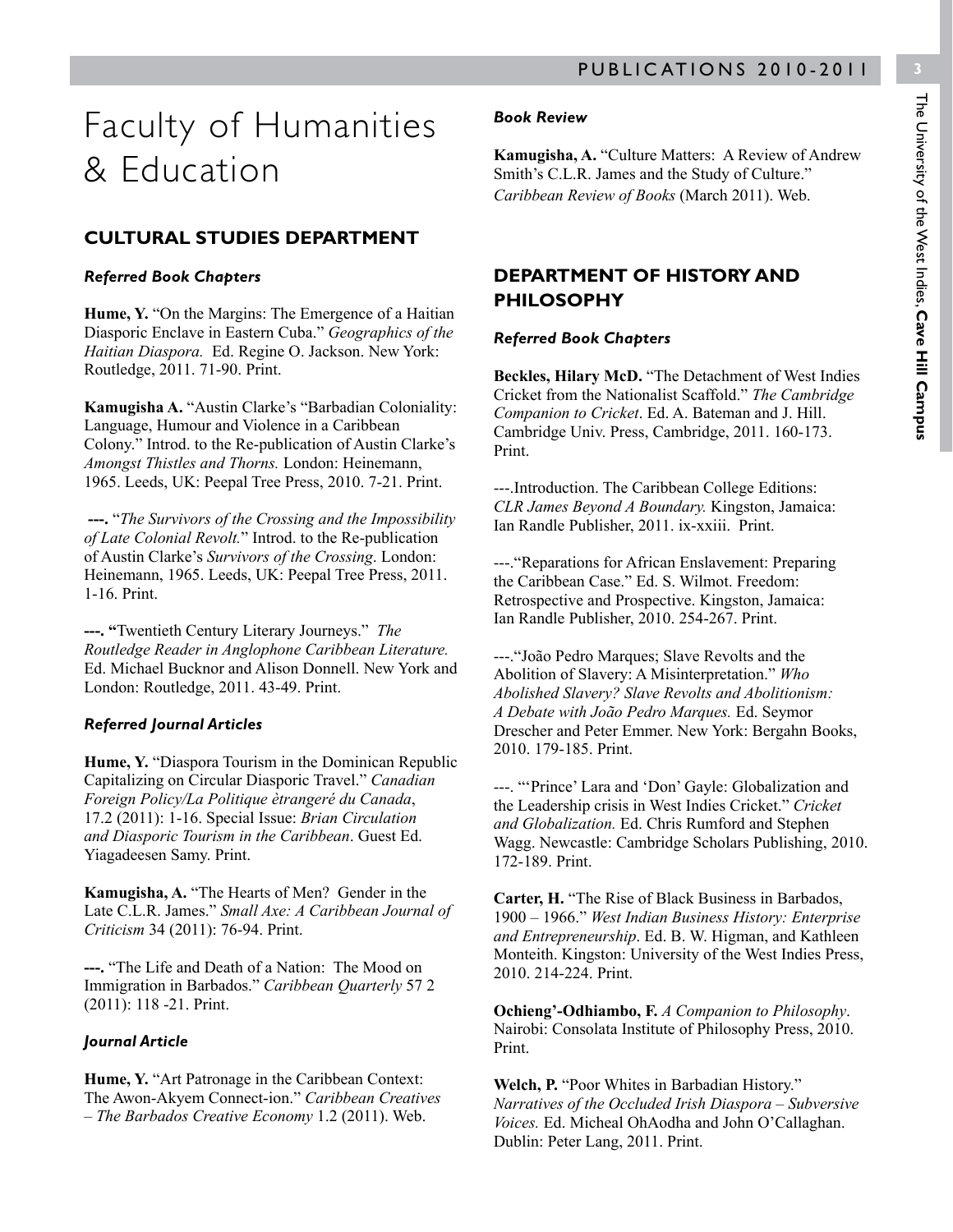#### *Refereed Journal Articles*

**Cobley, A.** '"Why Not All Go Up Higher?': The Transvaal Native Mine Clerks' Association, 1920-1925." *South African Historical Journal* 62.1 (2010): 143-161. Print.

**Ochieng'-Odhiambo, F.** "A Lawyer's Dilemma: Truth Versus the Client's Interest." *Philosophy Now* 79 (2010): 10-13. Print.

**Rocha, E.** "Textos e Contextos: a longo e complexo relacionamento entre História e Literatura." *Revista de História da Universidade Estadual do Maranhão* 8. 12 (2011). 295-314. Web.

**---.** "Racism in the Twentieth Century: A Call for New Epistemologies." *Journal of Caribbean History* 45.1 (2011). 30-46. Print.

#### *Non-refereed Publications*

**Carter, H.** *Powering our Nation's Progress: The Story of Electricity Service in Barbados, 1911-2011*. The Garrison, St. Michael: The Barbados Light & Power Co. Ltd., 2011. Print.

**---.** *Switching on with Elcock for 50 Years: A History of Everson R. Elcock & Co. Ltd, 1961-2011*. Lodge Hill, St. Michael: Everson R. Elcock & Co. Ltd., 2011. Print.

**Cobley, A.,** and Gale Hall, eds. *Research at Cave Hill: Supporting National and Regional Development* Cave Hill, Barbados: The University of the West Indies, Cave Hill Campus, 2010). Print.

**Rocha, E.** Preface: *Escravidão, Farinha e Comércio no Recôncavo do Rio de Janeiro – século XIX*, by Nielson R. Bezerra, Rio de Janeiro, Inepac-RJ/APPH-CLIO, 2011. ix-xii. Print.

#### *Technical Reports*

**Inniss, T. et al.** *Nomination Dossier for Historic Bridgetown and its Garrison*. Bridgetown: Government of Barbados, Ministry of Community Development and Culture, 2010. Print.

**Inniss, T.** *Treaty-Specific Report on the Covenant on Economic, Social and Cultural Rights (CESCR)*. Bridgetown: Government of Barbados, Ministry of Foreign Affairs, 2011. Print.

#### *OTHER MEDIA*

---.Sarah: Mother of the Nation: A Play Depicting the Life and Times of The Rt. Excellent Sarah Ann Gill. Dir. C. M. Harcylde Walcott. Walcott Warner Theatre, Errol Barrow Centre for Creative Imagination, Barbados. 28 April- 2 May 2010. Performance.

#### **DEPARTMENT OF LANGUAGE, LINGUISTICS AND LITERATURE**

#### *Refereed Book Chapters*

**Armstrong, A.** "Liminality and the Poetics of Space in Mark McWatt's *Suspended Sentences* and Kwame Dawes's *A Place to Hide.*" *The Caribbean Short Story: Critical Perspectives.* Ed. Lucy Evans, Mark McWatt and Emma Smith. Leeds: Peepal Tree Press, 2011: 298- 311. Print.

**Belgrave, K.**, and Stacy Denny. "Bajan Dialect." *The Electronic World Atlas of Variation in English*. Ed. Bernd Kortmannn, and Kerstin Lukenheimer. Berlin: Max Planck Digital Library in cooperation with Mouton de Gruyter, 2011. Web.

**Bryce, J.** "Myself as a Puff of Dust: a Ghost Story." *Exit: Endings and New Beginnings in Literature and Life.* Ed. Stefan Helgesson. Amsterdam/New York: Rodopi, 2011: 289-300. Print.

**---.** "The Anxious Phallus: the Iconography of Impotence in Some African Films." *Men in African Film and Fiction*. Ed. Lahoucine Ouzgane. Oxford, UK: James Currey, 2011. 11-27. Print.

**---.** "Outside the Machine? Donor Values and the Case of Film in Tanzania." *Viewing African Cinema in the 21st Century: Art Films and the Nollywood Video Revolution.*  Ed. Mahir Saul and Ralph A. Austen. Athens: Ohio UP, 2010. 160-177. Print.

Belgrave, K, and **Stacy Denny**. "Bajan Dialect." *The Electronic World Atlas of Variation in English*. Ed. Kortmannn, Bernd, and Kerstin Lukenheimer. Berlin: Max Planck Digital Library in cooperation with Mouton de Gruyter, 2011. Web.

**O'Callaghan, E.** "Early Colonial Narratives of the West Indies: Lady Nugent, Eliza Fenwick, Matthew Lewis and Frieda Cassin." *Routledge Companion to Anglophone Caribbean Literature.* Ed. Michael Bucknor and Allison Donnell. Oxford: Routledge, 2011. 149-156. Print.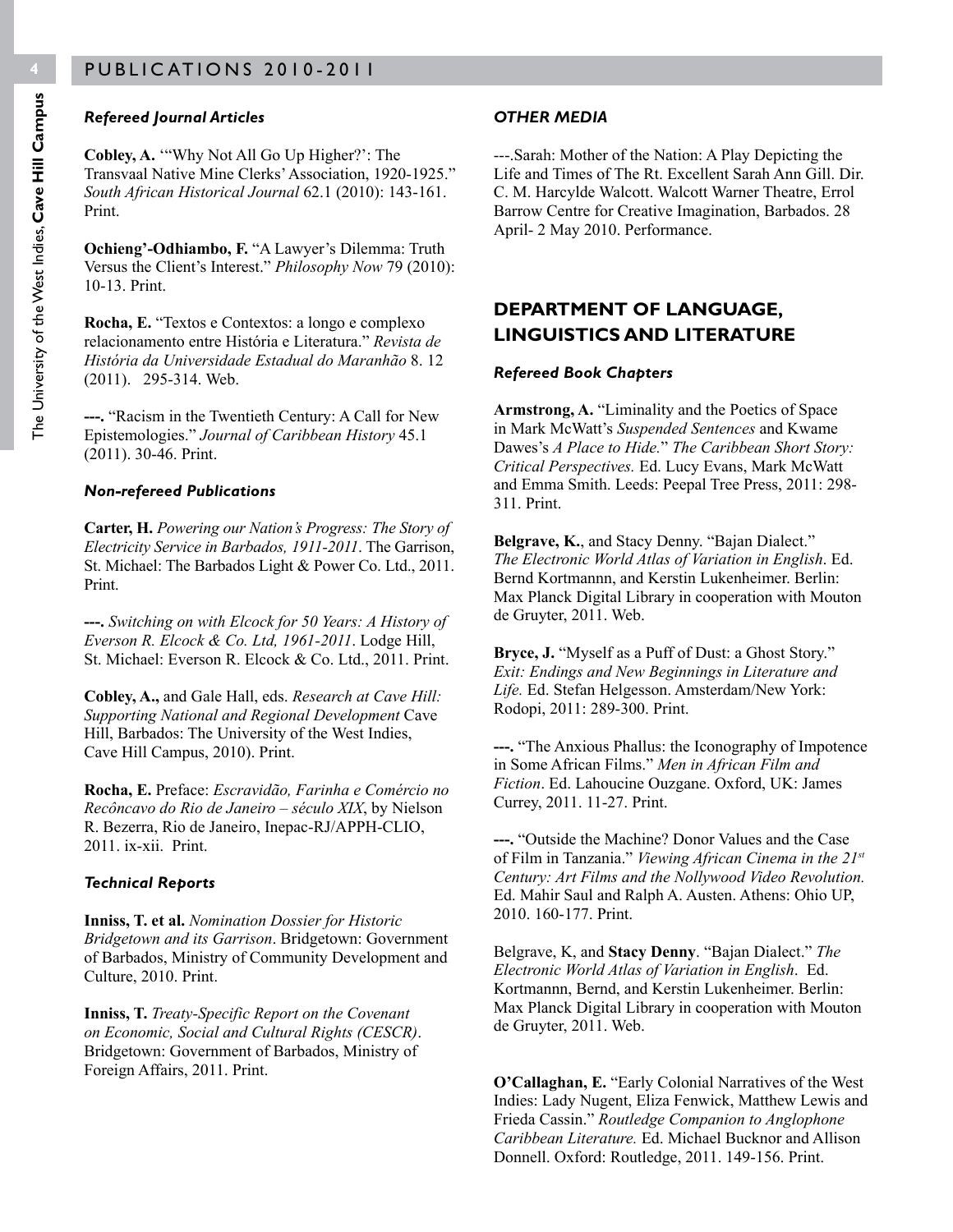**---.** "Caribbean Migrations: Negotiating Borders." *Sex and the Citizen: Interrogating the Caribbean.* Ed. Faith Smith. Charlottesville, VA: Virginia UP, 2011. 125-135. Print.

**---**. "Naipaul's Legacy: Made in the West Indies ‒ for Export." *Created in the West Indies: Caribbean Perspectives on V.S. Naipaul*. Ed. Jennifer Rahim and Barbara Lalla. Kingston, Jamaica: Ian Randle, 2010. 20- 34. Print.

**Simmons-McDonald, Hazel.** "West Indian Englishes: An Introduction to Literature Written in Selected Varieties. The Routledge Handbook of World Englishes." Ed. Andrew Kirkpatrick. New York, NY: Routledge, 2010. Print.

---. "Introducing French Creole as a Language of Instruction in Education in St. Lucia." Ed. B. Migge, I. Leglise and A. Bartens. *Creoles in Education: A Critical Assessment and Comparison of Existing Projects.* n.p.: John Benjamins Publishing Company, 2010. Print.

#### *Refereed Journal Articles*

**Bryce, J.** "Abdulkadir Ahmed Said: On the Frontline of African Cinema." *Black Camera: An International Film Journal* 2.19 (2010): 7-13. Print.

**Bryce, J.** "Riffing on *Omeros*: The Relevance of Isaac Julien to Cultural Politics the Caribbean." *Small Axe: A Caribbean Journal of Criticism* 32 (2010): 88-96. Print.

**---.** "Portrait of a Vincy Artist: Caroline "booops" Sardine." *Caribbean Quarterly* 57.1 (2011): 1-10. Print.

**---.** "Imaging the Caribbean." *Caribbean Review of Gender Studies* 5 (2011): Web.

**Constant, I.** "Actualités littéraires des Caraïbes." *Nouvelles Etudes Francophones* 25.1 (2010): 234-36. Print.

**Craig, I.** "Anonymous Sojourners: Mapping the Territory of Caribbean Experiences of Immersion for Language Learning." *Frontiers: The Interdisciplinary Journal of Study Abroad* 19 (2010): 125-49. Print.

**Denny, S.** "Seeing Writing Right and Righting Writing: An Investigation into Teacher Writing Proficiency." *International Journal of Humanities and Social Science*  1.3 (2011): 223-234. Print.

**Leyshon, R.** "Malika." *POUI: Cave Hill Journal of Creative Writing* XI (2010): 92-95. Print.

#### *Non-Refereed publication*

Simmons-McDonald, Hazel. Foreword. *Abridged Handbook of Grenadian Creole English and French Names: A Dictionary of Grenadian Creole English with Grammar and Syntax.* By Thomas R. Chase and Zarah Chase. Academic Communications Linguistic and Integrated Media Services (ACLAIMS): Grenada, 2011. 7-8. Print.

#### *Referred Conference Proceedings*

**Belgrave, K.** "'The Power of the Word': The Evaluative Functions of Prefabricated Language." *In a Sea of Heteroglossia: Plurilingualism, Pluriculturalism and Pluriidentification in the Caribbean.* Ed. N. Faraclas, et al. Curacao: FPI Fundashon Pa Planifikashon Di Idioma, 2010. 403 – 411. Print.

**Denny, S.** "The ABCs of Teacher Language Proficiency." *In a Sea of Heteroglossia: Plurilingualism, Pluriculturalism and Pluriidentification in the Caribbean.* Ed. N. Faraclas, et al. Curacao: FPI Fundashon Pa Planifikashon Di Idioma, 2010. 135-152. Print.

#### *Encyclopaedic Entries*

**Mabana, K.** "Dongala, Emmanuel B." *Dictionary of African Biography*. Trans. Desmond Hosford. Ed. Emmanuel K. Ayeampong and Henry Louis Gates. Vol. 2. New York: Oxford UP, 2011. Print.

**---.** "Kamanda, Kama Sywor." *Dictionary of African Biography*. Trans. Desmond Hosford. Ed. Emmanuel K. Ayeampong and Henry Louis Gates. Vol. 3. New York: Oxford UP, 2011. Print.

**---.** "Mayengo, François-Médard." *Dictionary of African Biography*. Trans. Desmond Hosford. Ed. Emmanuel K. Ayeampong and Henry Louis Gates. Vol. 4. New York: Oxford UP, 2011. Print.

**---.** "Monsengwo, Laurent Pasinya." *Dictionary of African Biography*. Trans. Desmond Hosford. Ed. Emmanuel K. Ayeampong and Henry Louis Gates. Vol. 4. New York: Oxford UP, 2011. Print.

**---.** "Nkashama, Pius Ngandu." *Dictionary of African Biography*. Trans. Desmond Hosford. Ed. Emmanuel K. Ayeampong and Henry Louis Gates. Vol. 4. New York: Oxford UP, 2011. Print.

---. "Pouvoir politique et sorcellerie dans l'œuvre de Tchicaya U Tam'si." *Tchicaya ou l'éternelle quête de l'humanité de l'homme*. Ed. Marie-Rose Abomo-Maurin. Paris: L'Harmattan, Coll. Critiques Littéraires, 2010: 99- 119. Print.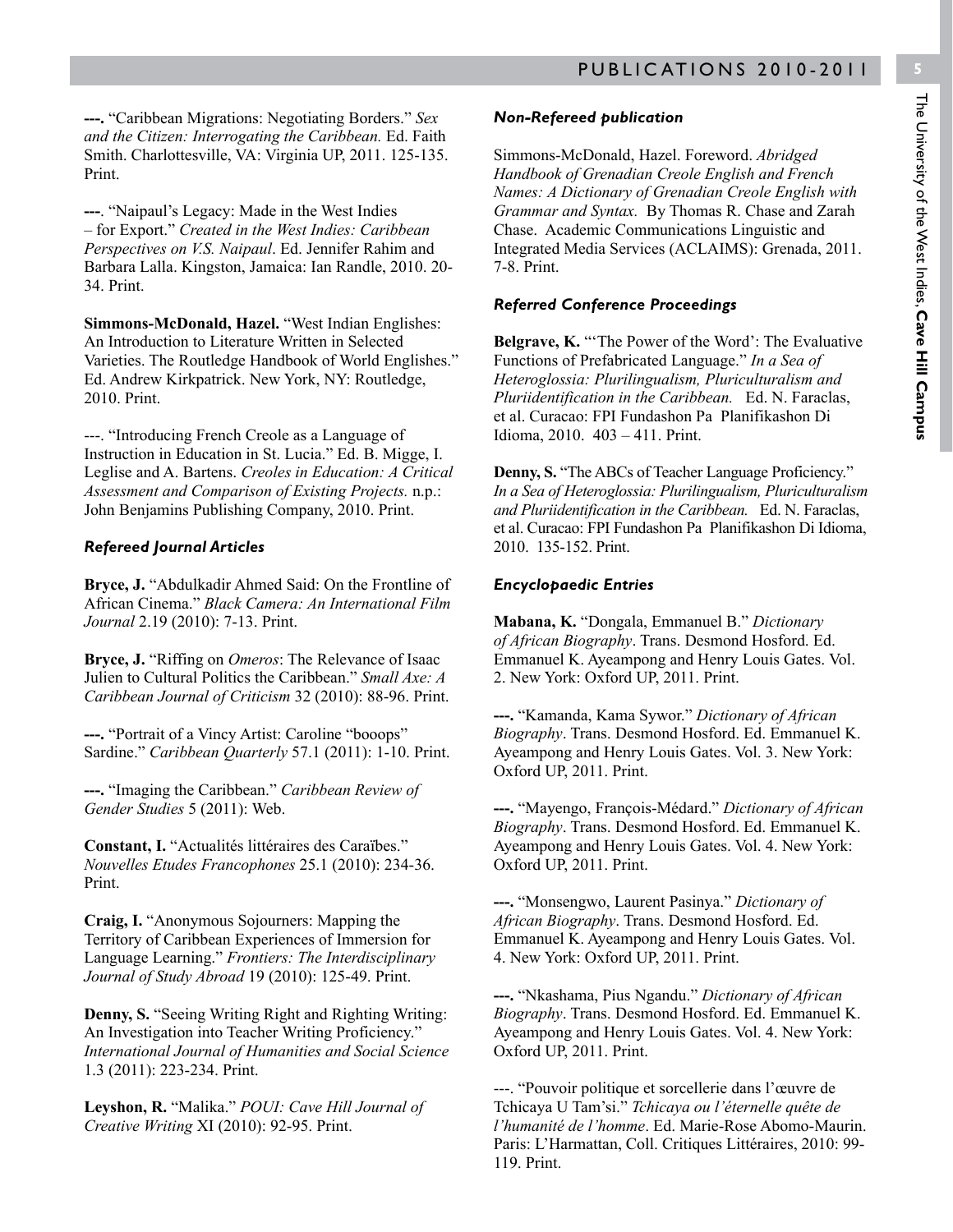**---.** "Sony Labou Tansi." *Dictionary of African Biography*. Trans. Desmond Hosford. Ed. Emmanuel K. Ayeampong and Henry Louis Gates. Vol. 5. New York: Oxford UP, 2011. Print.

**---.** "Tchicaya U Tam'si." *Dictionary of African Biography*. Trans. Desmond Hosford. Ed. Emmanuel K. Ayeampong and Henry Louis Gates. Vol. 5. New York: Oxford UP, 2011. Print.

#### *Book Reviews*

**Bryce, Jane.** "Poems of Penitence and Pilgrimage: a Review of *Journey to Le Repentir* by Mark McWatt." *Small Axe Salon*. Nov. 2010. Web.

**---.** Review of "*La Soga.*" *Caribbean Review of Books Online.* Oct. 2010. Web.

**Craig, I.** Review of "Crazy for Cuba", Gustavo Pérez Firmat's *The Havana Habit*. *Caribbean Review of Books*. Mar. 2011. Web.

**---.** "Songs of the Road." Review of *Los viajes del viento,* film. *Caribbean Review of Books* Sept. 2010. Web.

**Farquhar, B.** "A Review of *Growing up in All Saints Village, Antigua* by Emily Knight." *The Antigua and Barbuda Review of Books* 4.14 (Summer 2011): 71-73. Print.

#### *Conference Proceedings*

**Schaumloeffel, M. A.** Editor and organizer. *Annals of the XIV International Conference of Teachers of German*. Volume 3 (2010): 383. (idvnetz.org). Web.

#### *Popular Publications/Journalism*

**Best, C.** Introduction to Winston Farrell's *Bustin the Blues.* St Michael: Caribbean Chapters, July (2011): 1-2. Print.

**Mabana, K.** "*Le Sapeur. . . Homme invisible.*" *Sapeur. . . Homme invisible.*" http://clavermabana.blogspot.com/ since Sept. 2009. Web.

#### **SCHOOL OF EDUCATION**

#### *Refereed Books*

**Maynard, D.** *Learned Helplessness in Barbadian Adolescents: Psychosocial variables and Learned Helplessness.* Germany: LAP Lambert Academic Publishing, 2010. Print.

#### *Refereed Book Chapters*

**Fayombo, G. A.** "Absenteeism from Lectures among Undergraduate Students: Implications for Caribbean Higher Education." *Higher Education in the Caribbean: Research, Challenges and Prospects.* Ed. A. Ezenne. Mona, Jamaica: The University of the West Indies, Department of Educational Studies, Education Research Centre, 2010. 509-551. Print.

Thompson, B. P., S. J. Warrican, and **C. J. Leacock.**  "Education for the Future: Shaking Off the Shackles of Colonial Times." *Readings in Caribbean History and Culture: Breaking Ground*. Ed. D. Dunkley. Lanham, MD: Lexington Books, 2011. 61-86. Print.

#### *Refereed Journal Articles*

**Blackman, S.,** and D-M Maynard**.** "An Investigation of Career Preparedness Levels of Students at The University of the West Indies, Cave Hill Campus." *Caribbean Educational Research Journal* 1.2 (2010): 17-24. Print

**Fayombo, G. A.** "Academic Related Variables and Attitudes toward Substance Abuse among Secondary School Adolescents in Barbados." *World Journal of Education* 1.1 (2011): 136-143. Print.

**---.** "The Relationship Between Personality Traits and Psychological Resilience among the Caribbean Adolescents." *International Journal of Psychological Studies* 2.2 (2010): 105-116. Print.

**---.** "Gender Differences in Study Habit, Interest in Schooling and Attitude towards Substance Abuse among Secondary School Adolescents in Barbados." *Caribbean Education Research Journal* 2.1 (2010): 87-95*.* Print.

Blackman, S., and **D-M Maynard.** "An Investigation of Career Preparedness Levels of Students at the University of the West Indies, Cave Hill Campus." *Caribbean Educational Research Journal* 1.2 (2010): 17-24. Print

**Ogunkola, B. J.,** and R. Archer-Bradshaw. "Teacher Quality Indicators as Predictors of Instructional Assessment Practices in Science Classrooms in Secondary Schools in Barbados." *Research in Science Education* (2011): 1-29. Print.

**Ogunkola, B. J.,** and R. A. Olatoye. "Students' Inherent Characteristics, Parents' Educational Attainment and Family Size as Predictors of Academic Achievement in Integrated Science." *Research Journal of International Studies* 16 (2010): 119–124. Print.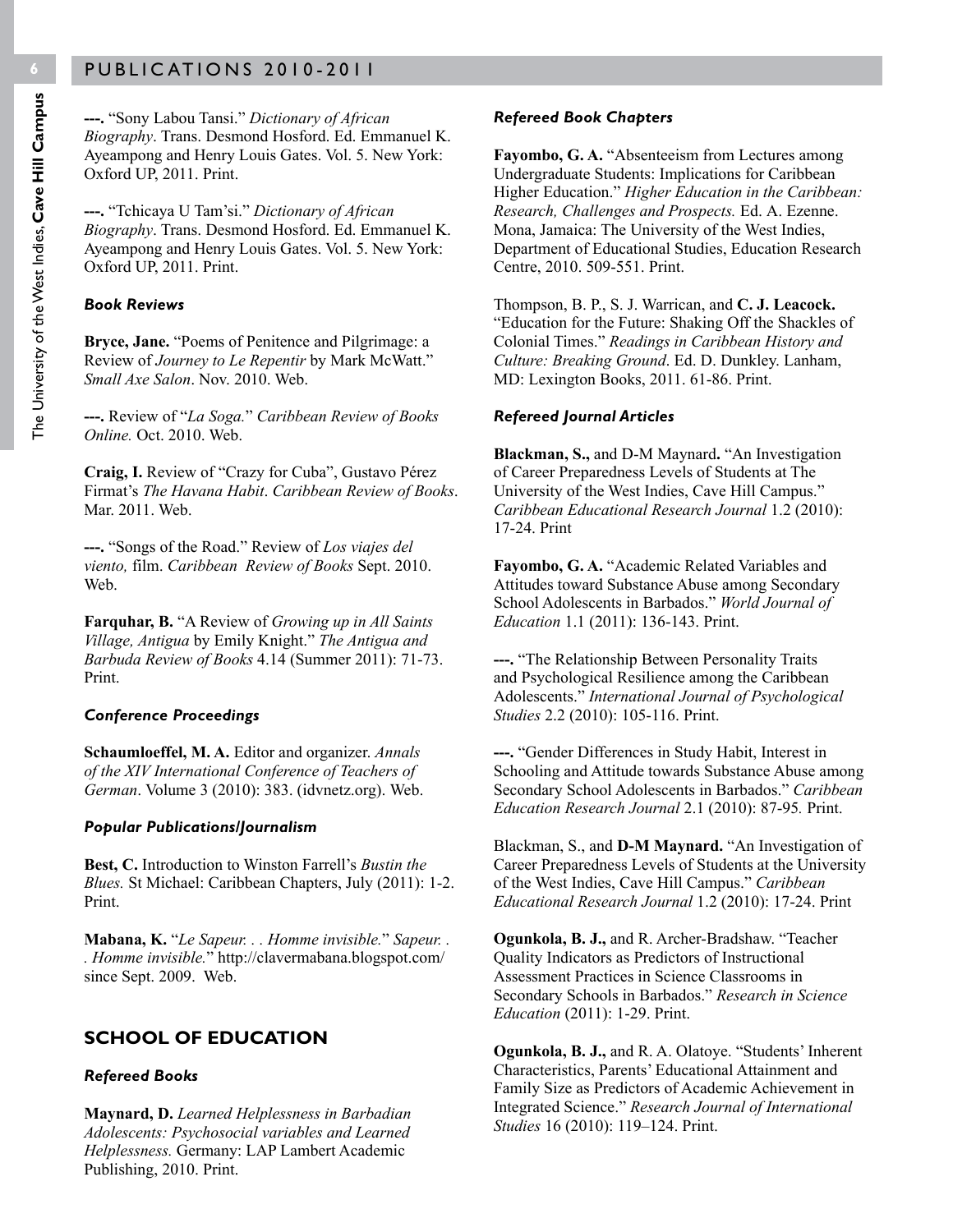**Ogunkola, B. J.,** and R. A. Olatoye. "Predictors of Computer Attitudes of Secondary School Science Teachers in Ogun State, Nigeria." *Caribbean Educational Research Journal* 2.1 (2010): 47–53. Print.

#### *Refereed Conference Papers*

**Ogunkola, B. J. "**Attitude to Use of Technology in Science Teaching, Interest in Science and Study Habits as Predictors of Science Achievement Among Secondary School Students in Barbados." Proceedings of the 2<sup>nd</sup> International Conference on Society and Information Technology. Ed. Nagib Callas, et al. Orlando, FL. 27-30 Mar. 2011**.** 188-193. Print.

#### *Technical Reports*

**Leacock, C. J.,** and S. J. Warrican. *The Effectiveness of the Education for Democratic Citizenship in the Caribbean Course*. Project Evaluation Report. Washington, DC: Organization of American States, 2011. Print.

Warrican, S. J., and **C. J. Leacock.** *S & T Foresighting and Innovation Mapping for the Caribbean."* Project Evaluation Report, Special Multilateral Fund of the Inter-American Council for Integral Development (FEMCIDI). Washington, DC: Organization of American States. 2010. Print.

### FACULTY OF LAW

#### *Referred Books*

**Kaczkorowska, A.** *EU Law*. 2nd ed. London and New York: Routledge, 2011. Print.

**---.** *"EU Law Update.*" Published on EU Law Book Companion. July 2011. Web.

#### *Refereed Book Chapters*

**Robinson, T.** "Our imagined lives." *Sex and the Citizen: Interrogating the Caribbean.* Ed. Faith Smith. Charlottesville, VA: Virginia UP, 2011. 201-213. Print.

#### *Refereed Journal Articles*

**Bulkan, A.** "From Instrument of Empire to Vehicle for Change: The Potential of Emerging International Standards for Indigenous Peoples of the Commonwealth Caribbean." *Commonwealth Law Bulletin* 37.3 (2011): 463-489. Print.

**Bulkan, A.** "Protecting Traditional Lands under the Amerindian Act 2006: Rhetoric or Reality?" *New Guyana Bar Review* 3.1 (2011): 77-89*.* Print.

Ventose, E., and **J. Forrester.** "The Concept of Authorization and Infringement of Copyright on the Internet." *Journal of Internet Law* 14.6 (2010): 3. Print.

Ventose, E., and **G. McDonald.** "Privatization and Constitutional Protection for Public Officers in the Commonwealth Caribbean." *Public Law* 3 (2011): 498. Print.

**Ventose, E.** "Collateral Relief and Alternative Remedies in Constitutional Litigation in the Commonwealth Caribbean." *Commonwealth Law Bulletin* 37.1 (2011): 91. Print.

**---.** "ECJ Rules on Legislative Limitations on Copyright Protection for Designs in Europe." *Journal of Intellectual Property Law and Practice* 6.6 (2011): 367. Print.

**---.** "Holy Smokes! British American Tobacco Loses Trademark Challenge in the Commonwealth Caribbean." *Journal of Intellectual Property Law and Practice* 6.2 (2011): 75. Print.

**---.** "Judicial Review of the Discretion of the Director of Public Prosecutions under Commonwealth Caribbean Constitution." *West Indian Law Journal* 35.1 (2010): 81. Print.

**---.**"Legitimate Expectations and Due Process of Law in Commonwealth Caribbean Public Law." *Law Quarterly Review* 127.3 (2011): 34. Print.

 **---.** "Ownership and Renewal Rights in Bob Marley's Albums." *Journal of Intellectual Property Law and Practice* 6.1 (2011): 15. Print.

**---.** "Patent Protection for 'Dosage Regimes' in the United States after Bilski v Kappos." *Journal of Intellectual Property Law and Practice* 6.7 (2011): 423. Print.

**---.** "Patent Protection for Dosage Regimes in Europe: A Dissenting View." *Journal of Intellectual Property Law and Practice* 6.4 (2011): 238. Print.

**---.** "Patenting Surgical Methods in Europe after MEDI-PHYSICS." *Journal of Intellectual Property Law and Practice* 6.2 (2011): 108. Print.

**---.** "Public Law Aspects of Employment of Magistrates in the Commonwealth Caribbean." *Commonwealth Law Bulletin* 37.3 (2011): 521. Print.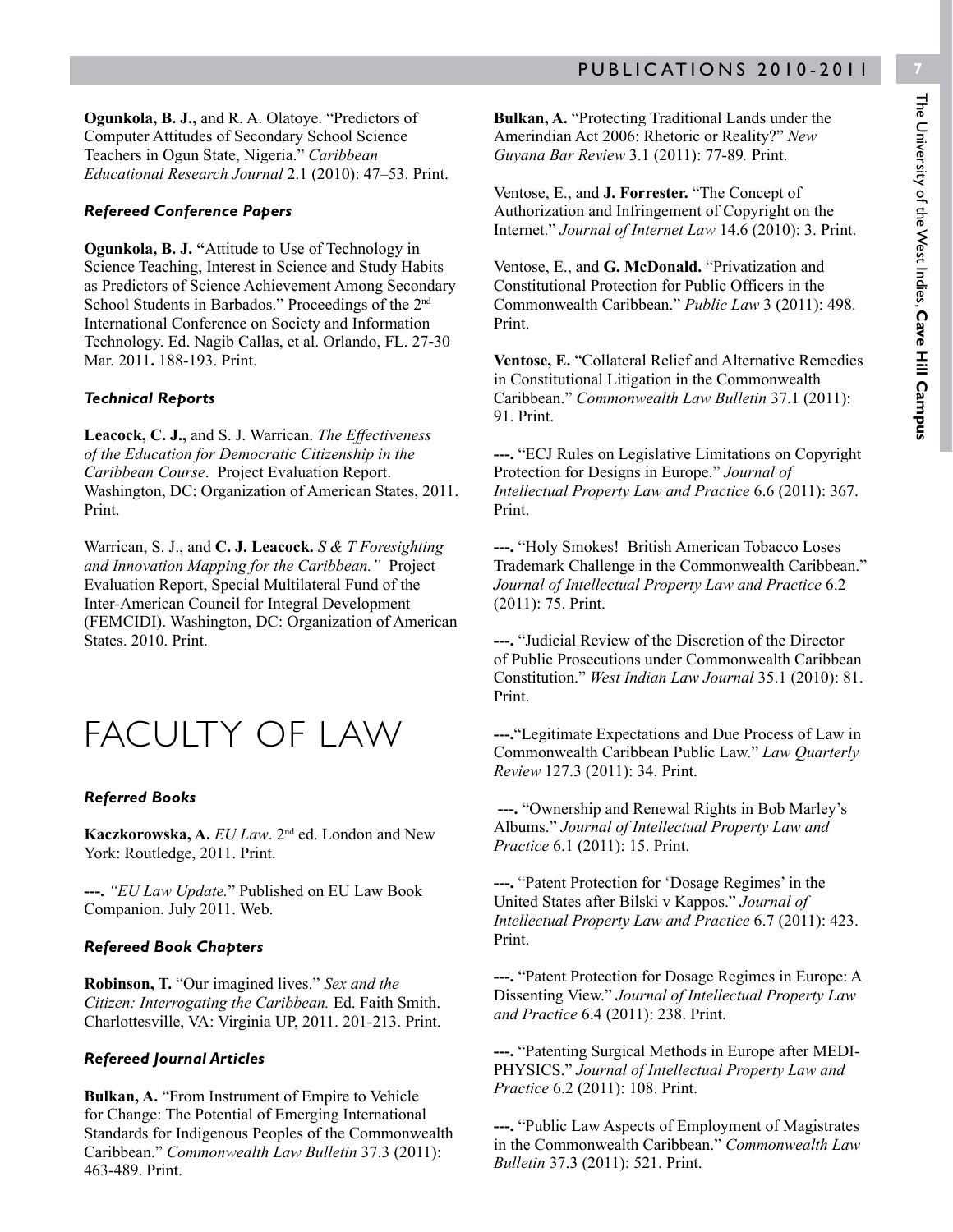**---.** "The Enlarged Board of Appeal Rules on the Interpretation of "Pending European Patent Application." *Journal of Intellectual Property Law and Practice* 5.6 (2011): 137. Print.

**Ventose, E.,** and J. Forrester**.** "The Concept of Authorization and Infringement of Copyright on the Internet." *Journal of Internet Law* 14.6 (2010): 3. Print.

**Ventose, E.,** and G. McDonald**.** "Privatization and Constitutional Protection for Public Officers in the Commonwealth Caribbean." *Public Law* 3 (2011): 498. Print.

#### *Non-Refereed Publications*

Robinson, T., and **A. D. Burgess**, Ed. *Proceedings of the Faculty of Law Faculty Workshop Series in Honour of Professor Albert Fiadjoe: Caribbean Public Law's Prospects.* Cave Hill, Barbados: UWI, Faculty of Law, 2010. Print.

Robinson, T., **R. Clarke,** and J. Sealy-Burke**.** "Gender Analysis of Child Support in the Caribbean: Legal, Socio-economic and Cultural Issues for Consideration." *Without Prejudice: CEDAW and the Determination of Women's Rights in a Legal and Cultural Context.* Ed. M. Shivdas and S. Coleman. London: Commonwealth Secretariat, 2010. 95-105. Print.

**Robinson, T.** "Human Rights: Caribbean Constitutional Standards and the Rights of Sexual Minorities." UNAIDS, *Keeping Score III: The Voice of the Caribbean People.* Port-of-Spain, Trin. and Tob.: UNAIDS Caribbean Regional Support Team, 2011. 113-14. Print.

**Robinson, T.,** R. Clarke, and J. Sealy-Burke**.** "Gender Analysis of Child Support in the Caribbean: Legal, Socio-economic and Cultural Issues for Consideration." *Without Prejudice: CEDAW and the Determination of Women's Rights in a Legal and Cultural Context.* Ed. M. Shivdas and S. Coleman. London: Commonwealth Secretariat, 2010. 95-105. Print.

**Robinson, T.,** and A. D. Burgess, Ed. *Proceedings of the Faculty of Law Faculty Workshop Series in Honour of Professor Albert Fiadjoe: Caribbean Public Law's Prospects.* Cave Hill, Barbados: UWI, Faculty of Law, 2010. Print.

Robinson, T., R. Clarke, and **J. Sealy-Burke.** "Gender Analysis of Child Support in the Caribbean: Legal, Socio-economic and Cultural Issues for Consideration." *Without Prejudice: CEDAW and the Determination of Women's Rights in a Legal and Cultural Context.* Ed. M. Shivdas and S. Coleman. London: Commonwealth Secretariat, 2010. 95-105. Print.

#### *Book Review*

**Kaczarowska, A.** Rev. of *Principles of European Constitutional Law* by Armin von Bogdandy and Jürgen Bast. 2<sup>nd</sup>. Rev. ed. London: Hart Publishing and Verlag CH Beck, 2010. *European Law Review* 36.3 (2011): 442-444. Print.

#### *Expert Report*

**Robinson, T.** *Law Reform Related to Maintenance and Custody of and Access to Children in Barbados: A Policy Paper*. Barbados: UNIFEM, 2010. Print.

#### *Popular Publications/Journalism*

**Bulkan, A. "**Would Cheddi Have Sold His House for \$120 million?" *Stabroek News* 7 Mar. 2011. (Commentary on Ethics in Public Office in Guyana). Web.

**---. "**Does CARICOM IMPACS Carry Out HIV Employment Screening? That, and Only That, Is the Question.**"** *Stabroek News* 13 Sept. 2010. (Rejoinder to official CARICOM response to column of 6 Sept. 2010). Web.

**---.** "The Hypocrisy of CARICOM." *Stabroek News* 6 Sept. 2010. Reprinted in the Trinidad and Tobago *Guardian* 19. Sept. 2010. (Op. Ed piece on the constitutional implications of mandatory HIV testing at CARICOM IMPACS). Web.

**Robinson, T.** "Rights and Wrongs: Feminist Legal Activism and Violence against Women in the Caribbean." *Balliol's Rib* 1 (2010): 8-10. Print.

## FACULTY OF MEDICAL SCIENCES

#### *Refereed Book Chapters*

**Kumar, A. Y.**"Anesthesia Machine." *Essential Clinical Anesthesia*. Ed. C. Vacanti, and P. Sikka. New York: Cambridge UP, 2011. 129-137. Print.

**---**. "Pre-use Check of Anesthetic Equipment." *Essential Clinical Anesthesia*. Ed.C. Vacanti, and P. Sikka. New York: Cambridge UP, 2011. 1039-1042. Print.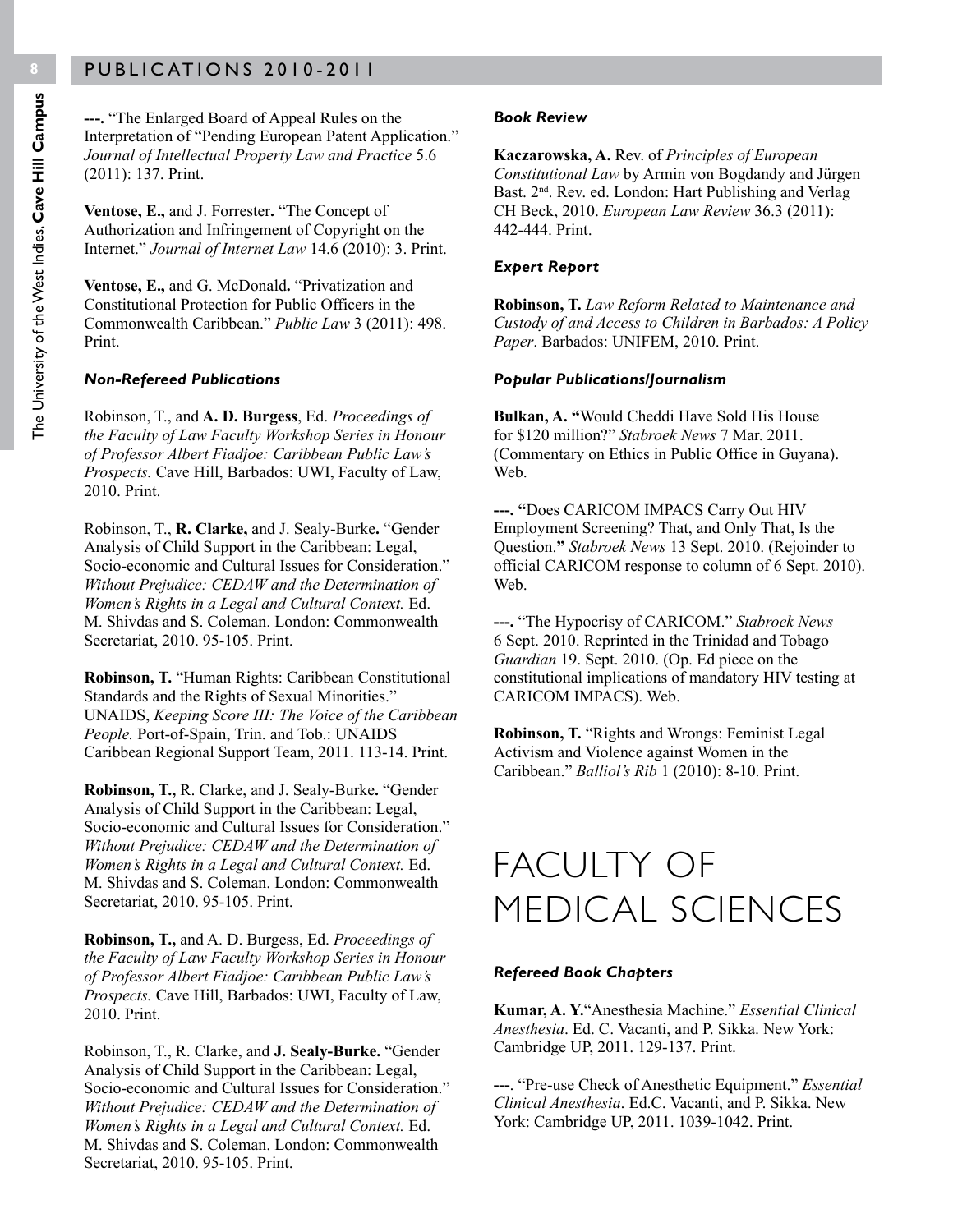**Kumar, A. Y.,** and E. R. Garcia. "Anesthesia Ventilators." *Essential Clinical Anesthesia*. Ed. C. Vacanti, and P. Sikka. New York: Cambridge UP, 2011. 138-143. Print.

Ehrenfield, J. M., and **A. Y. Kumar**. "Medical Gas Supply, Vacuum and Scavenging." *Essential Clinical Anesthesia.* Ed. C. Vacanti, and P. Sikka. New York: Cambridge UP, 2011. 121-128. Print.

Savolainen H. "Thorax-vammat." (Chest injuries). *Kirurgia.* (Textbook of Surgery). Ed. P. Roberts, et al. 2nd ed. Helsinki, Fin.: Duodecim Publishing, 2010.159-171. Print.

#### *Referred Journal Articles*

**Cohall, D. H**., A. Griffith, T. Scantlebury-Manning, H. S. Fraser, and C. M. S. Carrington**.** "Drug-herb Interaction: Database of Medicinal Plants of the Caribbean, Their Indications, Toxicities and Possible Interactions with Conventional Medication." *West Indian Med J* 59 (2010): 503-8. Print.

Oniyangi, O., and **D. H. Cohall.** "Phytomedicines (medicines derived from plants) for Sickle Cell Disease." *Cochrane Database of Systematic Reviews* 6 (2010): Art. No.: CD004448. doi: 10.1002/14651858. CD004448. pub3. Web.

Raveendra Kumar, N., Sanjeeva, Ananthababu, A. L. Udupa, **Subir Gupta**, Nkemcho Ojeh, U. P. Rathnakar, Vijayalaxmi Patil, Sanjana Rao, S. Nisarga, H. V. Shubha, Deepa Benegal, Adarsha Benegal, and G. Kodancha Prabhath. "Acute Anti-inflammatory Activity of *Pandanusfasicularis* Lam*.*" *Journal of Pharmacy Research* 4.4 (2011): 1234-1236. Print.

Udupa, A. L., Nkem Ojeh, **Subir Gupta**, U. P. Ratnakar, Vijayalakshmi, DeepaBenegal, AdarshBenegal, and H. V. Shubha. "Analgesic Activity of *Pandanusfasicularis* Lam." *Pharmacology Online* 2 (2011):837-840. Print.

Sanjeeva, Raveendra Kumar N , Padmalaxmi D, Ananthbabu, A. L. Udupa**,** NkemOjeh, **Subir Gupta**, U. P. Rathnakar, Patil Vijayalaxmil, Prabhath Kodancha G, Deepa Benegal, Adarsh Benegal, Sanjana R. Rao, S. Nisarga, and H. V. Shubha. "Antioxidant Activity of Methanol Extract of *Pandanusfascicularis* Lam*.*" *Pharmacology Online* 1 (2011):833-841. Print.

Kodancha Prabhath, G., M. C. Satish Kumar, Ravindrasingh Rajput, Vijayalakshmi, A. L. Udupa, **Subir Gupta,** Nkemcho Ojeh, U. P. Rathnakar, Deepa Benegal, Adarsh Benegal, H. Shubha, Sanjana Rao, S. Nisarga, and Sahana Rao. "Effect of Asparagus

racemoses (Liliaceae) Wild on Dead Space Wound Healing." *Journal of Pharmacy Research* 4.8 (2011): 2772-2774. Print.

Prabhath Kodancha, G., M. C. Satish Kumar, Rajput Ravindrasingh, Patil Vijayalaxmi, A. L. Udupa, **Subir Gupta**, U. P. Rathnakar, Sahana Rao, Deepa Benegal, Adarsh Benegal, and H. V. Shubha.**"**Wound Healing Profile of Asparagus Racemosus (Liliaceae) Wild." *Current Pharma Research* 1 (2011): 111-114. Print.

Raveendra Kumar, N.,Sanjeeva, D. Padmalaxmi, Ananthababu, A. L. Udupa, S. Gupta, **Nkemcho Ojeh**, U. P. Rathnakar, V. Patil, S. Rao, S. Nisarga, H. V. Shubha, D. Benegal, A. Benegal, and P. Kodancha. "Acute Anti-Inflammatory Activity of *Pandanusfasicularis* Lam." *Journal of Pharmacy Research* 4.4 (2011): 1234-1236. Print.

Udupa, A. L., **Nkem Ojeh**, Subir Gupta, U. P. Ratnakar, Vijayalakshmi, Deepa Benegal, Adarsh Benegal, and H. V. Shubha. "Analgesic Activity of *Pandanusfasicularis* Lam." *Pharmacology Online* 2 (2011):837-840. Print.

Sanjeeva, R., N. Raveendra Kumar, D. Padmalaxmi, Ananthababu, A. L. Udupa, **N. Ojeh**, S. Gupta, U. P. Rathnakar, V. Patil, G. Prabhath Kodancha, D. Benegal, A. Benegal, S. Rao, S. Nisarga, and H. V. Shubha. "Antioxidant Activity of Methanol Extract of *Pandanusfasicularis* Lam." *Pharmacology Online* 1 (2011): 833-841. Print.

Kodancha Prabhath, G., M. C. Satish Kumar, Ravindrasingh Rajput, Vijayalakshmi, A. L. Udupa, Subir Gupta, **Nkemcho Ojeh,** U. P. Rathnakar, Deepa Benegal, Adarsh Benegal, H. Shubha, SanjanaRao, S. Nisarga, and Sahana Rao. "Effect of Asparagus racemoses (Liliaceae) Wild on Dead Space Wound Healing." *Journal of Pharmacy Research* 4.8 (2011): 2772-2774. Print.

Burgess, Phillip, David Gaskin, **Jonnalagadda Ramesh** and Margaret Oshea. "Coexistence of Colonic Carcinoma, Renal Cell Carcinoma and Gastrointestinal Stromal Tumour ‒ A Case Report." *International Journal of Surgery Case Reports* 1 (2010): 16-18. Print.

**Rosin, R. D.** "Perspectives." *Intl.J.Surg.* 8.5 (2010): 329. Print.

**---.**"Perspectives." *Intl.J.Surg*. 8.6 (2010): 413. Print.

**---.** "Perspectives." *Intl.J.Surg*. 8.8 (2010): 579-580. Print.

**---.**"Perspectives." *Intl. J. Surg*. 9.1 (2011): 1-2. Print.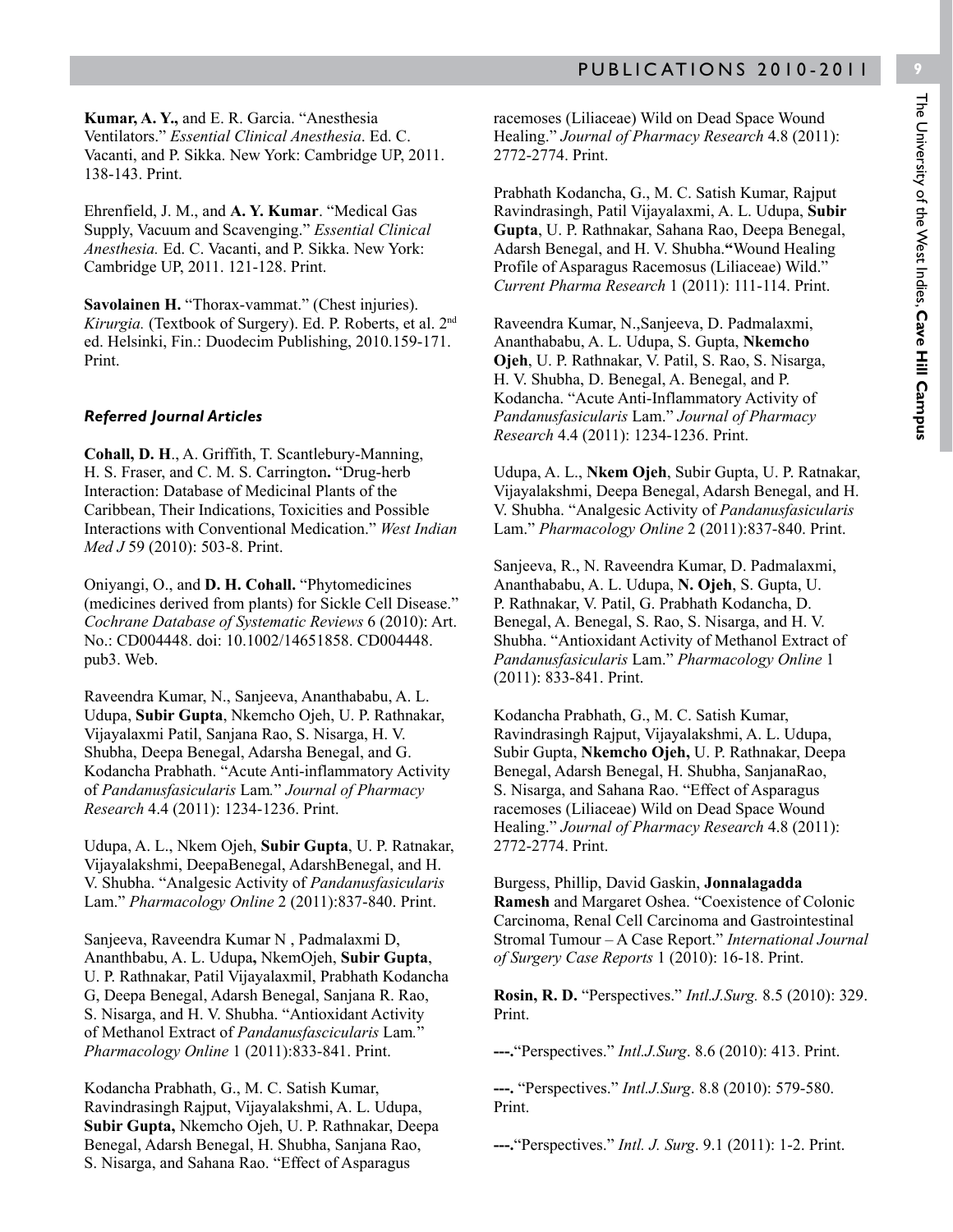**---.**"Perspectives." *Intl. J. Surg.* 9.2 (2011): 111-112. Print.

**---.**"Perspectives." *Intl. J. Surg.* 9.3 (2011): 193-194. Print.

**---.**"Perspectives." *Intl. J. Surg*. 9.4 (2011): 275-276. Print.

**---.**"Turning the Clock Back Forwards." *Bulletin, R.C.S. Eng.* 93.1 (2011): 30-31. Print.

Agha, R., and **R. D. Rosin**. "Time for a New Approach to Case Reports." *Intl. J. Surg*. 8.5 (2010): 330-332. Print.

Talati J. J., R. Agha, M. Agha, and **R. D. Rosin**. "Reducing the Need for Surgeons by Reducing Pollution-derived Workload: Is There a Role for Surgeons?" *Intl. J. Surg*. 9.6 (2011): 444-450. Print.

**Samuels, T. Alafia**, and Henry Fraser. "Caribbean Wellness Day: Mobilizing a Region for Chronic Noncommunicable Disease Prevention and Control." *Rev Panam Salud Publica* 28.6 (2010): 472-479. Print.

Alleyne, George, and **T. Alafia Samuels**. "The West Indian Medical Journal and the Non-communicable Diseases (NCD): The Next 60 Years." Editorial. *West Indian Med J* 60.4 (2011): 379-381. Print.

**Savolainen, H.**, P. Berdat, B. Meier, and M. "Kupari. Laakaripotilaana – koronaaritauti." *Suomen Laakarilehti*  23 (2010): 2118-2123. (Doctor as Patient – Coronary Artery Disease. A Review. *Finnish Medical Journal*.) Print.

Li, J., **H.Savolainen,** Q. Tan, and S. Zheng. "Orthotopic Testicular Transplantation in Mice." *Reproduction* 139 (2010):447-452. (IF 3.4). Print.

**Savolainen H.,** J. Novak, F. Dick, M. K. Widmer, T. Carrel, J. Schmidli, and B. Meier. "Prevention of Rupture of Abdominal Aortic Aneurysm." *Scand J Surg*99 (2010): 217-220.(IF 0.8/ 84 of 140, "Surgery"). Print.

**Savolainen, H**. "Suullisten tenttien paluu – toivottavasti!" *Nuori Laakari* 47 (2010):35-36. (Return of Oral Examinations. *Young Doctor*.) Print.

**Savolainen, H**. "Koulutusta ja ajankayttoa." *Nuori Laakari* 47 (2010): 36-37. ("Training and Use of Time." *Young Doctor*.) Print.

Raveendra Kumar, N., Sanjeeva, Padmalaxmi, Ananthababu, **A. L. Udupa,** Subir Gupta, Nkemcho Ojeh, et al. "Acute Anti-Inflammatory Activity of *Pandanusfasicularis* Lam." *Journal of Pharmacy Research* 4.4 (2011):1234-1236. Print.

Satish Kumar, M. C., **A. L. Udupa**, K. Sammodavardhana, U. P. Ratnakar U. Shvetha, and G. Prabhath Kodancha. "Acute Toxicity and Diuretic Studies of Roots of Asparagus racemosus Willd in Rats." *West Indian Med J* 59.1 (2010): 3-5. Print.

**Udupa, A. L.,** Nkem Ojeh, Subir Gupta, U. P. Ratnakar, Vijayalakshmi, Deepa Benegal, Adarsh Benegal, and H. V. Shubha. "Analgesic Activity of *Pandanusfasicularis* Lam." *Pharmacology Online* 2 (2011):837-840. Print.

Datta, Supratim, and **A. L. Udupa**."Antihypertensive Drug Use in Patients Having Co-morbid Diabetes: Cross Sectional Prescription Pattern Study in a Tertiary Care Hospital." *Asian Journal of Pharmaceutical and Clinical Research* 3.4 (2010):43-45. Print.

Sanjeeva, Raveendra Kumar N., Padmalaxmi D, Ananthbabu, **A. L. Udupa,** Nkem Ojeh, Subir Gupta, U. P. Rathnakar, Patil Vijayalaxmil, Prabhath Kodancha G, Deepa Benegal, Adarsh Benegal, Sanjana R. Rao, S. Nisarga, and H. V. Shubha. "Antioxidant Activity of Methanol Extract of *Pandanusfascicularis* Lam*.*" *Pharmacology Online* 1 (2011):833-841. Print.

Jameel, Fahad, Vijayalaxmi, M. C. Satish Kumar, N. Sanjeeva, G. Prabhath Kodancha,Adrash Benegal,**A. L. Udupa**, and U. P. Ratnakar. "Antiurolithiatic Activity of Aqueous Extract of Bark of Moringaoleifera (Lam) in Rats." *Health* 2.4 (2010): 352-355. Print.

Fahad, Jameel, Vijayalaxmi, M. C. Satisk Kumar, N. Sanjeeva, G. Prabhath Kodancha, **A. L. Udupa**, and U. P. Ratnakar. "Antiurolithiatic Activity of Aqueous Extract of Moringaoleifera Lam. pod in Rats."*Pharmacology Online* 3 (2010): 716-721. Print.

Bappal A., S. Sudhir, U. P. Ratnakar, **A. L. Udupa,** and S.Prakash. "Conservative Management of Congenital Dacryocystocele: A Case Report." *Journal of Clinical and Diagnostic Research* 4.3 (2010):2531-2532. Print.

**Udupa, A. L**, Sanjeeva, Adarsh Benegal, Vinay Prusty, G. Prabhath Kodancha, Vinutha Bhat, and U. P. Ratnakar. "Diuretic Activity of Phyllanthusniruri (Linn) in Rats." *Health* 2.5 (2010): 511-512. Print.

Kodancha Prabhath, G., M. C. Satish Kumar, Ravindrasingh Rajput, Vijayalakshmi, A. L. **Udupa,**  Subir Gupta, Nkemcho Ojeh, U. P. Rathnakar, Deepa Benegal, Adarsh Benegal, H. Shubha, Sanjana Rao,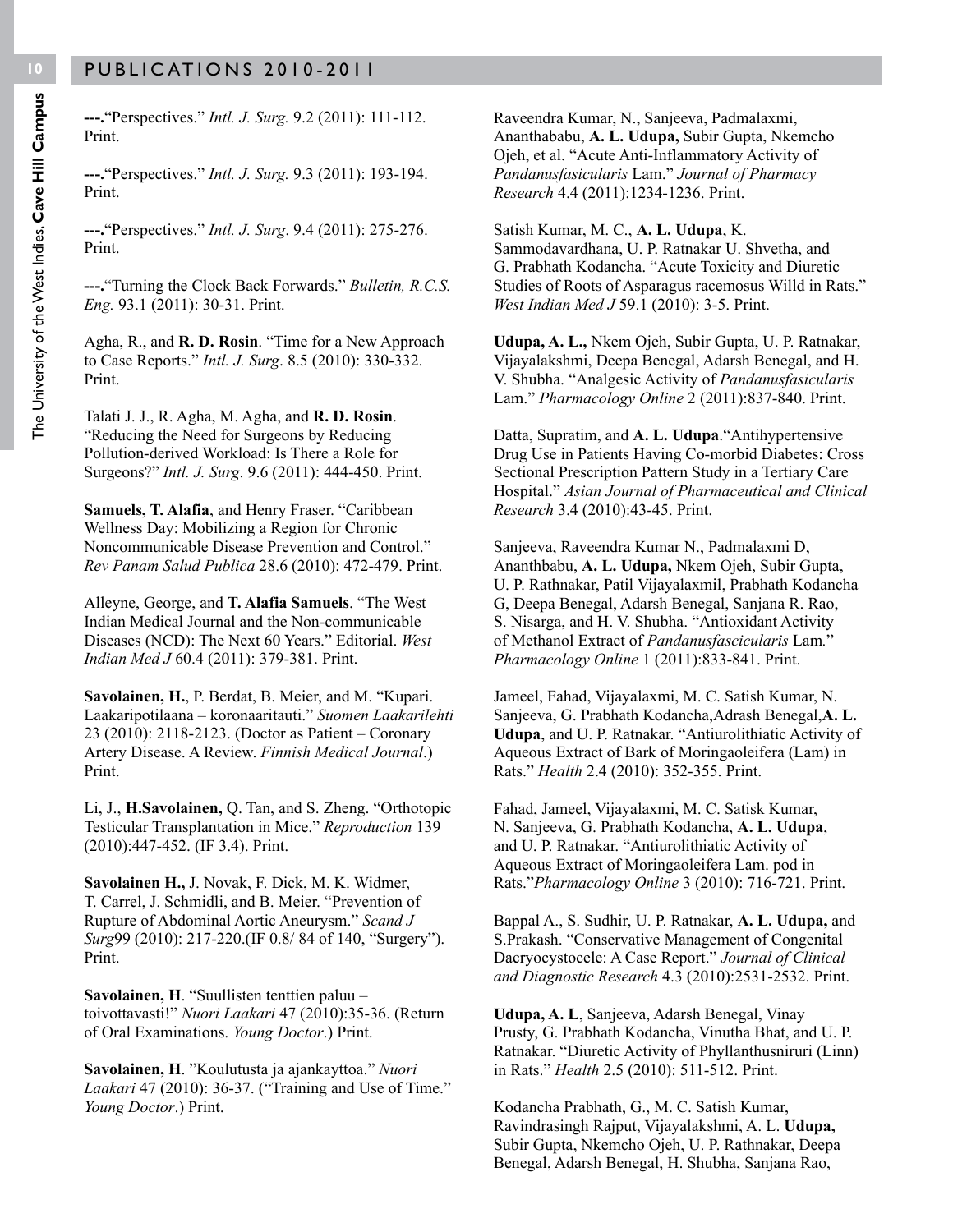S. Nisarga, and Sahana Rao. "Effect of Asparagus racemoses (Liliaceae) Wild on Dead Space Wound Healing." *Journal of Pharmacy Research* 4.8 (2011): 2772-2774. Print.

Rajput, Ravindrasingh, Ujjal Bose, Manjusha Barma, **A. L. Udupa**, Vinutha Bhat, and N. Rao. "Evaluation of Hyptissuaveolens for Antioxidant Property and Reversal of Dexamethasone Suppression in Dead Space Wound Model." *International Journal of Pharmaceutical Science and Biotechnology* 1.3 (2010):141-144. Print.

Meena Kumari K, M. C. Satish Kumar, B. R. Eesha, M. V. Amberkar, K. L. Bairy, and **A. L. Udupa**. "Nanotechnology and Cancer." *Pharmacology Online* 2 (2010):267-276. Print.

Ratnakar, U. P., Sheethal D. Ullal, Shruthi Sadanand, Shishir Mishra, S. S. Sudhanshu, M. S. Kotian, Sudhakar Pemminati,and **A. L. Udupa**. "Profile of Drug Utilization among Elderly Patients Attending a Cardiology Clinic in Mangalore, India." *Journal of Pharmacy Research* 3.8 (2010):1835-1837. Print.

Ravindrasingh, Rajput, Ujjal Boase, B. Manjusha, Sanjeeva Reddy, **A. L. Udupa,** and Bhat Vinutha."Reversal of Dexamethasone Suppressed Wound Healing with Ethanolic Extract of Leaves of Hyptissuaveolens (L) Poit." *International journal of Applied Biology and Pharmaceutical Technology* 2.1 (2011): 307-312. Print.

Rathnakar, U. P., Rajeshwari Shastry, B. Unnikrishnan, Ananth Rao, Ashok K. Shenoy, and **A. L**.**Udupa.**  "Utilization of Library Services by Students in Medical Colleges." *Journal of Clinical and Diagnostic Research* 5.4 (2011): 818-821. Print.

Prabhath Kodancha, G., M. C. Satish Kumar, Ravindrasingh Rajput, Vijayalaxmi Patil, **A. L. Udupa**, and Subir Gupta. "Wound Healing Profile of Asparagus racemosus (Liliaceae) Wild." *Current Pharma Research 1* (2011):111-114. Print.

Georgi, M. K., **J. Vigilance,** M. Dewar, and M. D. Frame. "Terminal Arteriolar Network Structure⁄Function and Plasma Cytokine Levels in db⁄db and ob⁄ob Mouse Skeletal Muscle." *Microcirculation* 18(2011): 238-251. doi:10.1111/j.1549-719.2011.00084. x. Web.

Murray, T., T. H. Beatty, R. A. Mathias, N. Rafaels, A.V. Grant, M.U. Faruque, **H.R. Watson**, I. Ruczinski, G.M. Dunston, and K.C. Barnes. "African and non-African Admixture Components in African Americans and an African Caribbean Population." *Genetic Epidemiology*  34.6 (2010): 561-568. Print.

Williams-Johnson, J., E. Williams, and **H. Watson**. "Management and Treatment of Pelvic and Hip Injuries." *Emerg Med Clinics of North America* 28.4 (2010): 841- 859. Print.

#### *Non-refereed publications*

**Samuels**,**T. Alafia,** George Alleyne, and Katy Cooper. *Caribbean Wellness Day – CARICOM Countries' Annual Celebration of Health and Wellness, Used to Spark Longer-term Healthy Behavior. Taking up the Challenge of Non-Communicable Diseases in the Commonwealth: 17 Good-Practice Case Studies*. London: Commonwealth Secretariat, 2011.48-49. Print.

Legetic, Branka, Glennis Andall-Brereton, **T. Alafia Samuels**, and C. James Hospedales. "NCD Surveillance in the Americas with Special Emphasis on Caribbean: Current Status and Way Forward." *Commonwealth Health Ministers Update*. London: Commonwealth Secretariat, 2011.

Kirton, John, Jenilee Guebert, and **T. Alafia Samuels.**  *Controlling NCDs through Summitry: The CARICOM Case*. Paper presented at the University of Toronto. Washington DC and Geneva: PAHO and WHO, 2011. 1-34. Print.

Pan American Health Organisation, World Health Organisation and Caribbean Community Secretariat. *Strategic Plan of Action for the Prevention and Control of Chronic Non-Communicable Diseases (NCDs) for Countries of the Caribbean Community, 2011-2015*. Ed. **T. Alafia Samuels.** Washington DC, Geneva, Switz., and Georgetown Guyana: PAHO, WHO, CARICOM, 2011. Print.

#### *Abstracts and Posters*

**Adams O. P.**, and A. O. Carter. "Are Primary Care Practitioners in Barbados Following Hypertension Guidelines? – A Chart Audit." *BMC Research Notes* 3 (2010): 316. Print.

**---.**"Diabetes and Hypertension Guidelines and the Primary Health Care Practitioner Barbados: Knowledge, Attitudes, Practices and Barriers – A Focus Group Study." *BMC Family Practice* 11 **(**2010):96. Print.

Lowe, A.S., **D.Cohall,** A. Samuels, R. L. Alleyne, and J.Edghill. "The Association between the Prevalence of Hypertension in Medical Students in Barbados and Waist-To-Hip Ratio (WHR), Waist Circumference (WC) and Family History of Hypertension." *West Indian Med J* 60 (Suppl. 2) (2011): 37. Abstract.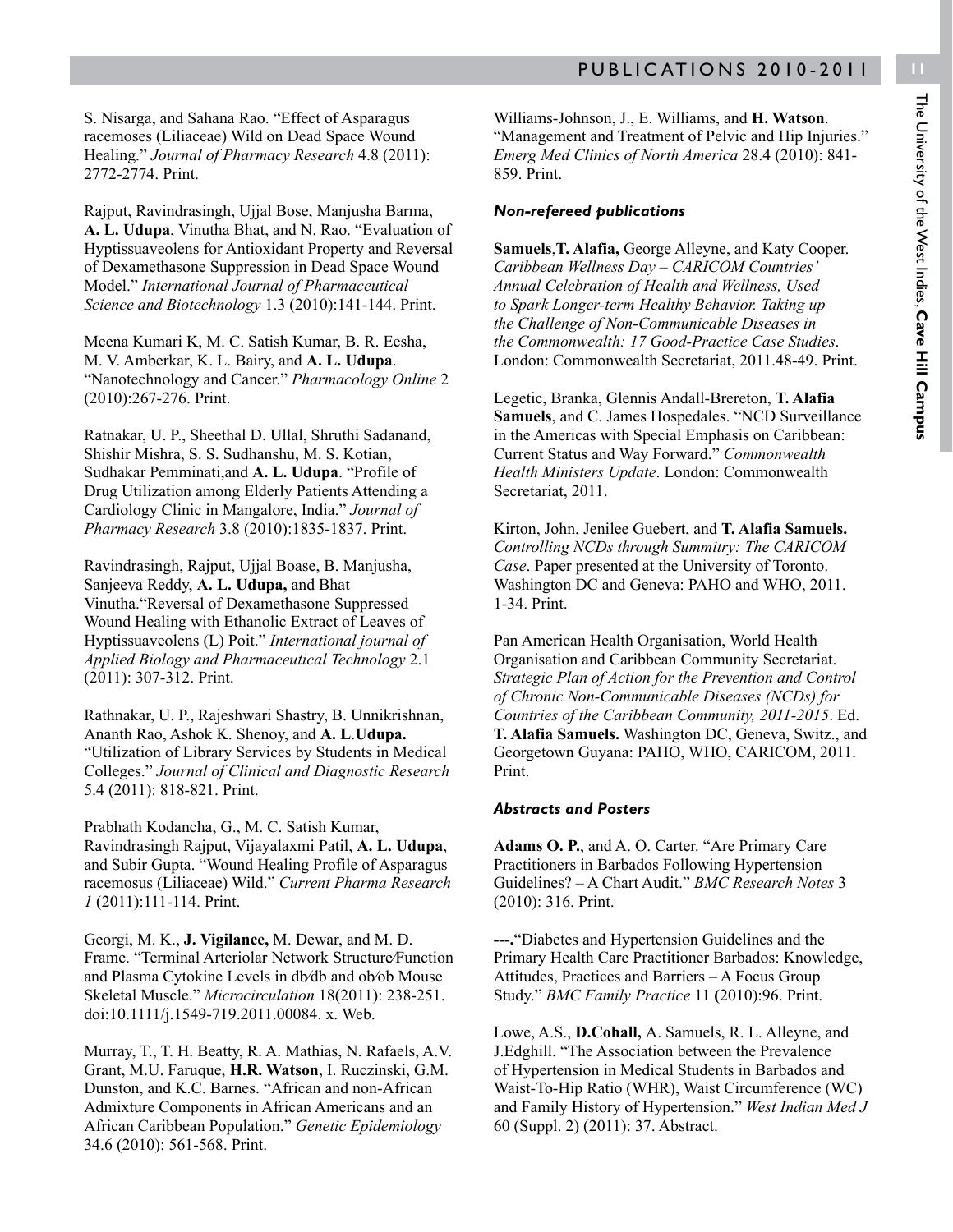Alleyne, R.L., A. S. Lowe, J.Edghill, J. Lendore, A. Samuels, and **D.Cohall**. "The Prevalence of Overweight, Prehypertension and Hypertension, and the Association between Body Mass Index and Blood Pressure in Medical Students in Barbados." *West Indian Med J* 60 (Suppl. 2) (2011): 37. Abstract.

Boyce, T., T. Austin, A. Gill, N. Gibson, A Samuels, and **D.Cohall.** "Prevalence of Obesity among Staff at The University Of West Indies, Barbados: Gender, Age and Diet." *West Indian Med J* 60 (Suppl. 2) (2011): 36. Abstract.

Belgrave, S., D. Peterson, K. Gamble, L. Jordan, A. Samuels, and **D.Cohall.**"Oral Health and Dental Adherence among Medical Students at The University of West Indies (UWI) and the Queen Elizabeth Hospital, Barbados." *West Indian Med J* 60 (Suppl. 2)(2011): 50. Abstract.

Alleyne, R.L., A. S. Lowe, J. Edghill, J. Lendore, A. Samuels, and **D.Cohall**. "The Prevalence of Overweight, Prehypertension and Hypertension, and the Association between Body Mass Index and Blood Pressure in Medical Students in Barbados." *West Indian Med J* 60 (Suppl. 2) (2011): 37. Abstract.

Lowe, A. S., D. Cohall, **A. Samuels**, R. L. Alleyne, J. Edghill, and J. Lendore. "The Association Between the Prevalence of Hypertension in Medical Students in Barbados and Waist-to-Hip Ratio (WHR), Waist Circumference (WC) and Family History of Hypertension." *West Indian Med J* 60 (Suppl. 2) (2011):37. Abstract.

Belgrave, S., D. Peterson, K. Gamble, L. Jordan, **A. Samuels**, D. Cohall. "Oral Health and Dental Adherence among Medical Students at The University of the West Indies (UWI) and Queen Elizabeth Hospital, Barbados." *West Indian Med J* 2011; 60 (Suppl. 2):50. Abstract.

**Samuels**, **Alafia,** Asaria Purvis, James Hospedales, and Nigel Unwin. "Potential Lives Saved by Chronic Disease Prevention and Control in Latin America and the Caribbean." *Journal of Epidemiology and Community Health.* Abstract.

Boyce, T., T. Austin, L. Lucas, A. Gill, N. Gibson, **A. Samuels**, and D. Cohall. "Prevalence of Obesity among Staff at The University of the West Indies, Barbados: Gender, Age and Diet." *West Indian Med J* 60 (Suppl. 2) (2011):36. Abstract.

Alleyne, R., A. Lowe, J.Edghill, J.Lendore, **A. Samuels**, and D. Cohall. "The Prevalence of Overweight, Obesity, Prehypertension, and Hypertension, and the Association between Body Mass Index and Blood Pressure in

Medical Students in Barbados." *West Indian Med J* 2011; 60 (Suppl. 2):37. Abstract.

Samuels, Alafia, Asaria Purvis, James Hospedales, and **Nigel Unwin**. "Potential Lives Saved by Chronic Disease Prevention and Control in Latin America and the Caribbean." *Journal of Epidemiology and Community Health.* Abstract.

#### **CHRONIC DISEASE RESEARCH CENTRE (CDRC)**

#### *Referred Journal Articles*

Quimby, K. R., **A. R. Greenidge,** A. Harris, and R. C. Landis. "Phenotypic Commitment of Monocytes towards a Protective Hemoglobin Scavenging Phenotype  $(CD14^{pos}CD163^{high}HLA-DR^{low})$  Following Cardiopulmonary Bypass." *Cytometry B Clin Cytom*. 74B (2010): 357-360. Print.

Harrison, D. K., **A. R. Greenidge** and R. C. Landis. "Skin SO**2** Measurement Using Visible Lightguide Spectrophotometry in a Black Population: A Feasibility Study." *Adv Exp Med Biol*. 701 (2011): 277-82. Print.

Quimby K. R., **A. R. Greenidge,** A. J. M. Hennis**,** D. K. Harrison, and R. C. Landis**.** "Tumor Necrosis Factor Receptor Associated Periodic Syndrome P46L and Bilateral Amputation in Diabetes." *Rheumatology* 49.12 (2010): 2454-2455. Print.

Everett, D., K. Baisely, R. McNerney, **I. R. Hambleton,**  T. Chirwa, D. Ross, J. Changalucha, D. Watson-Jones, H. Helmby, D. Dunne, D. Mabey, and R. Hayes. "Association of Schistosomiasis and Malaria Infection with False Positive HIV Test Results in an African Adolescent Population." *Journal of Clinical Microbiology* 48.5 (2010): 1570-5. Print.

Smeeton, N. C., D. O. Corbin, A. J. Hennis, **I. R. Hambleton**, A. M. Rose, H. S. Fraser, P. U. Heuschmann, and C. D. Wolfe. "A Comparison of Outcome for Stroke Patients in Barbados and South London." *Int J Stroke* 6.2 (2011): 112-7. doi: 10.1111/ j.1747-4949.2010.00558. x. Web.

Serjeant, G. R., B. E. Serjeant, R. A. Fraser, **I. R. Hambleton**, D. R. Higgs, A. E. Kulozik, and A. Donaldson. "Hb S-ß-thalassemia: Molecular, Hematological and Clinical Comparisons." *Hemoglobin* 35.1 (2011): 1-12. Print.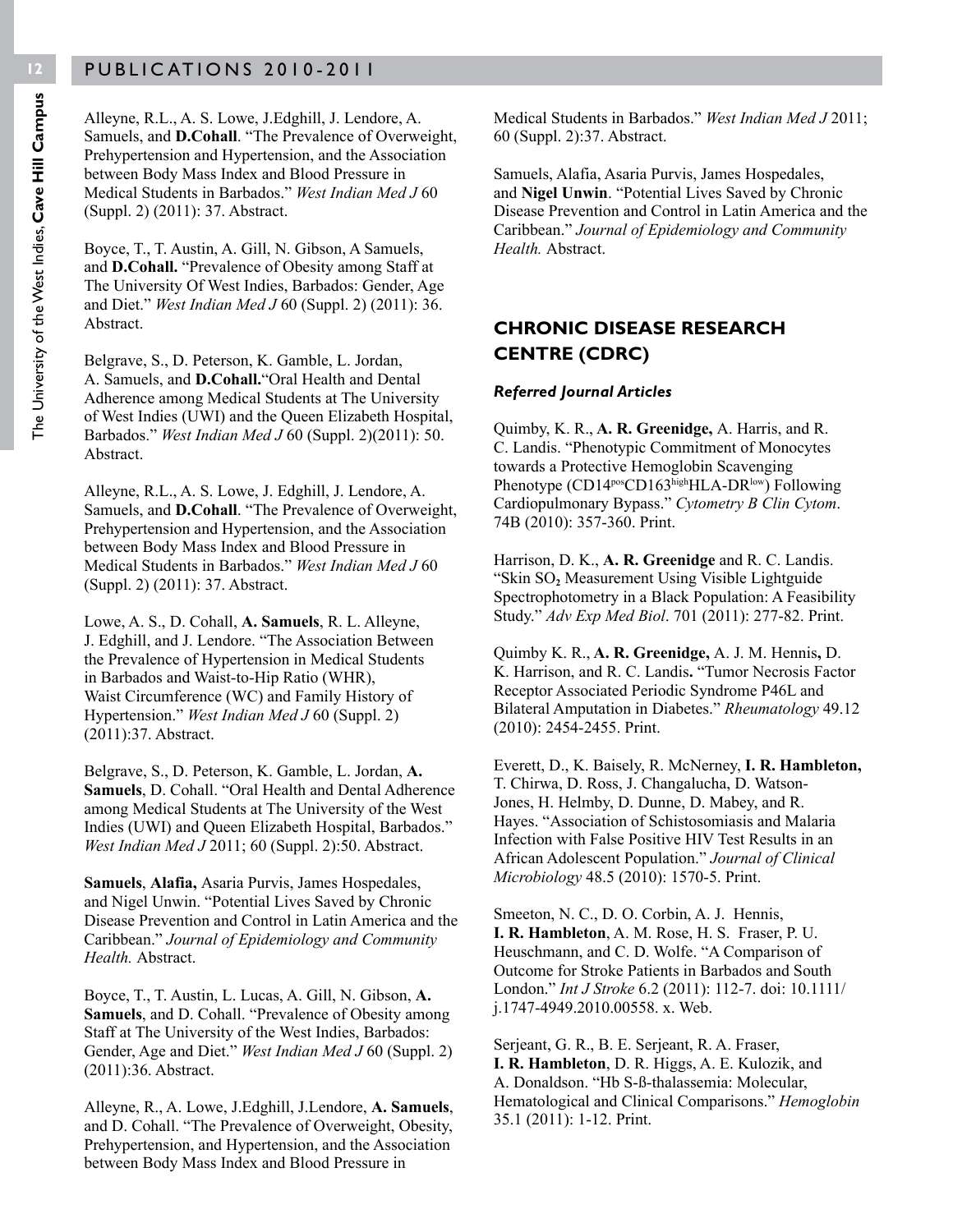The University of the West Indies, Cave Hill Campus The University of the West Indies, **Cave Hill Campus**

Vallely, A., **I. R. Hambleton**, S. Kasindi, L. Knight, T. Chirwa, D. Everett, et al. "Microbicides Development Programme, Tanzania: Are Women Who Work in Bars, Guesthouses and Similar Facilities a Suitable Study Population for Clinical Trials of Vaginal Microbicides in Africa?" *PLoS One* 5.5 (2010):e10661. Print.

Thame, M., J. Lewis, **I. Hambleton,** H. Trotman, and G. Serjeant. "Pattern of Pregnancy Weight Gain in Homozygous Sickle Cell Disease and Effect on Birth Size." *West Indian Med J* 60.1 (2011):36-40. Print.

Quimby, K. R., E. Fakunle, **I. R. Hambleton**, and R. C. Landis. "Paradoxical Inhibition of the Haemoglobin Scavenging Mechanism in Sickle Cell Disease." *Br J Haematol*. 153 (suppl 1) (2011): 40. Print.

Marshall, K. G., K. Swaby, K. Hamilton, S. Howell, R. C. Landis, **I. R**. **Hambleton**, M. Reid, H. Fletcher, T. Forrester, and C. A. McKenzie. "A Preliminary Examination of the Effects of Genetic Variants of Redox Enzymes on Susceptibility to Oedematous Malnutrition and on Percentage Cytotoxicity in Response to Oxidative Stress in Vitro." *Ann Trop Paediatr*. 31.1 (2011): 27-36. Print.

Pakseresht, M., S. Sharma, X. Cao, **R. Harris**, C. Caberto, L. R., Wilkens, A. J. Hennis, S. Y. Wu, B. Nemesure, and M. C. Leske. "Validation of a Quantitative FFQ for the Barbados National Cancer Study." *Public Health Nutr.* 15 (2010): 1-9. Print.

Smeeton, N. C., D. O. Corbin, **A. J**. **Hennis,** I. R. Hambleton, A. M. Rose, H. S. Fraser, P. U. Heuschmann, and C. D. Wolfe. "A Comparison of Outcome for Stroke Patients in Barbados and South London." *Int J Stroke* 6.2 (2011): 112-7. doi: 10.1111/ j.1747-4949.2010.00558.x. Print.

Haiman, C. A., G. K. Chen, W. J. Blot, S. S. Strom, S. I. Berndt, R. A. Kittles, B. A. Rybicki. W. B. Isaacs, S. A. Ingles J. L. Stanford, W. R. Diver, J. S. Witte, A. W. Hsing, B. Nemesure, T. R. Rebbeck, K. A. Cooney, J. Xu, A. S. Kibel, J. J. Hu, E. M. John, S. M. Gueye, S. Watya, L. B. Signorello, R. B. Hayes, Z. Wang, E. Yeboah, Y. Tettey, Q. Cai, S. Kolb, E. A. Ostrander, C. Zeigler-Johnson, Y. Yamamura, C. Neslund-Dudas, J. Haslag-Minoff, W. Wu, V. Thomas, G. O. Allen, A. Murphy, B. L. Chang, S. L. Zheng, M. C. Leske, W. Y. Wu, A. M. Ray, **A. J. Hennis,** M. J., Thun, J. Carpten, G. Casey, E. N. Carter, E. R. Duarte, L. Y. Xia, X. Sheng, P. Wan, L. C. Pooler, I. Cheng, K. R. Monroe, F. Schumacher, L. Le Marchand, L. N. Kolonel, S. J. Chanock, D. V. Berg D. O. Stram, and B. E. Henderson. "Genome-wide Association Study of Prostate Cancer in Men of African Ancestry Identifies a Susceptibility Locus at 17q21." *Nature Genet*. 43.6 (2011): 570-3. Print.

The Hyperglycemia and Adverse Pregnancy Outcome (HAPO) Study Cooperative Research Group (**Hennis A. J.** – member of group). "Hyperglycaemia and Adverse Pregnancy Outcome (HAPO) Study: Associations with Maternal Body Mass Index." *BJOG* 117 (2010): 575– 584. Print.

Metzger, B. E., B. Persson, L. P. Lowe, A. R. Dyer, J. K. Cruickshank, C. Deerochanawong, H. L. Halliday, **A. J. Hennis**, H. Liley, P. C. Ng, D. R. Coustan, Hadden, M. Hod, J. J. Oats, E. R. Trimble, HAPO Study Cooperative Research Group. "Hyperglycemia and Adverse Pregnancy Outcome Study: Neonatal Glycemia." *Pediatrics* 126.6 (2010):e1545-52. Print.

The Hyperglycemia and Adverse Pregnancy Outcome (HAPO) Study Cooperative Research Group. (**Hennis A. J.** – member of group). "Hyperglycemia and Adverse Pregnancy Outcome (HAPO) Study: Preeclampsia." *Am J Obstet Gynecol* (2010): 202:255.e1-7. Print.

Sun, C., D. Huo, B. Nemesure, **A. Hennis**, M. Cristina Leske, S. Y. Wu, Q. Niu, O. I. Olopade, and A. D. Rienzo. "Lack of Association between Common UGT2B Nonsynonymous SNPs and Breast Cancer in Populations of African Ancestry." *Int J Cancer* 2011. doi: 10.1002/ ijc.26300. Web.

Danaei G., M. M. Finucane, J. K. Lin, G. M. Singh, C. J. Paciorek, M. J, Cowan, F. Farzadfar, G. A. Stevens, S. S. Lim, L. M. Riley, M. Ezzati, Global Burden of Metabolic Risk Factors of Chronic Diseases Collaborating Group (**Hennis A. J.** - member of blood pressure group). "National, Regional, and Global Trends in Systolic Blood Pressure Since 1980: Systematic Analysis of Health Examination Surveys and Epidemiological Studies with 786 Country-years and 5·4 Million Participants." *Lancet* 377(9765): (2011): 568-77. Print.

Flower, C. H., **A. J**. **Hennis**, and M. H. Liang. "Report of an International Symposium on Narrowing the Gap in the Treatment and Study of SLE Worldwide: Minimum Best Practices in the Management and Monitoring of Moderate to Severe SLE and Improving Outcomes in Constrained Environments." *Curr Rev Musculoskelet Med*. 2011. PMID: 21505771. Print.

Sun, C., D. Huo, C. Southard, B. Nemesure, **A. Hennis**, M. Cristina Leske, S. Y. Wu, D. B. Witonsky, O. I. Olopade, and A. Di Rienzo. "A Signature of Balancing Selection in the Region Upstream to the Human UGT2B4 Gene and Implications for Breast Cancer Risk." *Hum Genet*. (2011). PMID: 21660508. Print.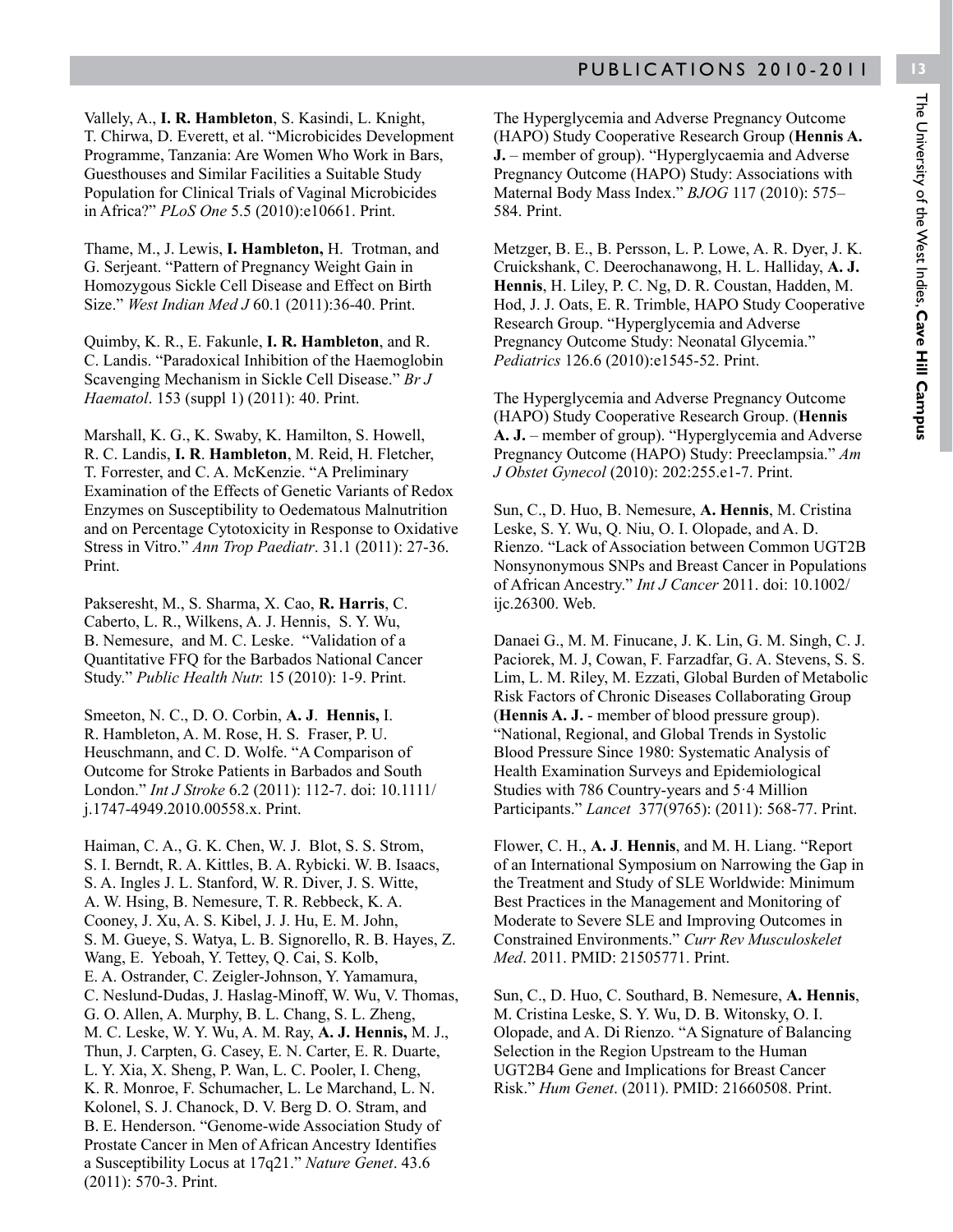Quimby K. R., A. R. Greenidge, **A. J. M. Hennis,**  D. K. Harrison, and R. C. Landis. "Tumor Necrosis Factor Receptor Associated Periodic Syndrome P46L and Bilateral Amputation in Diabetes." *Rheumatology* 49.12 (2010): 2454-2455. Print.

Pakseresht, M., S. Sharma, X. Cao, R. Harris, C. Caberto, L. R. Wilkens, **A. J. Hennis,** S. Y. Wu B. Nemesure, and M. C. Leske. "Validation of a Quantitative FFQ for the Barbados National Cancer Study." *Public Health Nutr.* 15 (2010): 1-9. Print.

Philippidis, P., T. Athanasiou, I. Nadra, H. Ashrafian, D. O. Haskard. **R. C. Landis,** and K. M. Taylor. "Antiinflammatory Haemoglobin Scavenging Monocytes are Induced Following Coronary Artery Bypass Surgery." *Eur J Cardiothorac Surg.* 37 (2010): 1360-1366. Print.

**Landis, R. C.**, J. E. Arrowsmith, R. A. Baker, F. De Somer, W. B. Dobkowski, J. E. Ellis, F. Falter, G. Fisher, J. H. Hammon, R. A. Jonas, R. S. Kramer, D. S. Likosky, F. P. Milsom, J. M. Murkin, M. Poullis, D. A. Stump, E. D. Verrier, K. Walley, and S. Westaby. "Consensus Statement: Minimal Criteria for Reporting the Systemic Inflammatory Response to Cardiopulmonary Bypass." *Heart Surg. Forum* 13 (2010): E116-123. Print.

Quimby, K. R., E. Fakunle, I. R. Hambleton, and **R. C. Landis**. "Paradoxical Inhibition of the Haemoglobin Scavenging Mechanism in Sickle Cell Disease." *Br J Haematol*. 153 (suppl 1) (2011): 40. Print.

**Landis, R. C.**, B. J. Evans, N. Chaturvedi, and D. O. Haskard. "Persistence of Tumour Necrosis Factor (TNF) Alpha in Diabetic Wounds." (Research Letter) *Diabetologia* 53 (2010):1537-1538. Print.

Quimby, K. R., A. R. Greenidge, A. Harris, and **R. C. Landis**. "Phenotypic Commitment of Monocytes towards a Protective Hemoglobin Scavenging Phenotype (CD14posCD163highHLA-DRlow) Following Cardiopulmonary Bypass." *Cytometry B Clin Cytom*. 74B (2010): 357-360. Print.

Marshall, K. G., K. Swaby, K. Hamilton, S. Howell, **R. C. Landis**, I. R. Hambleton, M. Reid, H. Fletcher, T. Forrester, and C. A. McKenzie. "A Preliminary Examination of the Effects of Genetic Variants of Redox Enzymes on Susceptibility to Oedematous Malnutrition and on Percentage Cytotoxicity in Response to Oxidative Stress in Vitro." *Ann Trop Paediatr*. 31.1 (2011): 27-36. Print.

Harrison, D. K., A. R. Greenidge and **R. C. Landis**. "Skin SO**2** Measurement Using Visible Lightguide Spectrophotometry in a Black Population: A Feasibility Study." *Adv Exp Med Biol*. 701 (2011): 277-82. Print.

Quimby K. R., A. R. Greenidge, A. J. M. Hennis, D. K. Harrison, and **R. C. Landis.** "Tumor Necrosis Factor Receptor Associated Periodic Syndrome P46L and Bilateral Amputation in Diabetes." *Rheumatology* 49.12 (2010): 2454-2455. Print.

**Quimby, K. R.**, E. Fakunle, I. R. Hambleton, and R. C. Landis. "Paradoxical Inhibition of the Haemoglobin Scavenging Mechanism in Sickle Cell Disease." *Br J Haematol*. 153 (suppl 1) (2011): 40. Print.

**Quimby, K. R.,** A. R. Greenidge**,** A. Harris, and R. C. Landis. "Phenotypic Commitment of Monocytes Towards a Protective Hemoglobin Scavenging Phenotype (CD14posCD163highHLA-DRlow) Following Cardiopulmonary Bypass." *Cytometry B Clin Cytom*. 74B (2010): 357-360. Print.

**Quimby K. R.,** A. R. Greenidge A. J. M. Hennis**,**  D. K. Harrison, and R. C. Landis. "Tumor Necrosis Factor Receptor Associated Periodic Syndrome P46L and Bilateral Amputation in Diabetes." *Rheumatology* 49.12 (2010): 2454-2455. Print.

Smeeton, N. C., D. O. Corbin, A. J. Hennis, I. R. Hambleton, **A. M**. **Rose,** H. S. Fraser, P. U. Heuschmann, and C. D. Wolfe. "A Comparison of Outcome for Stroke Patients in Barbados and South London." *Int J Stroke* 6.2 (2011): 112-7. doi: 10.1111/ j.1747-4949.2010.00558.x. Print.

**Rose, A. M. C.**, J. Mueller, S. Gerstl, B. Lafourcade-Njanpop, A-L. Page, P. Nicolas, R. Ouédraogo Traoré, D. A. Caugant, and P. J. Guerin. "Which Test to Use For Epidemic Meningococcal Meningitis Strain Identification in the Meningitis Belt? Evaluation of CSF Diagnostic Tests During an Urban Neisseria Meningitidis Serogroup an Outbreak in Burkina Faso, 2007." *PLoS One* 5.6 (2010): e11086. Print.

#### *Technical Reports*

Rose A., R. Harewood, G. Pitt, **T. Blackman,** D. Corbin, R. Delice, I. Hambleton, and A. Hennis. *Barbados National Registry for Chronic Non-communicable Disease: Stroke and Heart Annual Report, 2009*. Barbados: [CDRC], 2010. Print.

Rose A., R. Harewood, G. Pitt, T. Blackman, **D. Corbin,**  R. Delice, I. Hambleton, and A. Hennis. *Barbados National Registry for Chronic Non-communicable Disease: Stroke and Heart Annual Report, 2009*. Barbados: [CDRC], 2010. Print.

Rose A., R. Harewood, G. Pitt, T. Blackman, D. Corbin, **R. Delice,** I. Hambleton, and A. Hennis. *Barbados National Registry for Chronic Non-communicable*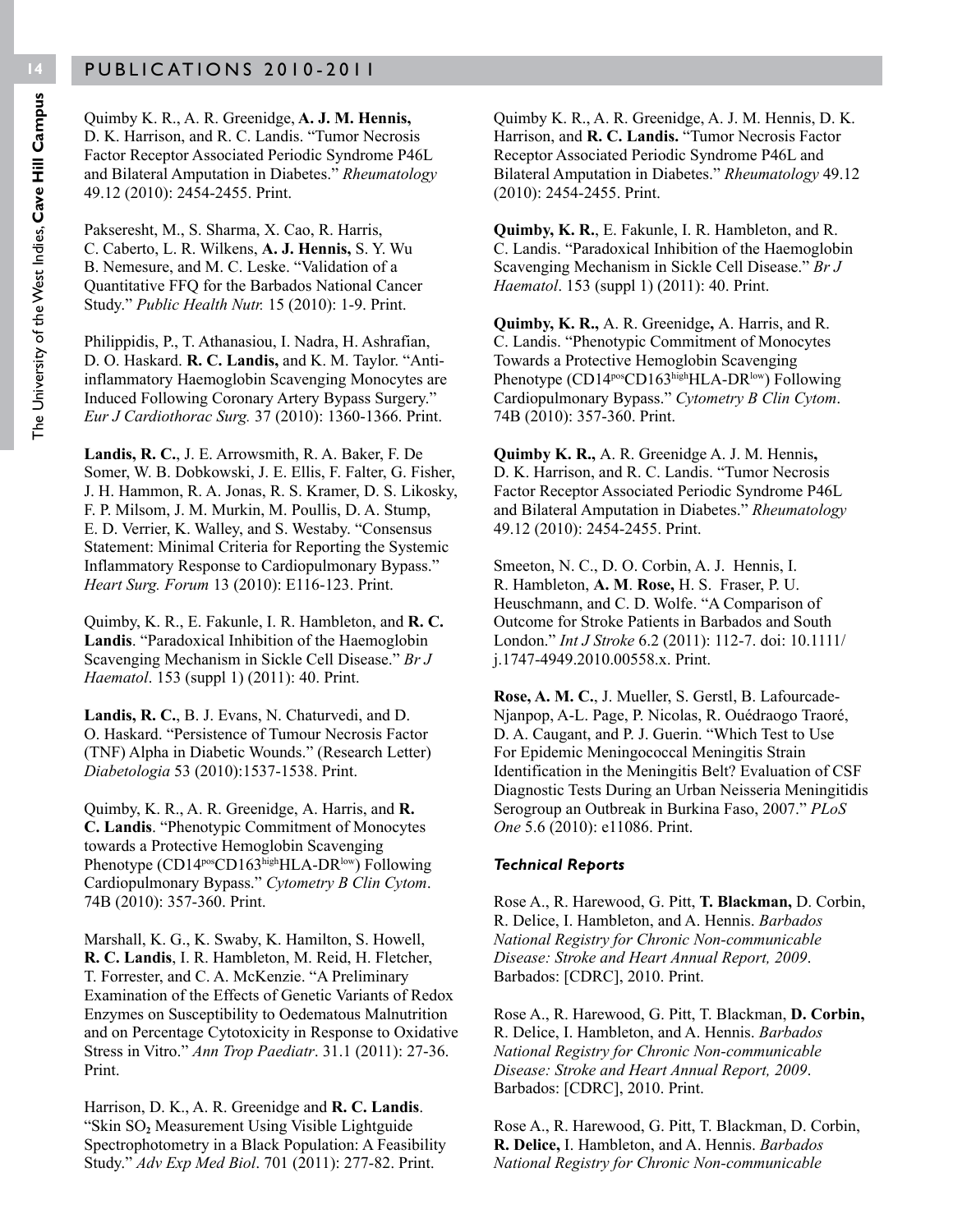*Disease: Stroke and Heart Annual Report, 2009*. Barbados: [CDRC], 2010. Print.

Hambleton, I., A. Hennis, and **C. Flower**. *Systemic Lupus Erythematosus in a Caribbean Population: Incidence, Clinical Manifestations and Survival in the Barbados National Lupus Registry*. CDRC Analysis Report, 2011. Barbados: The University of the West Indies, CDRC, 2011. Print.

Hambleton, I., **A. Greenidge** and C. Landis. *Plasmin Activation of Glial Cells Through Protease-Activated Receptor (PAR)1*. CDRC Analysis Report, 2010. Barbados: The University of the West Indies, CDRC, 2010. Print.

**Hambleton, I.,** and M. McCormack. *The Association of Particulate Matter Measurements with Selected Spirometry and Self-reported Asthma Symptoms during a Pilot Study in Barbados (2010-11).* CDRC Analysis Report, 2011. Barbados: The University of the West Indies, CDRC, 2011. Print.

Rose A., R. Harewood, G. Pitt, T. Blackman, D. Corbin, R. Delice, **I. Hambleton,** and A. Hennis**.** *Barbados National Registry for Chronic Non-communicable Disease: Stroke and Heart Annual Report, 2009*. Barbados: [CDRC], 2010. Print.

Smeeton, N., **I. Hambleton** and, A. Hennis. *Differences in Stroke Incidence and the Prior-to-Stroke Risk Factors of patients in the White Populations of Barbados and South London*. CDRC Analysis Report, 2011. Barbados: [CDRC], 2011. Print.

**Hambleton, I**., and G. Serjeant. *Haematological Changes in Adolescence among Jamaican Adolescents in Manchester, Jamaica*. CDRC Analysis Report, 2011. Barbados: [CDRC], 2011. Print.

**Hambleton I.,** and G. Serjeant. *Homozygous Sickle Cell Disease in Uganda and Jamaica: A Comparison of Bantu and Benin Haplotypes*. DRC Analysis Report, 2011. Barbados: [CDRC], 2011. Print.

Jeyaseelan, S, and **I. Hambleton.** *Human Resources for Health (HRH) in the Eastern Caribbean: Dominica, Grenada, St. Lucia, and St. Vincent*. Washington, DC: Pan-American Health Organization, 2010. Print.

**Hambleton, I.,** and N. Sobers-Grannum*. Hypertension Drug Regimes and Awareness of Treatment in an Elderly Hypertensive Population: Findings From the Study of Health, Aging and Well-Being (SABE) in Barbados, West Indies*. CDRC Analysis Report, 2010. Barbados: The University of the West Indies, CDRC, 2010. Print.

**Hambleton I.,** and A. Rose. *Incidence of Acute Myocardial Infarction: 1999-2008*. Analysis Report, 2011. Barbados: [CDRC], 2011. Print.

**Hambleton, I.,** and M. Gittens**.** *Leptospirosis Incidence in Barbados (1980-2005) and its Relationship to Annual Rainfall*. Barbados: The University of the West Indies, CDRC, 2010. CDRC Analysis Report 2010.

**Hambleton, I.,** and C. McKenzie. *Mild Disease Expression in People with Homozygous Sickle Cell Disease*. CDRC Analysis Report 2011. Barbados: The University of the West Indies, CDRC, 2011. Print.

**Hambleton, I.**, C. McKenzie, and S. Dawson. *Nutritional Supplementation among People Living with HIV (PLHIV): A Randomized Controlled Trial*. CDRC Analysis Report, 2011. Barbados: The University of the West Indies, CDRC, 2011. Print.

Qimby, K., **I. Hambleton,** and C. Landis. *Paradoxical Inhibition of the Haemoglobin Scavenging Mechanism in Sickle Cell Disease.* CDRC Analysis Report, 2010. Barbados: The University of the West Indies, CDRC, 2010. Print.

**Hambleton, I.,** and D. Watson-Jones. *Performance of a Simplified Grading Systems for the Diagnosis of Bacterial Vaginosis in an African Setting*. CDRC Analysis Report 2010. Barbados: The University of the West Indies, CDRC, 2010. Print.

**Hambleton, I.,** A. Greenidge and C. Landis. *Plasmin Activation of Glial Cells Through Protease-Activated Receptor (PAR)1*. CDRC Analysis Report, 2010. Barbados: The University of the West Indies, CDRC, 2010. Print.

**Hambleton, I.,** and E. Blades. *The Relationship between Childhood Asthma and African Dust.* CDRC Analysis Report 2011. Barbados: The University of the West Indies, CDRC, 2011. Print.

Landis R. C., **I. R. Hambleton,** A. M. C. Rose, and A. J. M. Hennis. *Scientific Review Report, Quinquennial Review (2006-2010).* Barbados: The University of the West Indies, Chronic Disease Research Centre, Tropical Medicine Research Institute, 2010. Print.

**Hambleton I.,** and G. Serjeant. *Screening for Sickle Cell-beta Thalassaemia in Manchester, Jamaica*. CDRC Analysis Report, 2011. Barbados: [CDRC], 2011. Print.

**Hambleton, I.,** and E. LeFranc. *Social networks and Interpersonal Violence in Three Caribbean Islands: Barbados, Jamaica, and Trinidad*. CDRC Analysis Report, 2010. Barbados: The University of the West Indies, CDRC, 2010. Print.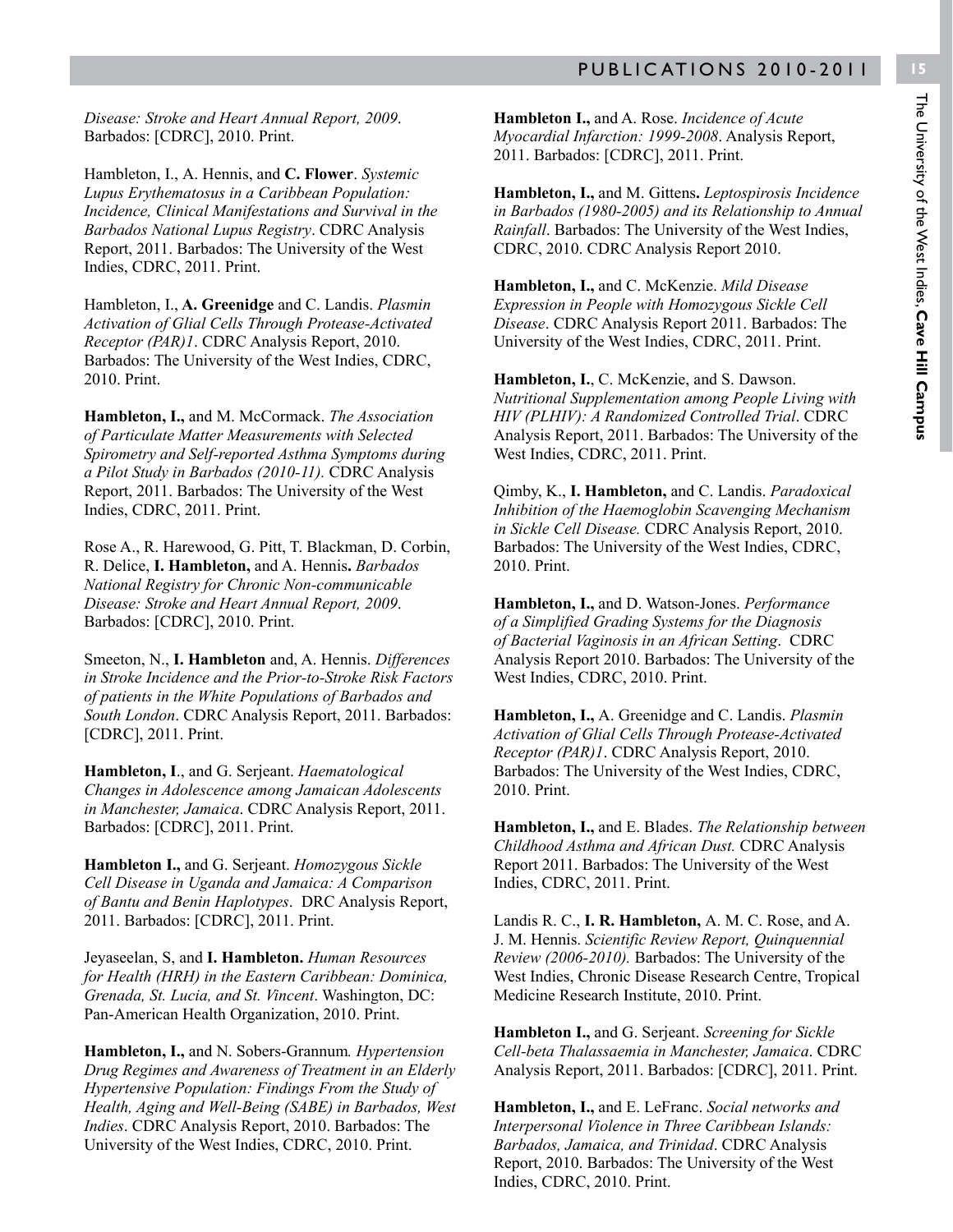Howitt, C., A. Rose, and **I. Hambleton**. *Study Report, 2011. Health of the Nation National Survey. Study Operations Manual*. Barbados: [CDRC], 2011. Print.

**Hambleton, I.,** A. Hennis, and C. Flower. *Systemic Lupus Erythematosus in a Caribbean Population: Incidence, Clinical Manifestations and Survival in the Barbados National Lupus Registry*. CDRC Analysis Report, 2011. Barbados: The University of the West Indies, CDRC, 2011. Print.

**Hambleton, I.,** and C. Landis. *Transactional And Inter-Generational Sex With Older Men (Tigsex Survey): A Survey Among Barbadian Girls Aged 15-19*. CDRC Analysis Report, 2010. Barbados: The University of the West Indies, CDRC, 2010. Print.

Rose A., **R. Harewood,** G. Pitt, T. Blackman, D. Corbin, R. Delice, I. Hambleton, and A. Hennis. *Barbados National Registry for Chronic Non-communicable Disease: Stroke and Heart Annual Report, 2009*. Barbados: [CDRC], 2010. Print.

Rose A., R. Harewood, G. Pitt, T. Blackman, D. Corbin, R. Delice, I. Hambleton, and **A. Hennis.** *Barbados National Registry for Chronic Non-communicable Disease: Stroke and Heart Annual Report, 2009*. Barbados: [CDRC], 2010. Print.

Landis R. C., I. R. Hambleton, A. M. C. Rose, and **A. J. M. Hennis.** *Scientific Review Report, Quinquennial Review (2006-2010).* Barbados: The University of the West Indies, Chronic Disease Research Centre, Tropical Medicine Research Institute, 2010. Print.

Hambleton, I., **A. Hennis**, and C. Flower. *Systemic Lupus Erythematosus in a Caribbean Population: Incidence, Clinical Manifestations and Survival in the Barbados National Lupus Registry*. CDRC Analysis Report, 2011. Barbados: The University of the West Indies, CDRC, 2011. Print.

**Howitt, C.,** and WHO/PAHO Regional Expert Group for Cardiovascular Disease Prevention through Populationwide Dietary Salt Reduction. *A Review of Methods to Determine the Main Sources of Salt in the Diet*. Technical Report, 2010. Barbados: [CDRC], 2011. Print.

**Howitt, C.,** A. Rose, and I. Hambleton. *Study Report, 2011. Health of the Nation National Survey. Study Operations Manual*. Barbados: [CDRC], 2011. Print.

**Howitt, C.** *Study Report 2011. Health of the Nation National Survey, 2011. Data Collector Manual of Procedures*. Barbados: [CDRC], 2011. Print.

**Howitt, C.** *Study Report 2011. Health of the Nation National Survey, 2011. Training Manual* Barbados: [CDRC], 2011. Print.

Qimby, K., I. Hambleton, and **C. Landis.** *Paradoxical Inhibition of the Haemoglobin Scavenging Mechanism in Sickle Cell Disease.* CDRC Analysis Report, 2010. Barbados: The University of the West Indies, CDRC, 2010. Print.

Hambleton, I., A. Greenidge and **C. Landis**. *Plasmin Activation of Glial Cells Through Protease-Activated Receptor (PAR)1*. CDRC Analysis Report, 2010. Barbados: The University of the West Indies, CDRC, 2010. Print.

**Landis R. C.,** I. R. Hambleton, A. M. C. Rose, and A. J. M. Hennis. *Scientific Review Report, Quinquennial Review (2006-2010).* Barbados: The University of the West Indies, Chronic Disease Research Centre, Tropical Medicine Research Institute, 2010. Print.

Hambleton, I., and **C. Landis**. *Transactional and Inter-Generational Sex with Older Men (Tigsex Survey): A Survey among Barbadian Girls Aged 15-19*. CDRC Analysis Report, 2010. Barbados: The University of the West Indies, CDRC, 2010. Print.

Rose A., R. Harewood, **G. Pitt,** T. Blackman, D. Corbin, R. Delice, I. Hambleton, and A. Hennis. *Barbados National Registry for Chronic Non-communicable Disease: Stroke and Heart Annual Report 2009*. Barbados: [CDRC], 2010. Print.

**Rose A.,** R. Harewood, G. Pitt, T. Blackman, D. Corbin, R. Delice, I. Hambleton, and A. Hennis. *Barbados National Registry for Chronic Non-communicable Disease: Stroke and Heart Annual Report, 2009*. Barbados: [CDRC], 2010. Print.

Landis R. C., I. R. Hambleton**, A. M. C. Rose**, and A. J. M. Hennis. *Scientific Review Report, Quinquennial Review (2006-2010).* Barbados: The University of the West Indies, Chronic Disease Research Centre, Tropical Medicine Research Institute, 2010. Print.

Howitt, C., **A. Rose,** and I. Hambleton. *Study Report, 2011. Health of the Nation National Survey. Study Operations Manual*. Barbados: [CDRC], 2011. Print.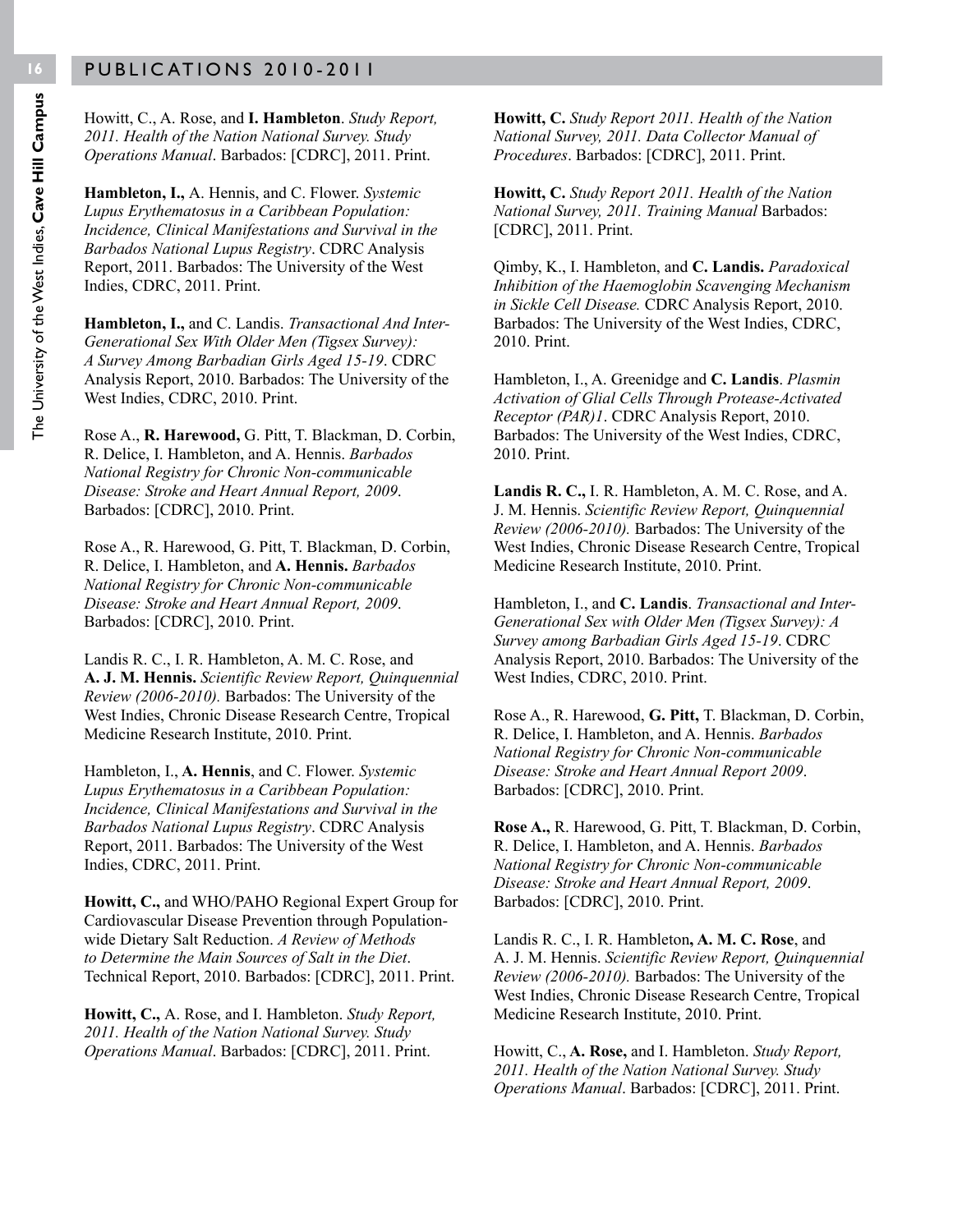The University of the West Indies, Cave Hill Campus The University of the West Indies, **Cave Hill Campus**

**Qimby, K.,** I. Hambleton, and C. Landis. *Paradoxical Inhibition of the Haemoglobin Scavenging Mechanism in Sickle Cell Disease.* CDRC Analysis Report, 2010. Barbados: The University of the West Indies, CDRC, 2010. Print.

#### *Newsletters*

Rose, A. M., R. Harewood, G. Pitts, J. Campbell, and **T. Blackman.** *The Register: Newsletter of the Barbados National Registry, 2010 and 2011*. Barbados: The University of the West Indies, CDRC, 2010.

Rose, A. M., R. Harewood, G. Pitts, **J. Campbell,** and T. Blackman**.** *The Register: Newsletter of the Barbados National Registry, 2010 and 2011*. Barbados: The University of the West Indies, CDRC, 2010.

Rose, A. M., **R. Harewood,** G. Pitts, J. Campbell, and T. Blackman**.** *The Register: Newsletter of the Barbados National Registry, 2010 and 2011*. Barbados: The University of the West Indies, CDRC, 2010.

Rose, A. M., R. Harewood, **G. Pitts,** J. Campbell, and T. Blackman**.** *The Register: Newsletter of the Barbados National Registry, 2010 and 2011*. Barbados: The University of the West Indies, CDRC, 2010.

**Rose, A. M.,** R. Harewood, G. Pitts, J. Campbell, and T. Blackman**.** *The Register: Newsletter of the Barbados National Registry, 2010 and 2011*. Barbados: The University of the West Indies, CDRC, 2010.

#### *Conference Papers*

Sharma S., B. L. Oberdorff, B. N. Hopping **A. M. C. Rose, C. Howitt,** R. Harris, and **A. J. M. Hennis**. "Identifying Dietary Sources of Sodium to Inform a Salt Intervention Trial in Barbados: Results from the Barbados Salt Intake Survey." 56th Annual Scientific Meeting of the Caribbean Health Research Council West Indies, Georgetown, Guyana. *West Indies Med J* (Suppl) 2011. Print.

#### *OTHER MEDIA*

*I Have No Son: Rico's Story* by **André Greenidge**. Warner-Walcott Theatre, Errol Barrow Centre for the Creative Imagination. Barbados. 11-13 Mar. 2011. Performance.

## FACULTY OF PURE AND APPLIED **SCIENCES**

#### **DEPARTMENT OF BIOLOGICAL AND CHEMICAL SCIENCES**

#### *Refereed Books*

Hailey, A., B. Wilson, and **J. Horrocks.** *Conservation of Caribbean Island Herpetofaunas. Volume I: Conservation Biology and the Wider Caribbean.* Ed. A. Hailey, B. Wilson, and J. Horrocks. Leiden, The Netherlands: Brill Academic Pub, 2011. Print.

Hailey, A., B. Wilson, and **J. Horrocks.** eds. *Conservation of Caribbean Island Herpetofaunas*. *Volume II: Regional Accounts of the West Indies.* Ed. A. Hailey, B. Wilson, and J. Horrocks. Leiden, The Netherlands: Brill Academic Pub, 2011. Print.

#### *Refereed Book Chapters*

**Carrington, C. M. S.**, R. Maharaj, and C. Sankat. "*Breadfruit* [*Artocarpus altilis* (Parkinson) *Fosberg*]." *Postharvest Biology and Technology of Tropical and Sub-Tropical Fruits. Volume 2: Açai to Citrus.* Ed. E. M. Yahia. Oxford, Cambridge, Philadelphia, New Delhi: Woodhead Publishing, 2011. 251-271. Print.

Lopez, F. B., and **L. Chinnery.** "Work of the Sports Agronomy Team (SAT) for Cricket World Cup 2007." *Sports Event Management – The Caribbean Experience*. Farnham, UK: Ashgate, 2011. 127-140. Print.

Fields, A., and J. A. Horrocks. "The Herpetofauna of Barbados: Anthropogenic Impacts and Conservation Status." *Conservation of Caribbean Island Herpetofaunas.* Volume II: Regional Accounts of the West Indies*.* Ed. A. Hailey, B. Wilson and J. Horrocks. Leiden, The Netherlands: Brill Academic Pub, 2011. 89-104. Print.

Fields, A., and **J. A. Horrocks**. "The Herpetofauna of Barbados: Anthropogenic Impacts and Conservation Status." *Conservation of Caribbean Island Herpetofaunas.* Volume II: Regional Accounts of the West Indies. Ed. A. Hailey, B. Wilson and J. Horrocks. Leiden, The Netherlands: Brill Academic Pub, 2011. 89-104. Print.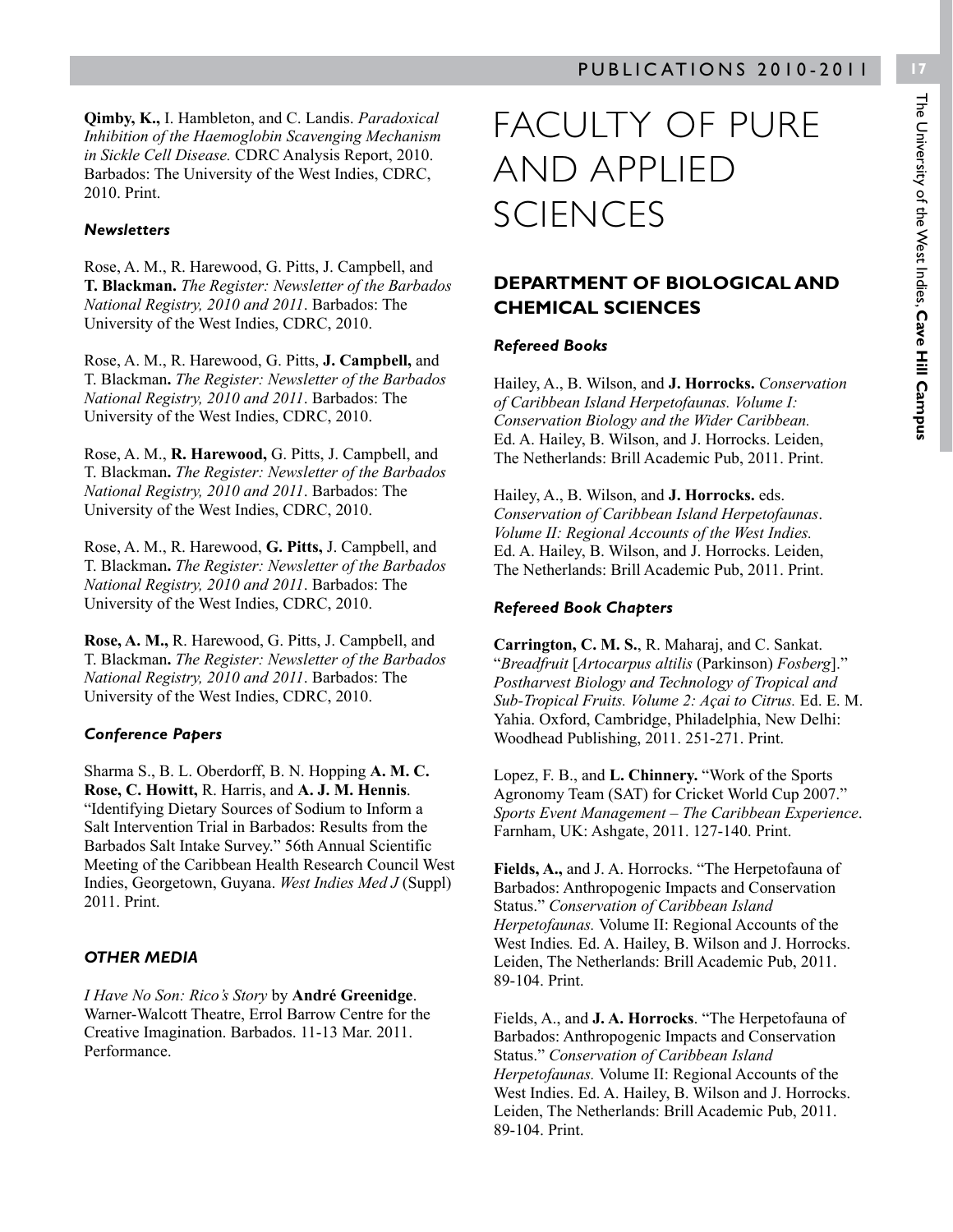**Horrocks, J. A.**, N. Ward, and A. M. Haynes-Sutton. "An Ecosystem Approach to Fisheries: Linkages with Sea Turtles, Marine Mammals and Seabirds." *Marine Ecosystem Based Management in the Caribbean.* Ed. L. Fanning, R. Mahon and P. McConney. Amsterdam: Amsterdam UP, 2011. 123-141. Print.

**Lopez, F. B.,** and L. Chinnery. "Work of the Sports Agronomy Team (SAT) for Cricket World Cup 2007." *Sports Event Management – The Caribbean Experience*. Farnham, UK: Ashgate, 2011. 127-140. Print.

**Scantlebury-Manning, T.** "Acylation Stimulating Protein as an Adipokine." *Modern Insights to Disease from Molecules to Man: Adipokines.* Ed. Victor Preedy and Ross Hunter. New Hampshire: Science Publishers, 2011. 3-11. Print.

#### *Refereed Journal Articles*

**Carrington, C. M. S.** "A Firm Focus on Tropical Fruit Ripening." *Acta Hort.* 894 (2011):17-32. Print.

Cohall, D. H., A. Griffith, T. Scantlebury-Manning, H. S. Fraser, and **C. M. S. Carrington.** "Drug-herb Interaction: Database of Medicinal Plants of the Caribbean, Their Indications, Toxicities and Possible Interactions with Conventional Medication." *West Indian Med. J* 59 (2010): 503-8. Print.

**Badenock, J. C**., J. A. Jordan, E. T. Pelkey, G. W. Gribble, and J. P. Jasinski. "4-Phenylsulfonyl-2-(*p*tolylsulfonyl)-1*H*,8*H*-pyrrolo[2,3-*b*]indole." *Acta Crystallographica* E66 (2010): 2757-2758. Print.

Jury, M., and **I. Gouirand**. "Decadal Climate Variability in the Eastern Caribbean." *Journal of Geophysical Research* 116 (2011): doi:10.1029/2010JD015107. Print.

Krueger, B. H., M. Y. Chaloupka, P. A. Leighton, J. A. Dunn**,** and **J. A. Horrocks**, **"**Somatic Growth Rates for a Hawksbill Population in Coral Reef Habitat Around Barbados." *Marine Ecology Progress Series* 432 (2011): 269-276. Print.

**Horrocks, J. A.**, B. H. Krueger, M. Fastigi, E. Pemberton, and K. L. Eckert. "International Movements of Adult Female Hawksbill Turtles (Eretmochelys imbricata): First Results from the Caribbean's Marine Turtle Tagging Centre." *Chelonian Conservation and Biology* 10 (2011): 18-25. Print.

Nicolas, C. G., G. LaPointe, and **M. C. Lavoie**. "Production, Purification, Sequencing and Activity Spectra of Mutacins D-123.1 and F-59.1." *BMC Microbiology* 11 (2011): 69. Print.

Nicolas, C. G., and **M. C. Lavoie**. "Streptococcus Mutans et les Streptocoques Buccaux dans la Plaque Dentaire." *Rev. Can. Microbiol.* 57 (2011): 1–20. Print.

**McDowell, S. A. C.,** and J. A. Walcott*.* "A Computational Study of Hypoglycin A, the Toxin of the Unripe Jamaican Ackee Fruit." *Molecular Physics* 109.3 (2011): 397-405. Print*.*

**McDowell, S. A. C.,** and K. P. Price. "A Comparative Computational Study of Novel X-Be-N<sub>2</sub>-Li and X-Mg-N2 -Li species (X = F, Cl, Br)." *Journal of Molecular Structure THEOCHEM* 962.1-3 (2010): 85-89. Print.

**McDowell, S. A. C***.,* and R. C. Marcellin. "A Comparative Computational Study of Hydrogen and Lithium-bonded Complexes." *Journal of Chemical Physics* 133 (2010): 144307-1-144307-7*.* Print.

**Popuri, S. R.**, C. Y. Chang, and J. Xu. "A Study on Different Addition Approach of Fenton's Reagent for DCOD Removal from ABS Wastewater." *Desalination* 277 (2011): 141-146. Print.

Cohall, D. H., A. Griffith, **T. Scantlebury-Manning**, H. S. Fraser, and C. M. S. Carrington**.** "Drug-herb Interaction: Database of Medicinal Plants of the Caribbean, their Indications, Toxicities and Possible Interactions with Conventional Medication." *West Indian Med. J* 59 (2010): 503-8. Print.

Muchindu, M., E. Iwuoha, E. Pool, N. West, N. Jahed, P. Baker, T. Waryo, and **A. Williams.** "Electrochemical Ochratoxin A Immunosensor System Developed on Sulphonated Polyaniline." *Electroanalysis* 23.1 (2011): 122-128. Print.

Ndangili, P. M., A. N. Jijana, R. A. Olowu, S. N. Mailu, F. R. Ngece, **A. Williams,** T. T. Waryo, P. G. L. Baker, and E. I. Iwuoha. "Impedimetric Response of a Label-Free Genosensor Prepared on a 3-Mercaptopropionic Acid Capped Gallium Selenide Nanocrystal Modified Gold Electrode." *International Journal of Electrochemical Science* 6 (2011): 1438-1453. Print.

Ngece, R. F., N. West, P. M. Ndangili, M. Muchindu, R. A. Olowu, **A. Williams,** N. Hendricks, S. Mailu, P. Baker, and E. Iwuoha. "A Silver Nanoparticle/ Poly(8-Anilino-1-Naphthalene Sulphonic Acid) Bioelectrochemical Biosensor System for the Analytical Determination of Ethambutol." *International Journal of Electrochemical Science* 6 (2011): 1820-1834. Print.

Olowu, R. A., A. **Williams,** P. M. Ndangili, R. F. Ngece, S. N. Mailu, P. Baker, and E. Iwuoha. "Impedimetry and Microscopy of Electrosynthetic poly(propyleneth iophenoimine)-co-poly(3,4-ethylenedioxythiophene)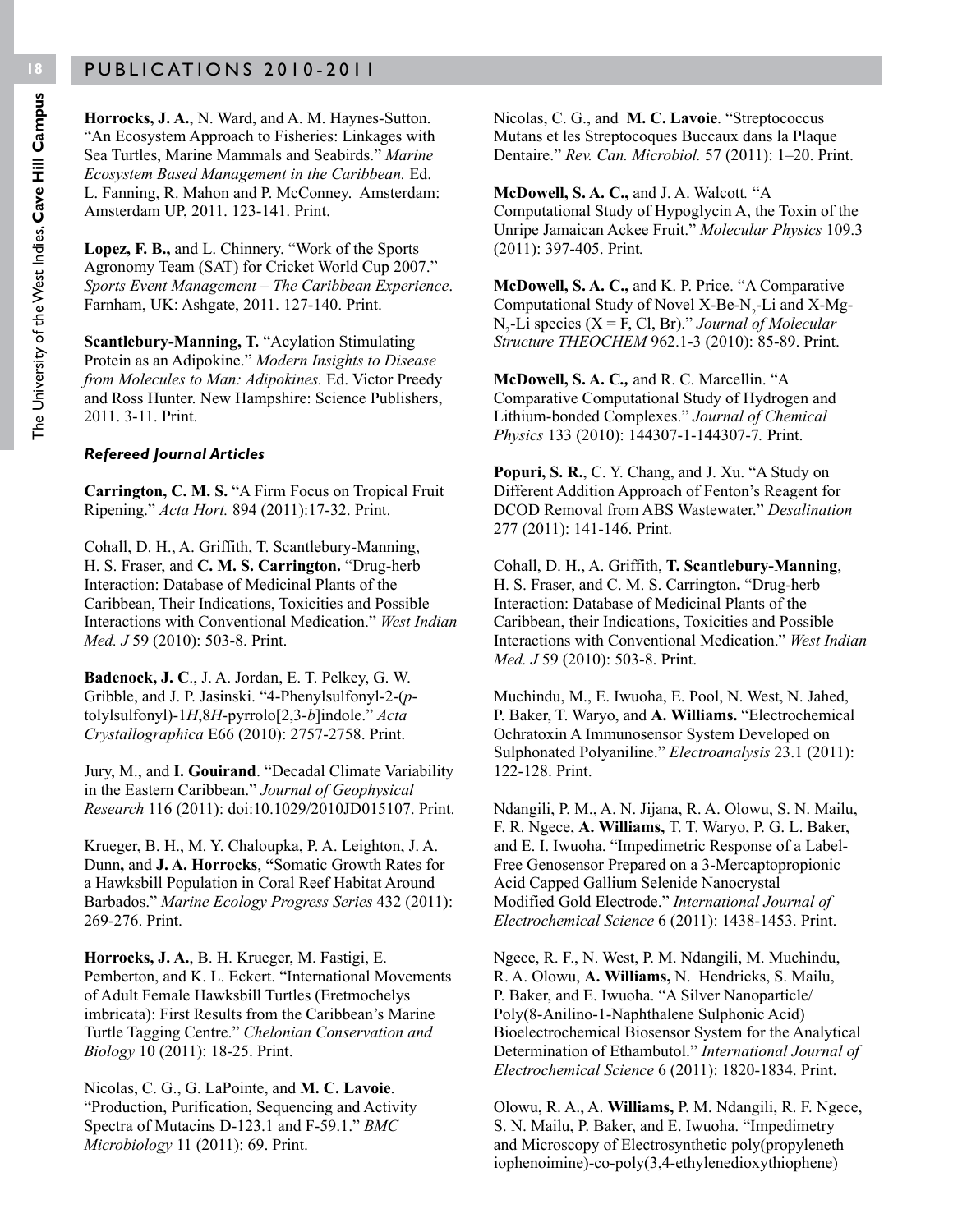Dendritic Star Copolymer." *International Journal of Electrochemical Science* 6 (2011): 1855-1870. Print.

Rassie, C., R. A. Olowu, T. T. Waryo, L. Wilson, **A. Williams,** P. G. Baker, and E. Iwuoha. "Dendritic 7Tpolythiophene Electrocatalytic Sensor System for the Determination of Polycyclic Aromatic Hydrocarbons." *International Journal of Electrochemical Science* 6 (2011): 1949-1967. Print.

#### *Non-refereed journals*

Vandeyar, A., F. Suchentrunk and **J. A. Horrocks**, "A New Study of the Hare (*Lepus europaeus*) in Barbados." *Journal of the Barbados Museum and Historical Society*  56 (2010): 141-147. Print.

#### *Conference Proceedings*

Franklin, O., and **A. T. Alleyne**. "Impact of Rainfall Pattern on Growth and Yield of Tuberose (*Polianthes tuberose* L.) in Barbados." First International Symposium on Tropical Horticulture. Ed. N. Benkeblia. *Acta Horticulturae* 894 (2011): 77-82. Print.

**Carrington, C. M. S.** "A Firm Focus on Tropical Fruit Ripening." *Acta Hort.* 894 (2011):17-32. Print.

Maurya, R. P., and **J. Chandler**. "Effect of Gibberellic Acid and Substrates on Seed Germination and Growth Parameters of Christmas Palm (*Adonidia merrilli*  Becc.)." American Society for Horticultural Science, Annual International Conference. Palm Desert, California, USA. 2-5 August, 2010. *HortSci.* 45.8 (2010): 34. Print.

**Maurya, R. P.,** and J. Chandler. "Effect of Gibberellic Acid and Substrates on Seed Germination and Growth Parameters of Christmas Palm (*Adonidia merrilli*  Becc.)." American Society for Horticultural Science, Annual International Conference, Palm Desert, California, USA. 2-5 Aug. 2010. *HortSci.* 45. 8 (2010): 34. Print.

#### *Technical Reports*

Plaigin, C., and **C. M. S. Carrington**. *Caribbean Science and Technology Research Output - a Bibliometric Study. Report prepared for the EU as Part of the EUCARINET Project*. Barbados: The University of the West Indies, Office of Research, 2011. Print

**Carrington, C. M. S**., R. Bulbaai, T. C. Cabral, N. Desroys du Roure, and H. Valles. *A Survey of the Science, Technology and Innovation Landscape of the Caribbean Region*. Report prepared for the EU as part of the EUCARINET Project. Barbados: The University of the West Indies, Office of Research, 2011. Print

**Kulikov**, **S.** *GC/MS Analysis of Transformer Oil*. Technical Report. Barbados: UWI, Department of Biological and Chemical Sciences, 2010. Print.

#### *Abstracts and Posters*

Matthew, J., **L. Chinnery,** and F. Lopez**.** "Clipping Frequency Effects on Growth, Greenness Index and Water Status of Bermuda Grass." International Annual Meetings, ASA, CSSA and SSSA. 1-5 Nov. 2010, Long Beach, CA. Abstract.

Browne, D., C. Lloyd, C. Isaacs, and **J. A. Horrocks**. "Hidden Connections: The Hawksbill Turtles of Grenada and the Southern Grenadine Islands." 31st Annual Symposium on Sea Turtle Biology and Conservation. San Diego, CA. 10-15 Apl. 2011. Poster.

Dow Piniak, W. E., S. A. Eckert, D. A. Mann, and **J. A. Horrocks.** "Amphibious Hearing in Hatchling Hawksbill Sea Turtles *(Eretmochelys imbricate)*." 31st Annual Symposium on Sea Turtle Biology and Conservation. San Diego, CA. 10-15 Apl. 2011. Poster.

Matthew, J., L. Chinnery, and **F. Lopez.** "Clipping Frequency Effects on Growth, Greenness Index and Water Status of Bermuda Grass." International Annual Meetings, ASA, CSSA and SSSA. 1-5 Nov. 2010, Long Beach, CA. Abstract.

#### **DEPARTMENT OF COMPUTER SCIENCE, MATHEMATICS AND PHYSICS**

#### *Refereed Journal Articles*

**Chami, P.,** and N. Sookoo. "Induced Measures on mu\*\*-measurable Sets." *Journal of Interdisciplinary Mathematics* 13.6 (2010): 691-702. Print.

**Chillumuntala, J.,** and V. C. C. Raju. "A Note on Prufer Modules." *European Journal of Pure and Applied Mathematics* 3 (2010): 899-902. Print.

Walcott, P. A., J. A. Grant, T. Lorde, **C. Depradine,** and E. Bladh**.** "Sophomores Use of Productivity Tools across Departments." *International Journal of Latest Trends in Computing* 2.1 (2011): 119-128. Print.

**Walcott**, **P. A.,** J. A. Grant, T. Lorde, C. Depradine, and E. Bladh**.** "Sophomores Use of Productivity Tools across Departments." *International Journal of Latest Trends in Computing* 2.1 (2011): 119-128. Print.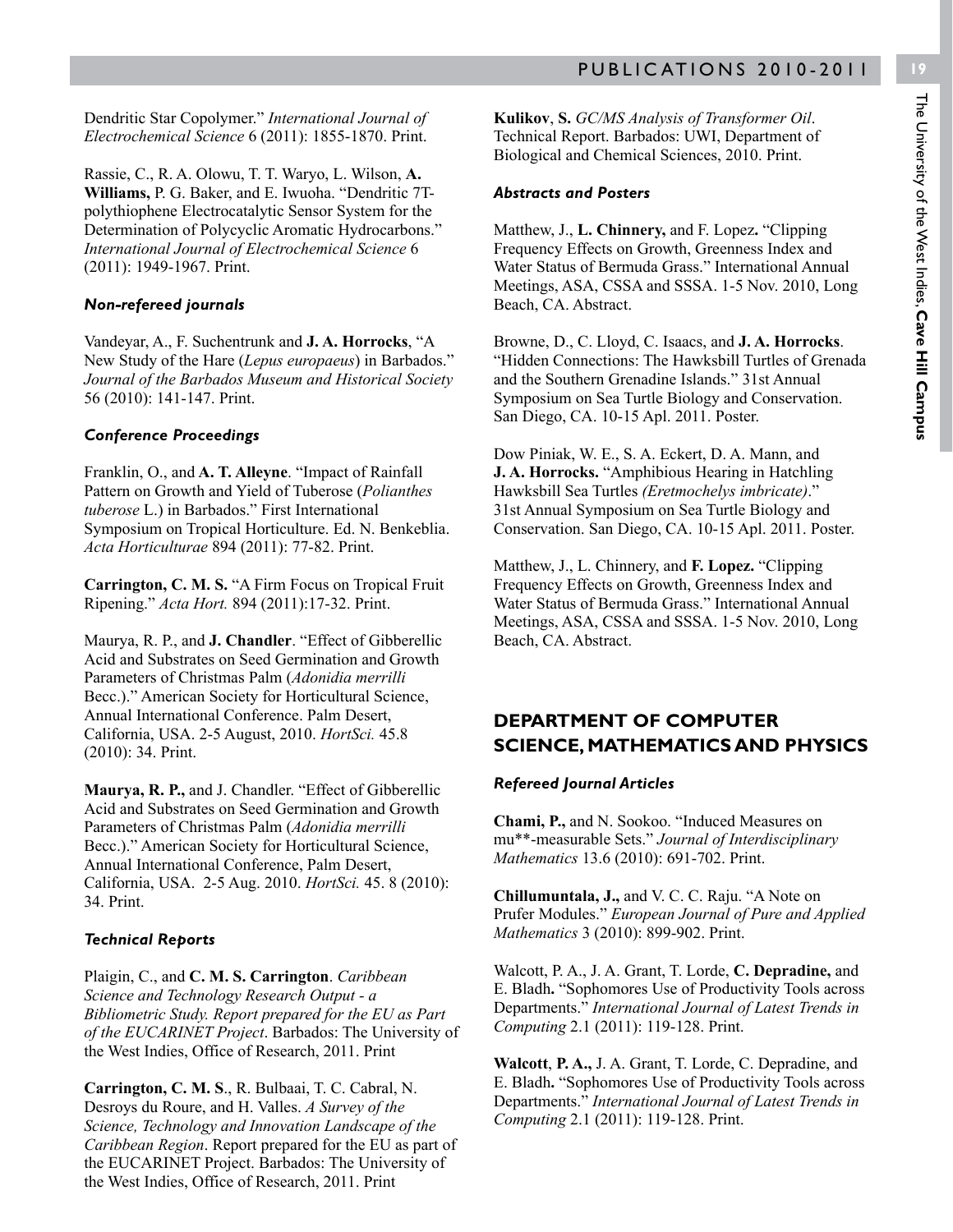#### *Refereed Conference Proceedings*

Byer, D., and **C. Depradine. "**VOSS-A Voice Operated Suite for the Barbadian Vernacular*.*" *Proceedings of the 14th International Conference on Human Computer Interaction (HC12011).* Orlando, Florida, U.S.A. 9-14 July 2011: 325-330. Print.

Arthur, J., and **C. Depradine.** "A Java Framework for Developing Intelligent Tutoring Systems." Pro*ceedings of the 8th International Conference on the Principles and Practice of Programming in Java (PPPJ'10),* Vienna, Austria. 15-17 Sept. 2010. CD.

#### *Conference Proceedings*

Walcott, P., and **A. Als**. "Integrating Research Paper Writing into a Computer Science Undergraduate Programme at a Caribbean University." *The 2011 International Conference on Frontiers in Education: Computer Science and Computer Engineering.* Nevada, USA. 18-21 July 2011. 109-115. Print.

Zude, L., N. H. Madhavji, S. S. Murtaza, **M. Gittens,** A. V. Miranskyy, D. Godwin, and E. Cialini. "Characteristics of Multiple-Component Defects and Architectural Hotspots: A Large System Case Study." *Empirical Softw. Eng.* 16.5 (2011): 667-702. Print.

Murtaza, S. S., N. M. Madhavji, **M. Gittens,** and L. Zude. "Diagnosing New Faults Using Mutants and Prior Faults (NIER Track)." *Proceedings of the 33rd International Conference on Software Engineering ICSE (ICSE '11)* 2011: 960-963. Print.

**Walcott, P.,** and A. Als. "Integrating Research Paper Writing into a Computer Science Undergraduate Programme at a Caribbean University." *The 2011 International Conference on Frontiers in Education: Computer Science and Computer Engineering,* Las Vegas, NV. 18-21 July 2011. 109-115. Print.

#### **CENTRE FOR RESOURCE MANAGEMENT AND ENVIRONMENTAL STUDIES (CERMES)**

#### *Refereed Books*

Fanning, L., **R. Mahon,** and P. McConney, eds. *Towards Marine Ecosystem-based Management in the Wider Caribbean.* Amsterdam: Amsterdam UP, 2011. Print.

Fanning, L., R. Mahon, and **P. McConney,** eds. *Towards Marine Ecosystem-based Management in the Wider* 

*Caribbean.* Amsterdam: Amsterdam UP, 2011. Print. Zevenberg, C., **A. Cashman, N.** Evelpidou, E. Pasche, S, Garvin, and R. Ashley. *Urban Flood Management*. The Netherlands: CRC Press/Balkema, 2011. Print.

#### *Refereed Book Chapters*

Butler M. J. A., P. R. Boudreau, C. LeBlanc, and **K. Baldwin**. "Spatial Data Infrastructures in Support of Ecosystem-Based Management and the Ecosystem Approach to Fisheries in the Caribbean." *Towards Marine Ecosystem-based Management in the Wider Caribbean*. Ed. L. Fanning, R. Mahon, and P. McConney. Amsterdam: Amsterdam UP, 2011. 297-305. Print.

Mahon, R., S. Almerigi, R. Appeldoorn, **K. Baldwin**, G. Bustamante, J. Cramer, N. Ehrhardt, D. Gill, C. Gooding, W. Hobson, P. Kramer, M. Lay, A. Lopez, S. Martinez, J. Mendes, A. Ramirez, S. Salas, V. Sweeny, and B. Wade. "The Vision for EBM of Coral Reef Ecosystems in the Wider Caribbean Region." *Towards Marine Ecosystembased Management in the Wider Caribbean*. Ed. L. Fanning, R. Mahon, and P. McConney. Amsterdam: Amsterdam UP, 2011. 323-334. Print.

Mahon, R., T. Ásgeirsson, K. Asraf, **K. Blackman,** P. Boudreau, M. Butler, J. Cavanagh, B. Chakalal, S. Connell, D. L. Gil-Agudelo, S. Heileman, N. Lucky, T. Phillips, L. Romahlo, W. Rudder, S. Smikle, and A. Yáñez-Arancibia. "The Vision for EBM of Continental Shelf Ecosystems in the Wider Caribbean Region." *Towards Marine Ecosystem-based Management in the Wider Caribbean*. Ed. L. Fanning, R. Mahon, and P. McConney. Amsterdam: Amsterdam UP, 2011. 347-354. Print.

Cumberbatch, J., and **K. Bynoe**. "Greening of Events: An Assessment of the Bag Your Own Garbage (BYOG) Program, Barbados." *Sports Event Management: The Caribbean Experience.* Ed. L-A Jordan, et al. Farnham, UK: Ashgate Publishing Group, 2010. 35-52. Print.

**Cashman, A.,** and J. Banyard. "Finance and Project Appraisal in Water Distribution Systems." *Water Distribution Systems.* Ed. D. Savic, and J. Banyard. London: Thomas Telford, 2010. 263-308. Print.

Mahon, R., T. Ásgeirsson, K. Asraf, K. Blackman, P. Boudreau, M. Butler, **J. Cavanagh**, B. Chakalal, S. Connell, D. L. Gil-Agudelo, S. Heileman, N. Lucky, T. Phillips, L. Romahlo, W. Rudder, S. Smikle, and A. Yáñez-Arancibia. "The Vision for EBM of Continental Shelf Ecosystems in the Wider Caribbean Region." *Towards Marine Ecosystem-based Management in the Wider Caribbean*. Ed. L. Fanning, R. Mahon, and P. McConney. Amsterdam: Amsterdam UP, 2011. 347-354. Print.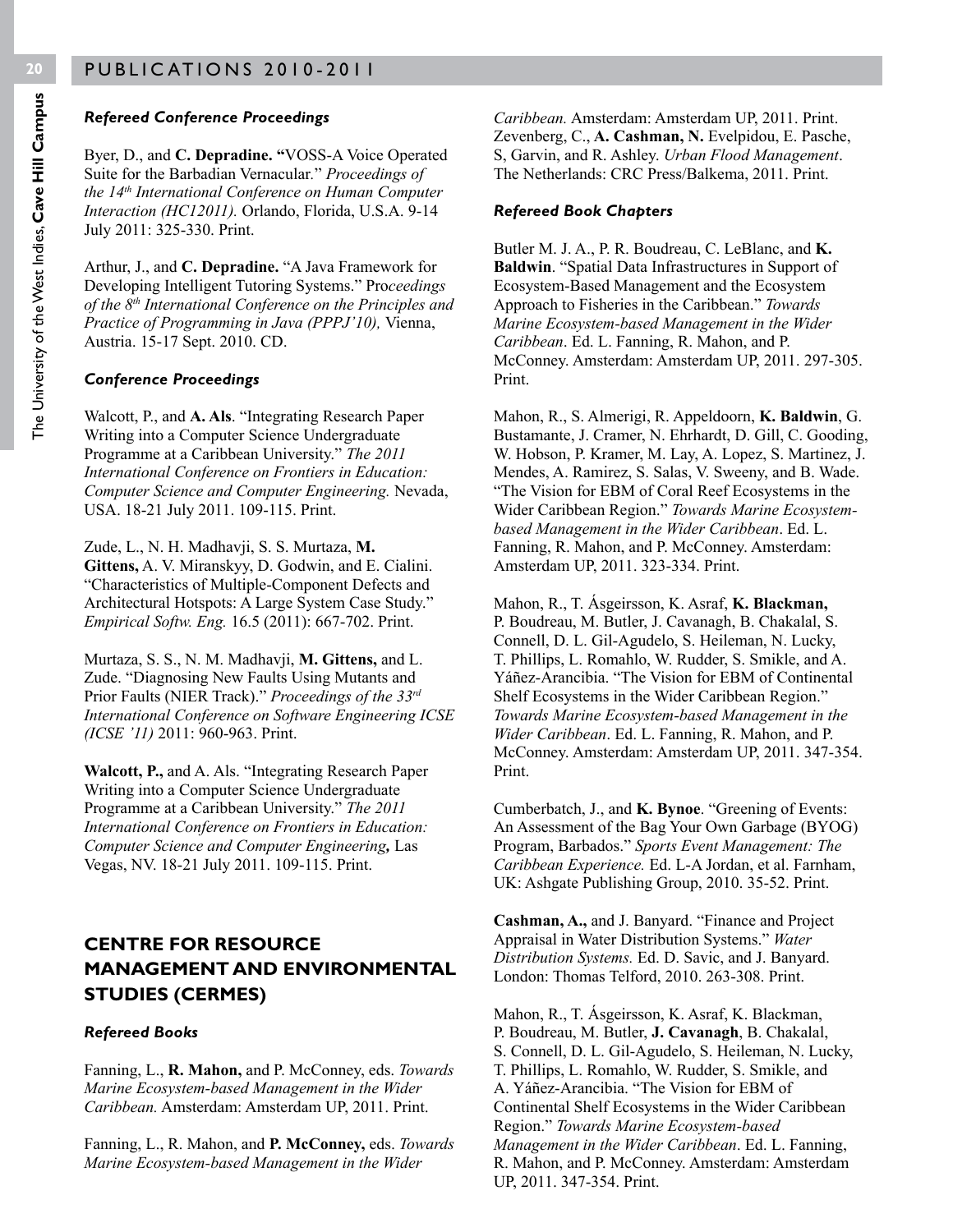Mahon, R., T. Ásgeirsson, K. Asraf, K. Blackman, P. Boudreau, M. Butler, J. Cavanagh, B. Chakalal, **S. Connell**, D. L. Gil-Agudelo, S. Heileman, N. Lucky, T. Phillips, L. Romahlo, W. Rudder, S. Smikle, and A. Yáñez-Arancibia. "The Vision for EBM of Continental Shelf Ecosystems in the Wider Caribbean Region." *Towards Marine Ecosystem-based Management in the Wider Caribbean*. Ed. L. Fanning, R. Mahon, and P. McConney. Amsterdam: Amsterdam UP, 2011. 347- 354. Print.

McConney, P., K. Baynes, **S-A. Cox,** R. George, T. Grant, H. Guiste, J. Horrocks, M. Johnston, A. Kinch, E. Mohammed, V. Nicholls, T. Olton, H. Oxenford, C. Parker, I. Ramnarine, J. Rennie, and S. Singh-Renton. "The Vision for Pelagic Ecosystems in the Wider Caribbean." *Towards Marine Ecosystem-based Management in the Wider Caribbean*. Ed. L. Fanning, R. Mahon, and P. McConney. Amsterdam: Amsterdam UP, 2011. 335-346. Print.

**Cumberbatch, J. A.** "Environmental Dimensions of Development in the Caribbean 1960–2009. Recommendations for the Future." *Growth and Development Strategies for the Caribbean.* Barbados: Caribbean Development Bank, 2010: 343-358. Print.

**Cumberbatch, J**., and K. Bynoe. "Greening of Events: An Assessment of the Bag Your Own Garbage (BYOG) Program, Barbados." *Sports Event Management: The Caribbean Experience.* Ed. L-A Jordan, et al. Farnham, UK: Ashgate Publishing Group, 2010. 35-52. Print.

Mahon, R., S. Almerigi, R. Appeldoorn, K. Baldwin, G. Bustamante, J. Cramer, N. Ehrhardt, **D. Gill,** C. Gooding, W. Hobson, P. Kramer, M. Lay, A. Lopez, S. Martinez, J. Mendes, A. Ramirez, S. Salas, V. Sweeny, and B. Wade. "The Vision for EBM of Coral Reef Ecosystems in the Wider Caribbean Region." *Towards Marine Ecosystem-based Management in the Wider Caribbean*. Ed. L. Fanning, R. Mahon, and P. McConney. Amsterdam: Amsterdam UP, 2011. 323-334. Print.

Mahon, R., S. Almerigi, R. Appeldoorn, K. Baldwin, G. Bustamante, J. Cramer, N. Ehrhardt, D. Gill, **C. Gooding**, W. Hobson, P. Kramer, M. Lay, A. Lopez, S. Martinez, J. Mendes, A. Ramirez, S. Salas, V. Sweeny, and B. Wade. "The Vision for EBM of Coral Reef Ecosystems in the Wider Caribbean Region." *Towards Marine Ecosystem-based Management in the Wider Caribbean*. Ed. L. Fanning, R. Mahon, and P. McConney. Amsterdam: Amsterdam UP, 2011. 323-334. Print.

McConney, P., K. Baynes, S-A. Cox, R. George, **T. Grant**, H. Guiste, J. Horrocks, M. Johnston, A. Kinch, E. Mohammed, V. Nicholls, T. Olton, H. Oxenford, C. Parker, I. Ramnarine, J. Rennie, and S. Singh-Renton. "The Vision for Pelagic Ecosystems in the Wider Caribbean." *Towards Marine Ecosystem-based Management in the Wider Caribbean*. Ed. L. Fanning, R. Mahon, and P. McConney. Amsterdam: Amsterdam UP, 2011. 335-346. Print.

McConney, P., and **C. Haynes.** "Communication." *Small-scale Fisheries Management: Frameworks and Approaches for the Developing World.* Ed. R. S. Pomeroy, and N. Andrew. Wallingford, Oxfordshire, UK: CABI Publishing, 2011. 178-195. Print.

McConney, P., K. Baynes, S-A. Cox, R. George, T. Grant, H. Guiste, **J. Horrocks**, M. Johnston, A. Kinch, E. Mohammed, V. Nicholls, T. Olton, H. Oxenford, C. Parker, I. Ramnarine, J. Rennie, and S. Singh-Renton. "The Vision for Pelagic Ecosystems in the Wider Caribbean." *Towards Marine Ecosystem-based Management in the Wider Caribbean*. Ed. L. Fanning, R. Mahon, and P. McConney. Amsterdam: Amsterdam UP, 2011. 335-346. Print.

Fanning, L., W. Anderson, G. Bianchi, W. Clerveaux, R. Fournier, M. Haughton, E. Hjörleifsson, S. Husbands, **D. Logan,** S. MacIntosh, J. Mateo**,** K. Parsram, B. Potter, P. Schuhmann, R. Soto, C. Toro, D. VanderZwaag, and G. White. "Developing the Vision for EBM Governance in the Wider Caribbean." *Towards Marine Ecosystembased Management in the Wider Caribbean*. Ed. L. Fanning, R. Mahon, and P. McConney. Amsterdam: Amsterdam University Press, 2011. 355-366. Print.

**Mahon, R.,** and P. McConney. "Fisheries Networks in the Caribbean." *World Small-scale Fisheries: Contemporary Visions.* Ed. R. Chuenpagdee. Delft, Holland: Eburon, 2011:273-284. Print.

**Mahon, R**., and P. McConney. "The National Fisheries Department and Small-Scale Fisheries Management: 'Fit for Purpose? *World Small-scale Fisheries: Contemporary Visions.* Ed. R. Chuenpagdee. Delft, Holland: Eburon, 2011. 262-271. Print.

Fanning, L., **R. Mahon,** and P. McConney. "Overall Synthesis and Future Directions." *Towards Marine Ecosystem-based Management in the Wider Caribbean*. Ed. L. Fanning, R. Mahon, and P. McConney. Amsterdam: Amsterdam UP, 2011: 367-376. Print.

Fanning, L., and **R. Mahon**. "An Overview and Assessment of Regional Institutional Arrangements for Marine EBM of Fisheries Resources in the Caribbean." *Towards Marine Ecosystem-based Management in the*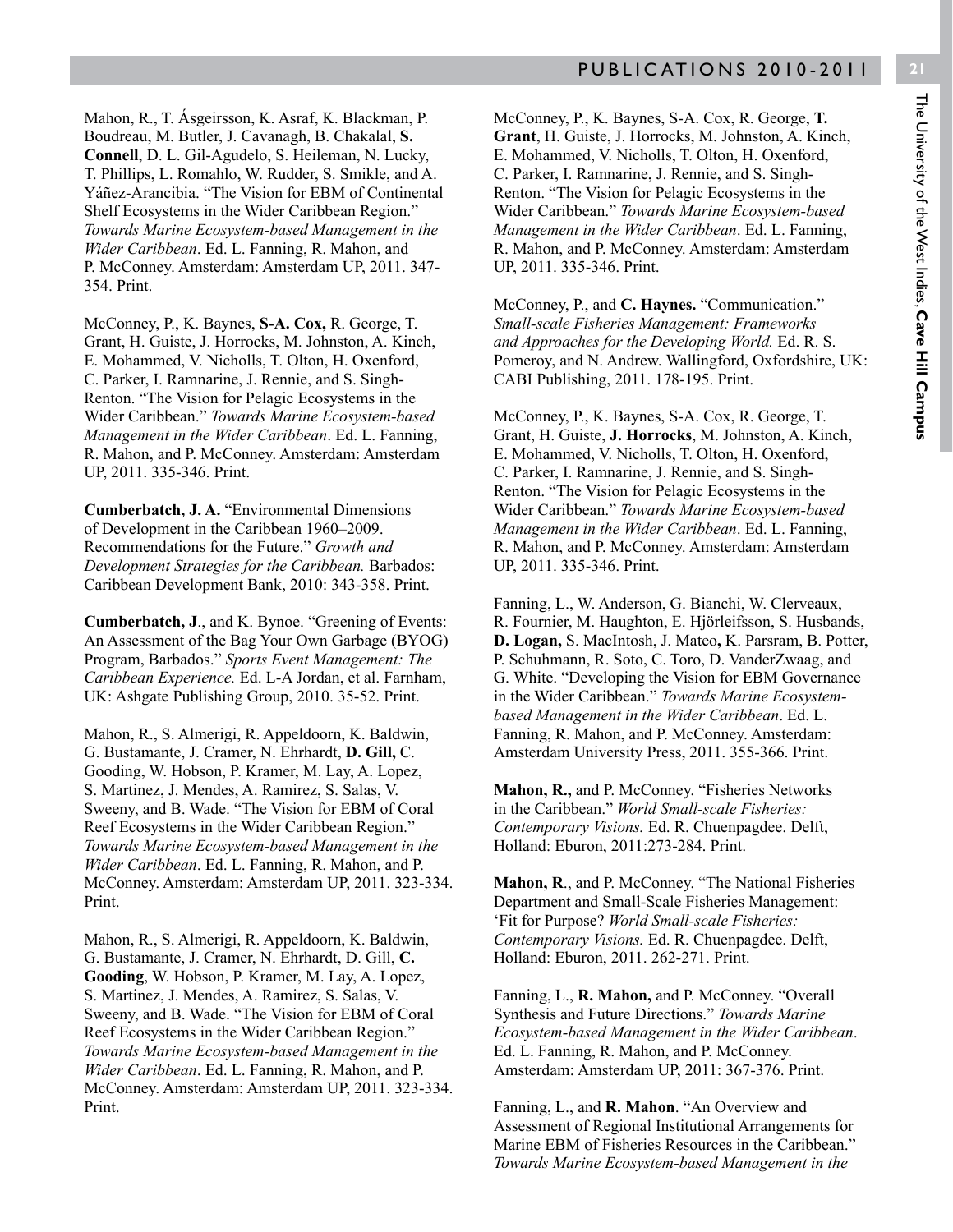*Wider Caribbean*. Ed. Fanning, L., R. Mahon and P. McConney. Amsterdam: Amsterdam UP, 2011. 259-270. Print.

**Mahon, R**., L. Fanning, and P. McConney. "Principled Ocean Governance for the Wider Caribbean Region." *Towards Marine Ecosystem-based Management in the Wider Caribbean*. Ed. L. Fanning, R. Mahon, and P. McConney. Amsterdam: Amsterdam UP, 2011. 27-38. Print.

Fanning, L., **R. Mahon**, P. McConney, and S. Almerigi. "The Symposium on Marine EBM in the Wider Caribbean Region." *Towards Marine Ecosystem-based Management in the Wider Caribbean*. Ed. L. Fanning, R. Mahon, and P. McConney. Amsterdam: Amsterdam UP, 2011. 13-26. Print.

**Mahon, R.,** T. Ásgeirsson, K. Asraf, K. Blackman, P. Boudreau, M. Butler, J. Cavanagh, B. Chakalal, S. Connell, D. L. Gil-Agudelo, S. Heileman, N. Lucky, T. Phillips, L. Romahlo, W. Rudder, S. Smikle, and A. Yáñez-Arancibia. "The Vision for EBM of Continental Shelf Ecosystems in the Wider Caribbean Region." *Towards Marine Ecosystem-based Management in the Wider Caribbean*. Ed. L. Fanning, R. Mahon, and P. McConney. Amsterdam: Amsterdam UP, 2011. 347-354. Print.

**Mahon, R.,** S. Almerigi, R. Appeldoorn, K. Baldwin, G. Bustamante, J. Cramer, N. Ehrhardt, D. Gill, C. Gooding, W. Hobson, P. Kramer, M. Lay, A. Lopez, S. Martinez, J. Mendes, A. Ramirez, S. Salas, V. Sweeny, and B. Wade. "The Vision for EBM of Coral Reef Ecosystems in the Wider Caribbean Region." *Towards Marine Ecosystem-based Management in the Wider Caribbean*. Ed. L. Fanning, R. Mahon, and P. McConney. Amsterdam: Amsterdam UP, 2011. 323-334. Print.

Mahon, R., and **P. McConney**. "Fisheries Networks in the Caribbean." *World Small-scale Fisheries: Contemporary Visions.* Ed. R. Chuenpagdee. Delft, Holland: Eburon, 2011:273-284. Print.

**McConney, P**., and C. Haynes**.** "Communication." *Small-scale Fisheries Management: Frameworks and Approaches for the Developing World.* Ed. R. S. Pomeroy and N. Andrew. Wallingford, Oxfordshire, UK: CABI Publishing, 2011. 178-195. Print.

Mahon, R., and **P. McConney**. "The National Fisheries Department and Small-Scale Fisheries Management: 'Fit for Purpose?" *World Small-scale Fisheries: Contemporary Visions.* Ed. R. Chuenpagdee. Delft, Holland: Eburon, 2011. 262-271. Print.

Parsram, K., and **P. McConney**. "A Network Approach to Understanding Coastal Management and Governance of Small Scale Fisheries in the Eastern Caribbean." *World Fisheries: A Social-Ecological Analysis.* Ed. R. Ommer, et al. Oxford, UK: Wiley-Blackwell, 2011. 334- 350. Print.

Fanning, L., R. Mahon, and **P. McConney**. "Overall Synthesis and Future Directions." *Towards Marine Ecosystem-based Management in the Wider Caribbean*. Ed. Fanning, L., R. Mahon, and P. McConney. Amsterdam: Amsterdam UP, 2011: 367-376. Print.

Mahon, R., L. Fanning, and **P. McConney**. "Principled Ocean Governance for the Wider Caribbean Region." *Towards Marine Ecosystem-based Management in the Wider Caribbean*. Ed. L. Fanning, R. Mahon, and P. McConney. Amsterdam: Amsterdam UP, 2011. 27-38. Print.

Fanning, L., R. Mahon, **P. McConney,** and S. Almerigi. "The Symposium on Marine EBM in the Wider Caribbean Region." *Towards Marine Ecosystem-based Management in the Wider Caribbean*. Ed. L. Fanning, R. Mahon, and P. McConney. Amsterdam: Amsterdam UP, 2011. 13-26. Print.

**McConney, P.,** K. Baynes, S-A. Cox, R. George, T. Grant, H. Guiste, J. Horrocks, M. Johnston, A. Kinch, E. Mohammed, V. Nicholls, T. Olton, H. Oxenford, C. Parker, I. Ramnarine, J. Rennie, and S. Singh-Renton. "The Vision for Pelagic Ecosystems in the Wider Caribbean." *Towards Marine Ecosystem-based Management in the Wider Caribbean*. Ed. L. Fanning, R. Mahon, and P. McConney. Amsterdam: Amsterdam UP, 2011. 335-346. Print.

**McConney, P.,** and S. Salas. "Why Incorporate Social Considerations into Marine Ecosystem-Based Management?" *Towards Marine Ecosystem-based Management in the Wider Caribbean*. Ed. L. Fanning, R. Mahon, and P. McConney. Amsterdam: Amsterdam UP, 2011. 99-110. Print.

Fanning, L. P., and **H. A. Oxenford.** "Ecosystem Issues Pertaining to the Flyingfish Fisheries of the Eastern Caribbean." *Towards Marine Ecosystem-based Management in the Wider Caribbean*. Ed. L. Fanning, R. Mahon, and P. McConney. Amsterdam: Amsterdam UP, 2011. 227-240. Print.

McConney, P., K. Baynes, S-A. Cox, R. George, T. Grant, H. Guiste, J. Horrocks, M. Johnston, A. Kinch, E. Mohammed, V. Nicholls, T. Olton, **H. Oxenford**, C. Parker, I. Ramnarine, J. Rennie, and S. Singh-Renton. "The Vision for Pelagic Ecosystems in the Wider Caribbean." *Towards Marine Ecosystem-based*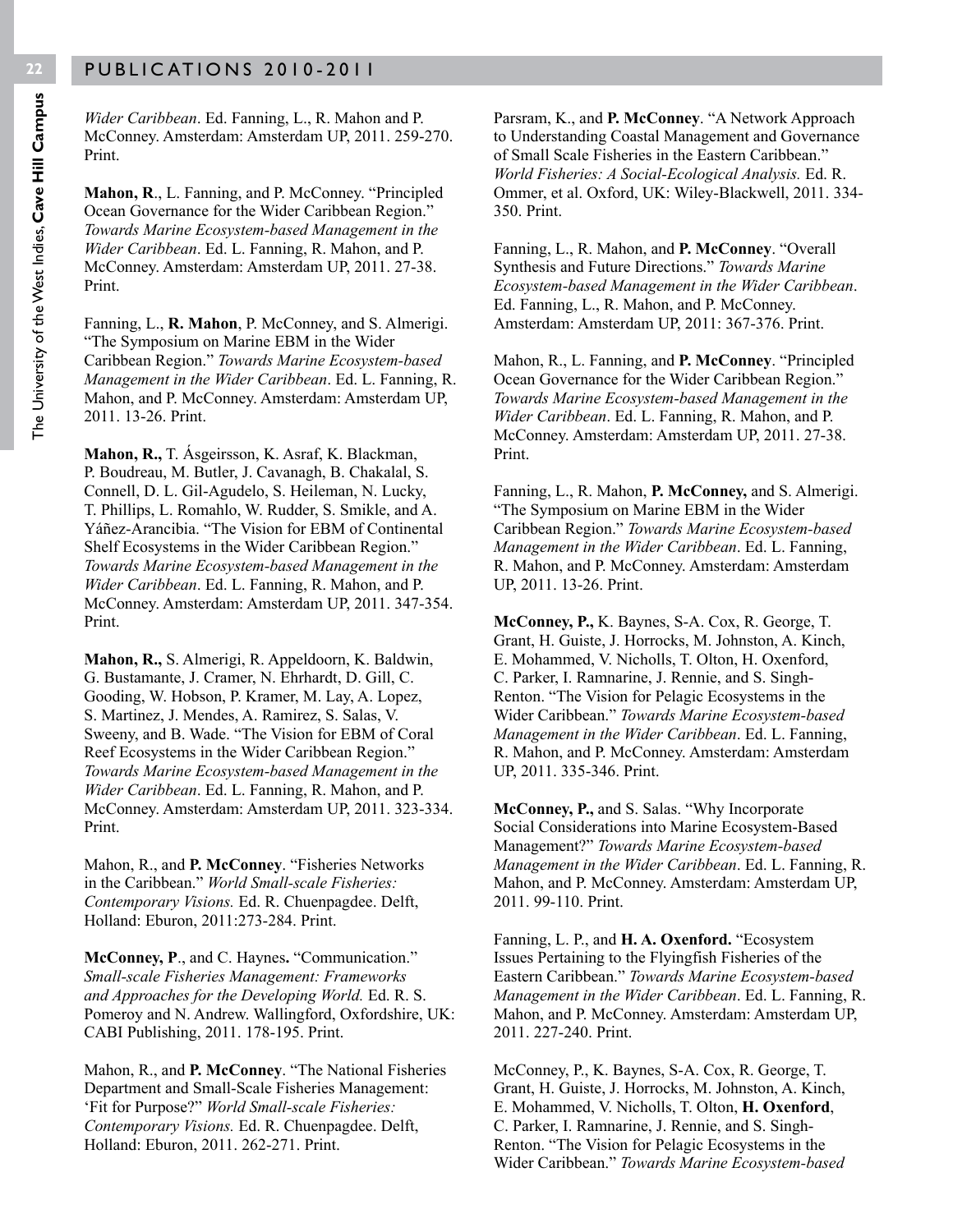*Management in the Wider Caribbean*. Ed. Fanning, L., R. Mahon and P. McConney. Amsterdam: Amsterdam UP, 2011. 335-346. Print.

Fanning, L., W. Anderson, G. Bianchi, W. Clerveaux, R. Fournier, M. Haughton, E. Hjörleifsson, S. Husbands, D. Logan, S. MacIntosh, J. Mateo**, K. Parsram**, B. Potter, P. Schuhmann, R. Soto, C. Toro, D. VanderZwaag, and G. White. "Developing the Vision for EBM Governance in the Wider Caribbean." *Towards Marine Ecosystembased Management in the Wider Caribbean*. Ed. L. Fanning, R. Mahon, and P. McConney. Amsterdam: Amsterdam UP, 2011. 355-366. Print.

**Parsram, K.,** and P. McConney**.** "A Network Approach to Understanding Coastal Management and Governance of Small Scale Fisheries in the Eastern Caribbean." *World Fisheries: A Social-Ecological Analysis.* Ed. R. Ommer, et al. Oxford, UK: Wiley-Blackwell, 2011. 334- 350. Print.

Potter, B., and **K. Parsram**, "Roles for Non-Governmental Organisations in EBM of Marine and Coastal Areas of the Wider Caribbean." *Towards Marine Ecosystem-based Management in the Wider Caribbean*. Ed. L. Fanning, R. Mahon, and P. McConney. Amsterdam: Amsterdam UP, 2011 . 307-317. Print.

#### *Conference Proceedings*

**Bissada-Gooding, C.** and H. A. Oxenford**.** "Estimating Home Range and Density of a Queen Conch Aggregation Using Acoustic Telemetry and Conventional Tagging." *Proceedings of the Gulf and Caribbean Fisheries Institute* 62 (2010): 383-389. Print.

**Cox, S. A.,** McConney, P. and R. Mahon. "A Resilience Based Framework for Evaluating Adaptive Comanagement of the Sea Urchin Fishery in Barbados." *Proceedings of the Gulf and Caribbean Fisheries Institute* 62 (2010): 420-426. Print.

**Haynes, C.** "Consensus Building in Developing the CRFM Common Fisheries Policy and Regime." *Proceedings of the Gulf and Caribbean Fisheries Institute* 62 (2010): 537. Print.

MacIntosh, S., M. Lay, **P. McConney**, and T. Phillips. "The Development of a Caribbean Regional Network of Fisherfolk Organisations and its Role in Influencing Fisheries Policy." *Proceedings of the Gulf and Caribbean Fisheries Institute* 62 (2010): 298-305. Print.

**McConney, P.**, S. Leid, K. Dennis, and S. McIntosh. "Networks in the Governance of Fisheries in Trinidad and Tobago." *Proceedings of the Gulf and Caribbean Fisheries Institute* 62 (2010): 543. Print.

Cox, S. A., McConney, P., and **R. Mahon.** . "A Resilience Based Framework for Evaluating Adaptive Co-management of the Sea Urchin Fishery in Barbados." *Proceedings of the Gulf and Caribbean Fisheries Institute* 62 (2010): 420-426. Print.

Peña, M., **P. McConney,** L. Arthurton, C. Isaac, J. Leslie, L. Moss, and A. St. Louis. "Socio-economic Monitoring by Caribbean Fishery Authorities: Preparation, Monitoring Site Selection, and Training Workshops." *Proceedings of the Gulf and Caribbean Fisheries Institute* 62 (2010):198-204. Print.

Cox, S. A., **P. McConney,** and R. Mahon. . "A Resilience Based Framework for Evaluating Adaptive Co-management of the Sea Urchin Fishery in Barbados." *Proceedings of the Gulf and Caribbean Fisheries Institute* 62 (2010): 420-426. Print.

Bissada-Gooding, C. and **H. A. Oxenford.** "Estimating Home Range and Density of a Queen Conch Aggregation Using Acoustic Telemetry and Conventional Tagging." *Proceedings of the Gulf and Caribbean Fisheries Institute* 62 (2010): 383-389. Print.

Parsram, K. People, Issues and Networks in Small-scale fisheries in the Eastern Caribbean. *Proceedings of the Gulf and Caribbean Fisheries Institute* 62 (2010): 128- 136. Print.

**Peña, M.,** P. McConney, L. Arthurton, C. Isaac, J. Leslie, L. Moss, and A. St. Louis. "Socio-economic Monitoring by Caribbean fishery authorities: Preparation, Monitoring Site Selection, and Training Workshops." *Proceedings of the Gulf and Caribbean Fisheries Institute* 62 (2010):198-204. Print.

**Valles, H.,** and W. Romain. "A Preliminary View of the Artisanal Fishery in the Southeast of Haiti." *Proceedings of the Gulf and Caribbean Fisheries Institute* 62 (2010): 556. Print.

#### *Technical Reports*

Mahon, R., P. McConney, and **K. Baldwin**. *Marine Spatial Planning for Barbados*. 2011. Web.

Sandy, K., N. Leotaud, S. Leid, and **K. Blackman**. *Network Analysis of Two Stakeholder Organisations Involved in the Governance of the Fishing Industry of Trinidad and Tobago*. CERMES Technical Report No. 49. Barbados: The University of the West Indies, CERMES, 2011. Print

Peña, M., **K. Blackman,** R. Mahon, M. Warrington, and J. Cumberbatch. *Recycling at The University of the West Indies: Implementation, Attitudes and Perceptions*.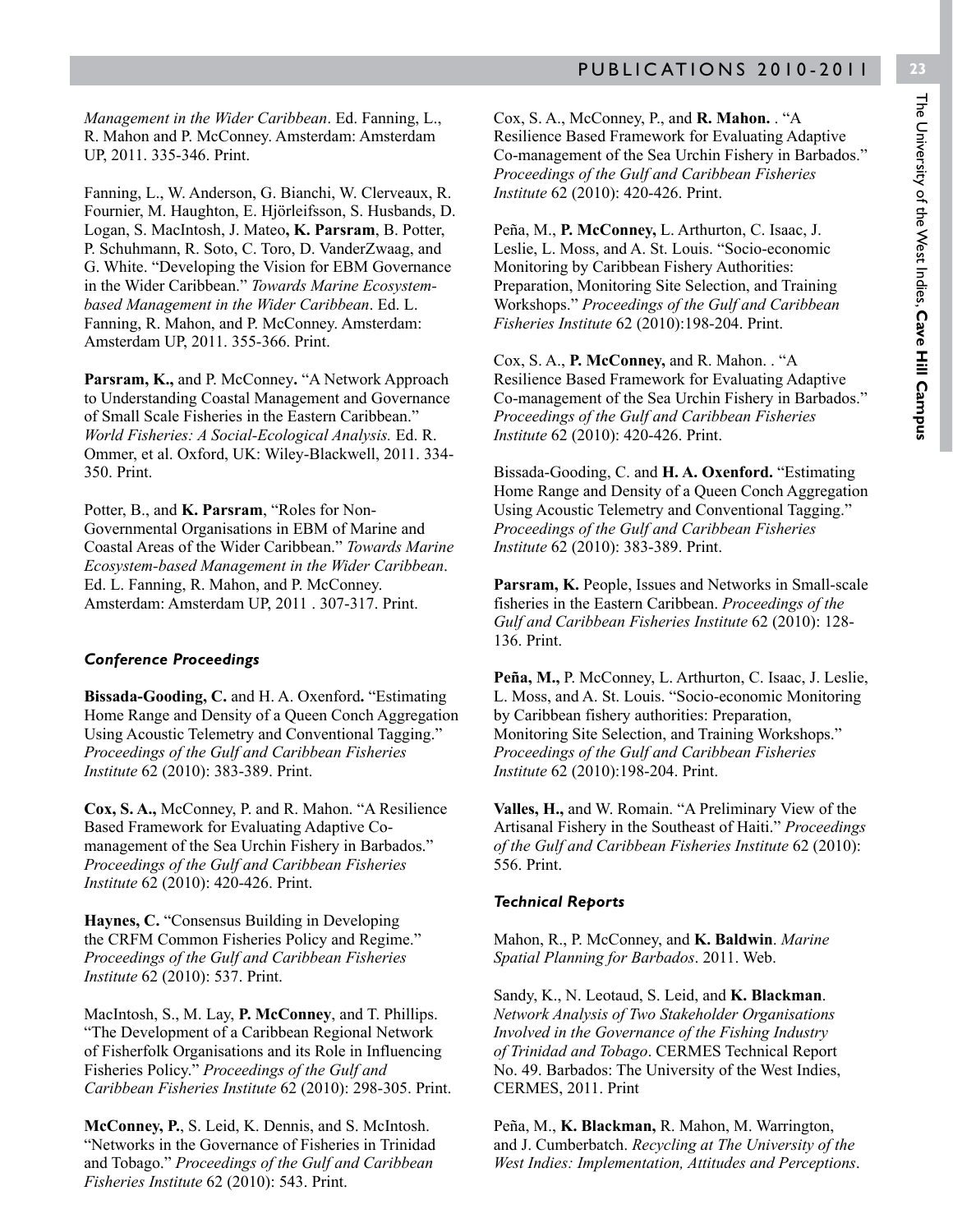CERMES Technical Report No. 35. Barbados: The University of the West Indies, CERMES, 2010. Print.

**Caribbean Law Institute Centre**. *Ecosystem-based Management Principles in the Caribbean.* CERMES Technical Report No. 47. Barbados: The University of the West Indies, CERMES, 2011. Print.

**CERMES**. *Fifth Technical Progress Report*. 1 March 2010– 28 February 2011. Barbados: The University of the West Indies, CERMES, 2011. Print.

**CERMES**. *Report of the Workshops on Resilience in Fisheries Governance (10 May 2011) and Social Network Analysis in Fisheries (11 May 2011*). *Fisheries Division, Antigua and Barbuda.* CERMES MarGov Project Document 19. Barbados: The University of the West Indies, CERMES, 2011. Print.

**CERMES**. *Report of the Workshops on Resilience in Fisheries Governance (25 May 2011) and Social Network Analysis in Fisheries (26 May 2011) in St. Kitts and Nevis*. CERMES MarGov Project Document 20. Barbados: The University of the West Indies, CERMES, 2011. Print.

**CERMES**. *Report of the Workshops on Resilience in Fisheries Governance (15 Jun 2011) and Social Network Analysis in Fisheries (16 Jun 2011) in Barbados*. CERMES MarGov Project Document 21.Barbados: The University of the West Indies, CERMES, 2011. Print.

**CERMES**. 2011. *Report of the Workshops on Resilience in Fisheries Governance* (*13 July 2011) and Social Network Analysis in Fisheries (14 July 2011) in Grenada*. CERMES MarGov Project Document 22. Barbados: The University of the West Indies, CERMES, 2011. Print.

**CERMES**. *Report of the Workshops on Resilience in Fisheries Governance* (*26 July 2011) and Social Network Analysis in Fisheries (27 July 2011) in Dominica*. Barbados: The University of the West Indies, CERMES, 2011. Print. CERMES MarGov Project Document 23.

Maraj, V., **S-A. Cox,** and H. A. Oxenford. *The Smallscale Seine Fishery of Barbados: Description and Current Contribution to the Fishing Industry*. CERMES Technical Report 42. Barbados: The University of the West Indies, CERMES, 2011. Print.

Peña, M., K. Blackman, R. Mahon, M. Warrington, and **J. Cumberbatch**. *Recycling at The University of the West Indies: Implementation, Attitudes and Perceptions*. CERMES Technical Report No. 35. Barbados: The University of the West Indies, CERMES, 2010. Print.

McConney, P., M. Peña, and **L. Deane**. *Local Area Management Project Summary Synthesis. Local Area Management Project (LAMP)*. CERMES Technical Report No. 39. Barbados: The University of the West Indies, CERMES, 2010. Print.

**Fernandez, M.,** and R. Mahon. *Livelihoods Vulnerability and Capacity for Adaptation to Climate Change in Union Island, St. Vincent and the Grenadines.* CERMES Technical Report No. 48. Barbados: The University of the West Indies, CERMES, 2011. Print.

Brathwaite, A., C. Parker, J. A. Horrocks, **A. Fields** and H. A. Oxenford. *Lionfish Invasion Response Plan for Barbados.* Sturges, St Thomas, Barbados: Natural Heritage Department, Biodiveristy Working Group, 2011. Print.

**Georges, J.,** R. Ramdeen, and H. A. Oxenford. *Fishing and Marketing of Queen Conch (Strombus gigas) in Tobago*. CERMES Technical Report 23. Barbados: The University of the West Indies, CERMES, 2010. Print.

Schuhmann, P.W., H. A. Oxenford, **D. Gill** and T. Staskiewicz. *Landings, Costs, Net Profit and Return on Investment in Two Contrasting Fisheries.* Part 2 – The Nearshore Trap Fishery. Economic Valuation of the Fisheries of Barbados: Third Project Report for Ministry of Agriculture, Food, Fisheries, Industry and Small Business Development. Barbados, Government of Barbados. Barbados: The University of the West Indies, CERMES, 2011. Print.

Oxenford, H. A., **C. Gooding,** J. Walcott, T. Staskiewicz, and H. Valles**.** *Assessment of the Queen Conch, Strombus gigas, in Barbados.* Report Prepared for the Natural Heritage Department and the Environmental Unit, Ministry of Environment, Water Resources and Drainage, Government of Barbados. Barbados: The University of the West Indies, CERMES, 2010. Print.

Brathwaite, A., C. Parker, **J. A. Horrocks**, A. Fields and H. A. Oxenford. *Lionfish Invasion Response Plan for Barbados.* Sturges, St Thomas, Barbados: Natural Heritage Department, Biodiveristy Working Group, 2011. Print.

**Lamb, R.** *Assessing the Implications of Implementing a Plan to Prevent, Deter and Eliminate Illegal, Unreported and Unregulated (IUU) Fishing in Belize.* CERMES Technical Report No 44. Barbados: The University of the West Indies, CERMES, 2011. Print.

**Maheia, A. S**. *Visitor Impact Management at Laughing Bird Cave National Park*. CERMES Technical Report No. 43. Barbados: The University of the West Indies, CERMES, 2011. Print.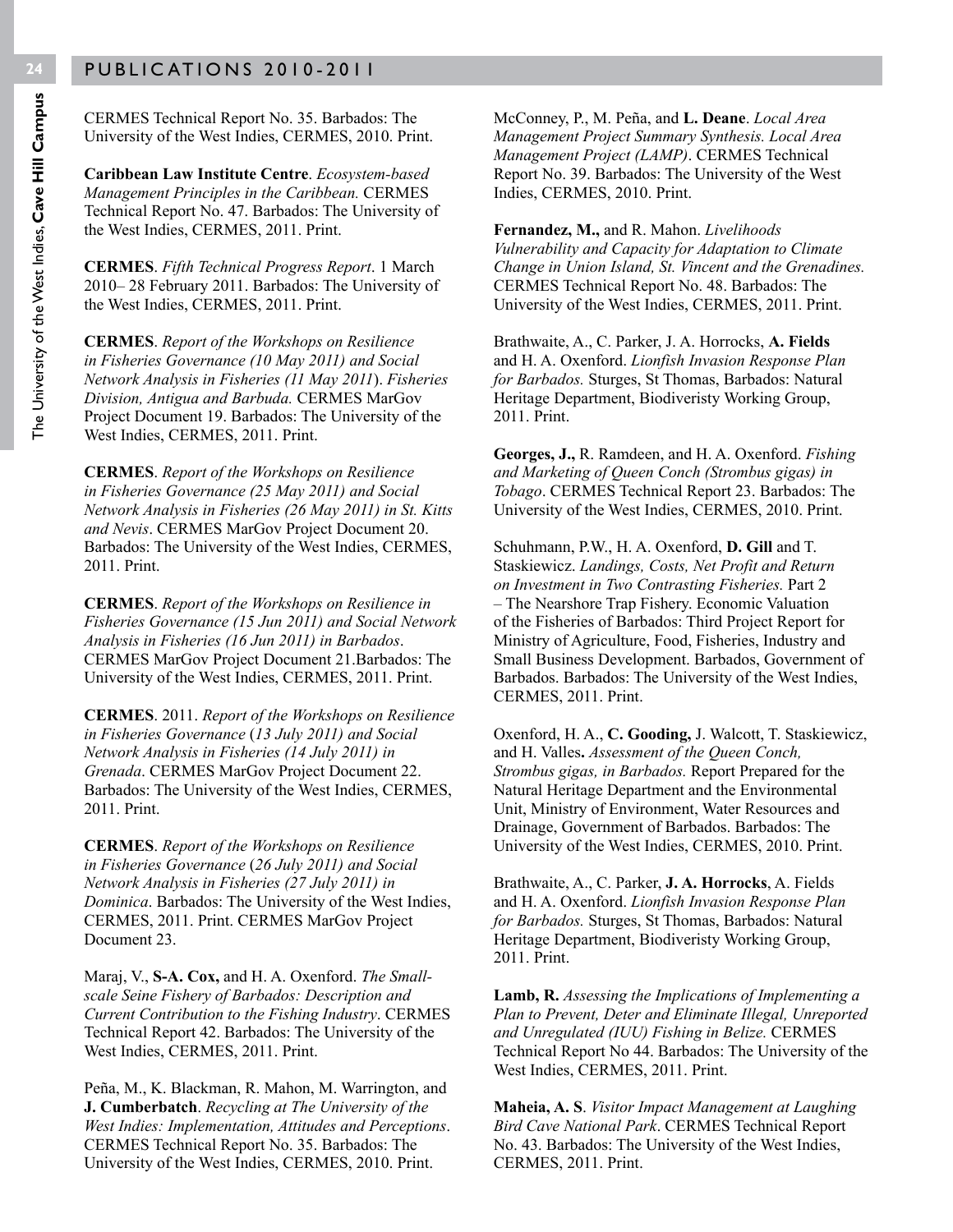Fernandez, M., and **R. Mahon**. *Livelihoods Vulnerability and Capacity for Adaptation to Climate Change in Union Island, St. Vincent and the Grenadines.* CERMES Technical Report No. 48. Barbados: The University of the West Indies, CERMES, 2011. Print.

**Mahon, R**., P. McConney, and K. Baldwin. *Marine Spatial Planning for Barbados*. 2011. Web.

**Mahon, R**., L. Fanning, and P. McConney**.** *Observations on Governance in the Global Environment Facility (GEF) International Waters (IW) Programme*. CERMES Technical Report No. 45. Barbados: The University of the West Indies, CERMES, 2011. Print.

**Mahon, R.,** P. McConney, K. Parsram, B. Simmons, M. Didier, L. Fanning, P. Goff, B. Haywood, and T. Shaw. *Ocean Governance in the Wider Caribbean Region: Communication and Coordination Mechanisms by which States Interact with Regional Organisations and Projects*. CERMES Technical Report No. 40. Barbados: The University of the West Indies, CERMES, 2010. Print.

Peña, M., K. Blackman, **R. Mahon, M.** Warrington, and J. Cumberbatch. *Recycling at The University of the West Indies: Implementation, Attitudes and Perceptions*. CERMES Technical Report No. 35. Barbados: The University of the West Indies, CERMES, 2010. Print.

**Maraj, V.,** S-A. Cox, and H. A. Oxenford**.** *The Smallscale Seine Fishery of Barbados: Description and Current Contribution to the Fishing Industry*. CERMES Technical Report 42. Barbados: The University of the West Indies, CERMES, 2011. Print.

**McConney, P.** *Fifth Technical Progress Report, 1 Mar. 2010 – 28 Feb. 2011*. CERMES MarGov Project Document No.18.Barbados: The University of the West Indies, CERMES, 2011. Print.

**McConney, P.** "Coastal Fisheries of Barbados." *Coastal fisheries of Latin America and the Caribbean.* Ed. S. Salas, et al. FAO Fisheries and Aquaculture Technical Paper. No. 544. Rome, Italy: FAO, 2011:49-72. Print.

**McConney, P.,** M. Peña, and L. Deane. *Local Area Management Project Summary Synthesis. Local Area Management Project (LAMP).* CERMES Technical Report No. 39. Barbados: The University of the West Indies, CERMES, 2010. Print.

Mahon, R., **P. McConney,** and K. Baldwin. *Marine Spatial Planning for Barbados*. 2011. Web.

Mahon, R., L. Fanning, and **P. McConney.** *Observations on Governance in the Global Environment Facility (GEF) International Waters (IW) Programme*. CERMES

Technical Report No. 45. Barbados: The University of the West Indies, CERMES, 2011. Print.

Mahon, R., **P. McConney,** K. Parsram, B. Simmons, M. Didier, L. Fanning, P. Goff, B. Haywood, and T. Shaw. *Ocean Governance in the Wider Caribbean Region: Communication and Coordination Mechanisms by which States Interact with Regional Organisations and Projects*. CERMES Technical Report No. 40. Barbados: The University of the West Indies, CERMES, 2010. Print.

**McConney, P.,** and R. Chuenpagdee, eds. *Report of Session on Marine Spatial Planning in Small Islands and other Developing States: Practices and Prospects, held on 16 May 2011 at the 2nd International Marine Conservation Congress, Victoria, British Columbia, Canada*. CERMES Technical Report No. 46. Barbados: The University of the West Indies, CERMES, 2011. Print.

**Oxenford, H. A.,** C. Gooding, J. Walcott, T. Staskiewicz, and H. Valles**.** *Assessment of the Queen Conch, Strombus gigas, in Barbados.* Report Prepared for the Natural Heritage Department and the Environmental Unit, Ministry of Environment, Water Resources and Drainage, Government of Barbados. Barbados: The University of the West Indies, CERMES, 2010. Print.

Brathwaite, A., C. Parker, J. A. Horrocks, A. Fields and **H. A. Oxenford.** *Lionfish Invasion Response Plan for Barbados.* Sturges, St Thomas, Barbados: Natural Heritage Department, Biodiveristy Working Group, 2011. Print.

Maraj, V., S-A. Cox, and **H. A. Oxenford**. *The Smallscale Seine Fishery of Barbados: Description and Current Contribution to the Fishing Industry*. CERMES Technical Report 42. Barbados: The University of the West Indies, CERMES, 2011. Print.

McConney, P., **M. Peña,** and L. Deane**.** *Local Area Management Project Summary Synthesis. Local Area Management Project (LAMP)*. CERMES Technical Report No. 39. Barbados: The University of the West Indies, CERMES, 2010. Print.

Peña, M., **H. A. Oxenford,** C. Parker, and A. Johnson. *Biology and Fishery Management of the White Sea Urchin, Tripneustes ventricosus, in the Eastern Caribbean*. FAO Fisheries and Aquaculture Circular # 1056. Rome, Italy: FAO, 2010. Print.

Georges, J., R. Ramdeen, and **H. A. Oxenford**. *Fishing and Marketing of Queen Conch (Strombus gigas) in Tobago*. CERMES Technical Report 23. Barbados: The University of the West Indies, CERMES, 2010. Print.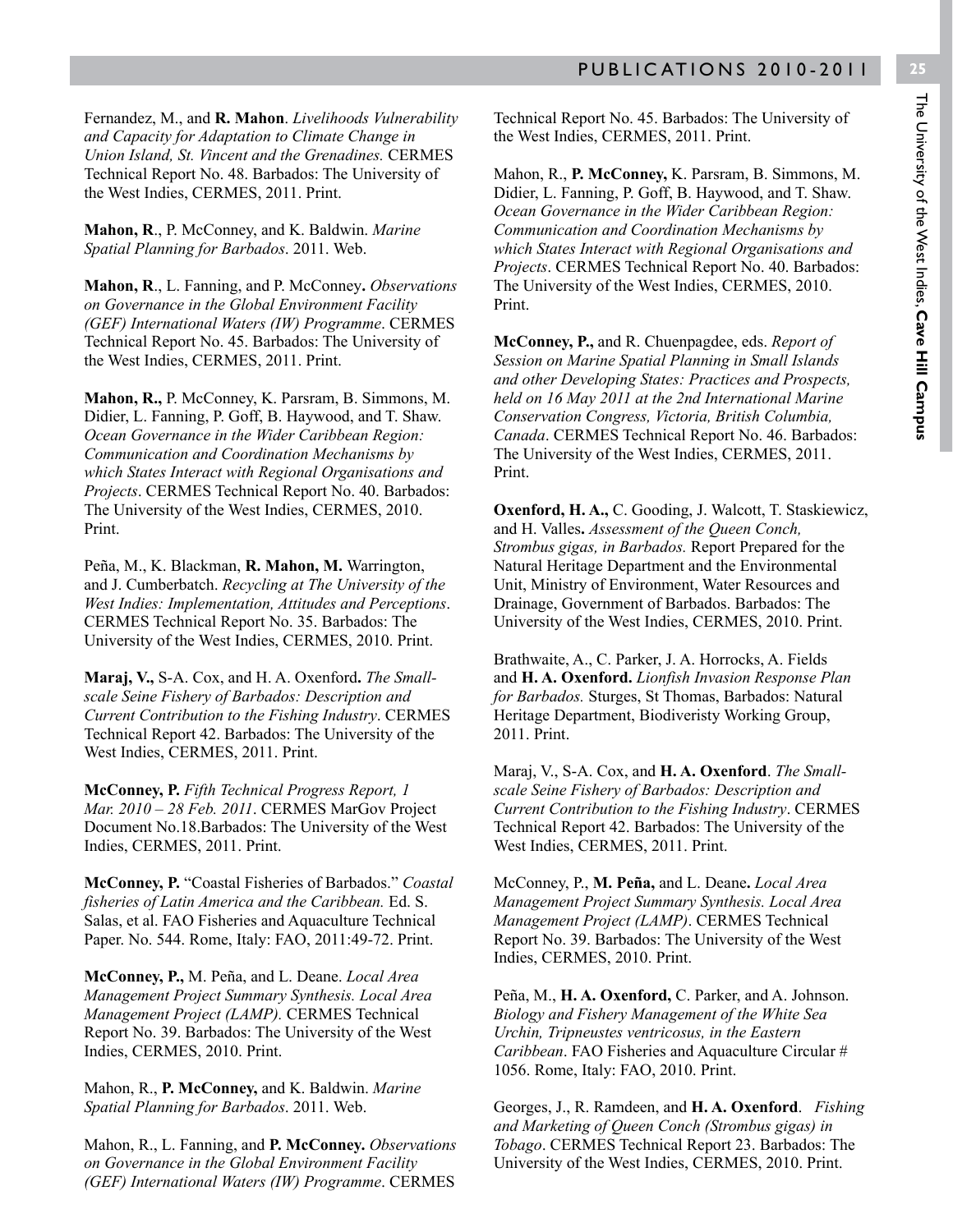Schuhmann, P. W., **H. A. Oxenford**, T. Staskiewicz, and J. Walcott. *Landings, Costs, Net Profit and Return in Investment in Two Contrasting Fisheries: Part 1 – The Longline Fishery.* Economic Valuation of the Fisheries of Barbados: Second Project. Report for Ministry of Agriculture, Government of Barbados*.* Barbados: The University of the West Indies, CERMES, 2010. Print.

Schuhmann, P. W., **H. A. Oxenford**, D. Gill, and T. Staskiewicz. *Landings, Costs, Net Profit and Return on Investment in Two Contrasting Fisheries: Part 2 – The Nearshore Trap Fishery.* Economic Valuation of the Fisheries of Barbados: Third Project Report for Ministry of Agriculture, Food, Fisheries, Industry and Small Business Development, Government of Barbados. Barbados: The University of the West Indies, CERMES, 2011. Print.

Mahon, R., P. McConney, **K. Parsram,** B. Simmons, M. Didier, L. Fanning, P. Goff, B. Haywood, and T. Shaw. *Ocean Governance in the Wider Caribbean Region: Communication and Coordination Mechanisms by which States Interact with Regional Organisations and Projects*. CERMES Technical Report No. 40. Barbados: The University of the West Indies, CERMES, 2010. Print.

**Peña, M.,** H. A. Oxenford, C. Parker, and A. Johnson. *Biology and Fishery Management of the White Sea Urchin, Tripneustes ventricosus, in the Eastern Caribbean*. FAO Fisheries and Aquaculture Circular # 1056. Rome, Italy: FAO, 2010. Print.

McConney, P., **M. Peña,** and L. Deane**.** *Local Area Management Project Summary Synthesis. Local Area Management Project (LAMP)*. CERMES Technical Report No. 39. Barbados: The University of the West Indies, CERMES, 2010. Print.

**Peña, M.,** K. Blackman, R. Mahon, M. Warrington, and J. Cumberbatch. *Recycling at The University of the West Indies: Implementation, Attitudes and Perceptions*. CERMES Technical Report No. 35. Barbados: The University of the West Indies, CERMES, 2010. Print.

Georges, J., **R. Ramdeen,** and H. A. Oxenford. *Fishing and Marketing of Queen Conch (Strombus gigas) in Tobago*. CERMES Technical Report 23. Barbados: The University of the West Indies, CERMES, 2010. Print.

Mahon, R., P. McConney, K. Parsram, **B. Simmons**, M. Didier, L. Fanning, P. Goff, B. Haywood, and T. Shaw. *Ocean Governance in ihe Wider Caribbean Region: Communication and Coordination Mechanisms by which States Interact with Regional Organisations and Projects*. CERMES Technical Report No. 40. Barbados: The University of the West Indies, CERMES, 2010. Print.

Schuhmann, P. W., H. A. Oxenford, **T. Staskiewicz,** and J. Walcott. *Landings, Costs, Net Profit and Return in Investment in Two Contrasting Fisheries: Part 1 – The Longline Fishery.* Economic Valuation of the Fisheries of Barbados: Second Project Report for Ministry of Agriculture, Government of Barbados. Barbados: The University of the West Indies, CERMES, 2010. Print.

Schuhmann, P. W., H. A. Oxenford, D. Gill, and **T. Staskiewicz**. *Landings, Costs, Net Profit and Return on Investment in Two Contrasting Fisheries. Part 2 – The Nearshore Trap Fishery.* Economic Valuation of the Fisheries of Barbados. Third Project Report for Ministry of Agriculture, Food, Fisheries, Industry and Small Business Development, Barbados, Government of Barbados. Barbados: The University of the West Indies, CERMES, 2011. Print.

Oxenford, H. A., C. Gooding, J. Walcott, **T. Staskiewicz,**  and H. Valles**.** *Assessment of the Queen Conch, Strombus gigas, in Barbados.* Report Prepared for the Natural Heritage Department and the Environmental Unit, Ministry of Environment, Water Resources and Drainage, Government of Barbados. Barbados: The University of the West Indies, CERMES, 2010. Print.

Oxenford, H. A., C. Gooding, J. Walcott, T. Staskiewicz, and **H. Valles.** *Assessment of the Queen Conch, Strombus gigas, in Barbados.* Report Prepared for the Natural Heritage Department and the Environmental Unit, Ministry of Environment, Water Resources and Drainage. Government of Barbados. Barbados: The University of the West Indies, CERMES, 2010. Print.

Oxenford, H. A., C. Gooding, **J. Walcott,** T. Staskiewicz, and H. Valles**.** *Assessment of the Queen Conch, Strombus gigas, in Barbados*. Report Prepared for the Natural Heritage Department and the Environmental Unit, Ministry of Environment, Water Resources and Drainage. Government of Barbados. Barbados: The University of the West Indies, CERMES, 2010. Print.

Schuhmann, P. W., H. A. Oxenford, T. Staskiewicz, and **J. Walcott.** *Landings, Costs, Net Profit and Return in Investment in Two Contrasting Fisheries: Part 1 – The Longline Fishery.* Economic Valuation of the Fisheries of Barbados: Second Project. Report for Ministry of Agriculture, Government of Barbados*.* Barbados: The University of the West Indies, CERMES, 2010. Print.

Peña, M., K. Blackman, R. Mahon, **M. Warrington,**  and J. Cumberbatch. *Recycling at The University of the West Indies: Implementation, Attitudes and Perceptions*. CERMES Technical Report No. 35. Barbados: The University of the West Indies, CERMES, 2010. Print.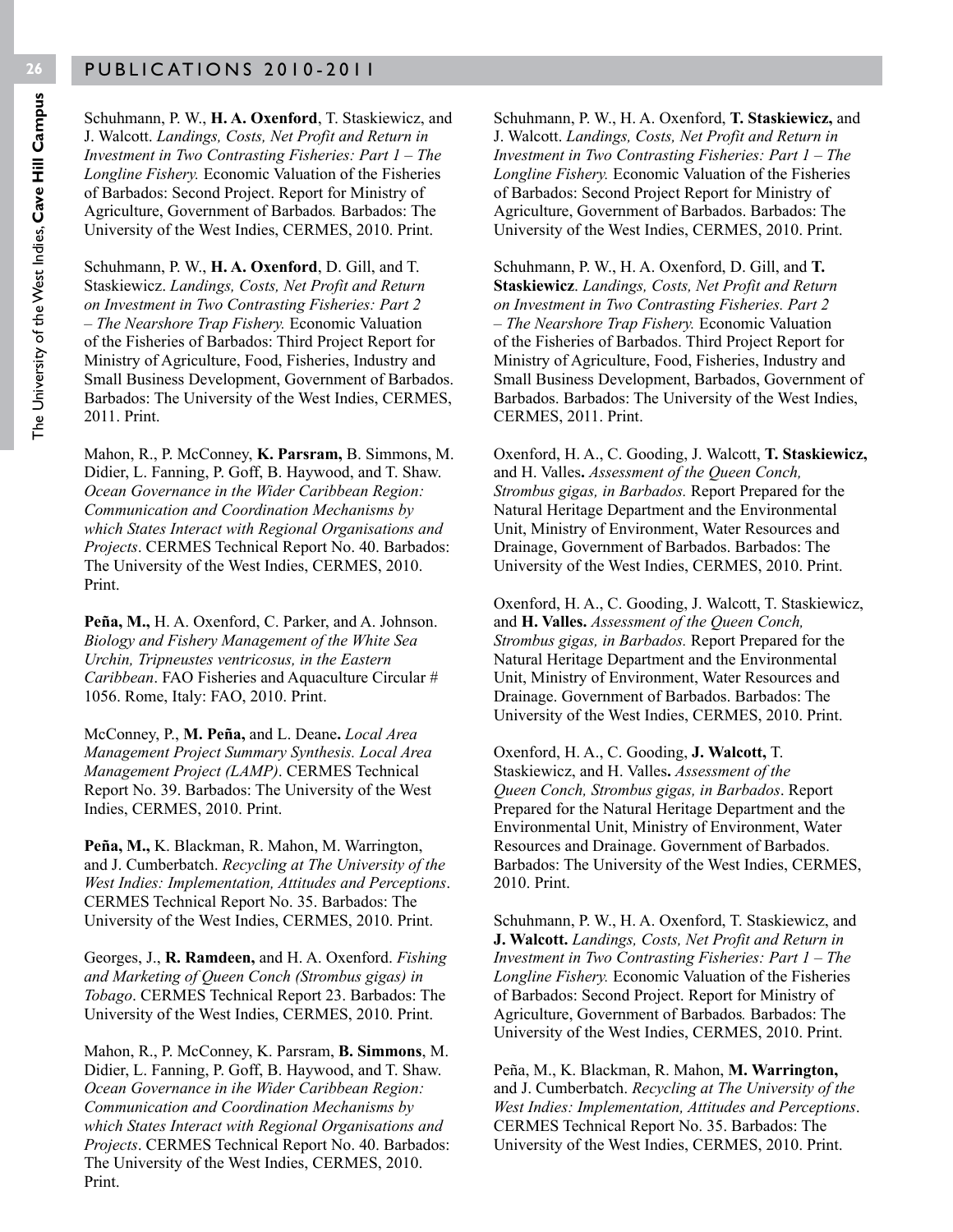## FACULTY OF SOCIAL **SCIENCES**

#### **DEPARTMENT OF ECONOMICS**

#### *Referred Book Chapters*

**Lorde, T**., B. Francis, S. Iyare, J. Lacorbiniere, and Antonio Alleyne**.** "Investigating the Competitiveness of Agri-Food Industries in the OECS Sub-Region." *Generating Innovative Solutions to Recurring Problems in the Global Business Environment: A Multi-, Inter-, and Trans Disciplinary Approach to Formulating and Maintaining a Competitive Organizational Edge.* Ed. Nejdet Delener et al. New York: The Global Business and Technology Association, 2010. 450-461. Print.

**Francis, Brian,** and Osaretin Iyare**.** "Changing Nature of the Relationship between Trade and Economic Growth in Belize." *Generating Innovative Solutions to Recurring Problems in the Global Business Environment: A Multi-, Inter-, and Trans Disciplinary Approach to Formulating and Maintaining a Competitive Organizational Edge.* Ed. Nejdet Delener et al. New York: The Global Business and Technology Association, 2010. 201-214. Print.

Lorde, T., **B. Francis**, S. Iyare, J. Lacorbiniere, and Antonio Alleyne**.** "Investigating the Competitiveness of Agri-Food Industries in the OECS Sub-Region." *Generating Innovative Solutions to Recurring Problems in the Global Business Environment: A Multi-, Inter-, and Trans Disciplinary Approach to Formulating and Maintaining a Competitive Organizational Edge.* Ed. Nejdet Delener et al. New York: The Global Business and Technology Association, 2010. 450-461. Print.

Francis, Brian, and **Osaretin Iyare.** "Changing Nature of the Relationship between Trade and Economic Growth in Belize." *Generating Innovative Solutions to Recurring Problems in the Global Business Environment: A Multi-, Inter-, and Trans Disciplinary Approach to Formulating and Maintaining a Competitive Organizational Edge.* Ed. Nejdet Delener et al. New York: The Global Business and Technology Association, 2010. 201-214. Print.

Francis, Brian, Troy Lorde, **Osaretin Iyare**, Jason Lacorbiniere, and Antonio Alleyne**.** "Investigating the Competitiveness of Agri-Food Industries in the OECS Sub-Region." *Generating Innovative Solutions to Recurring Problems in the Global Business Environment: A Multi-, Inter-, and Trans Disciplinary*  *Approach to Formulating and Maintaining a Competitive Organizational Edge.* Ed. Nejdet Delener et al. New York: The Global Business and Technology Association, 2010. 450-461. Print.

Francis, Brian**, Troy Lorde**, Osaretin Iyare, Jason Lacorbiniere, and Antonio Alleyne**.** "Investigating the Competitiveness of Agri-Food Industries in the OECS Sub-Region." *Generating Innovative Solutions to Recurring Problems in the Global Business Environment: A Multi-, Inter-, and Trans Disciplinary Approach to Formulating and Maintaining a Competitive Organizational Edge.* Ed. Nejdet Delener et al. New York: The Global Business and Technology Association, 2010. 450-461. Print.

#### *Referred Journal Articles*

**Craigwell, Roland,** and Alian Maurin. "Are Caribbean Countries Diverging or Converging? Evidence from Spatial Econometrics." *Journal of Business, Finance and Economics in Emerging Economies* 6.1 (2010): 161-206. Print.

**Craigwell, Roland,** and Alian Maurin. "Unemployment Hysteresis in the English-Speaking Caribbean: Evidence from Non-Linear Models." *International Research Journal of Finance and Economics* 65 (2011): 98-111. Print.

**Craigwell, Roland,** and Wayne Elliott. "Loan Loss Provisioning in the Commercial Banking System of Barbados: Practices and Determinants." *International Research Journal of Finance and Economics* 65 (2010): 98-111. Print.

**Craigwell, Roland,** and Allan Wright. "Foreign Direct Investment and Corruption in Developing Economies: Evidence from Linear and Nonlinear Panel Granger Causality Tests." *Economic Bulletin* 31.3 (2010): 2272- 2283. Print.

**Craigwell, Roland,** Allan Wright, and J. Ramjeesingh. "Exchange Rate Determination in Jamaica: A Market Microstructures and Macroeconomic Fundamentals Approach." *Journal of Business, Finance and Economics in Emerging Economies* 6.3 (2010): 31-61. Print.

**Craigwell Roland,** and Chrystal Thomas**.** "Revisiting the Effect of Country Size on Taxation in Developing Countries." *Journal of Public Policy Analysis* 4 (2010): 99-122. Print.

Craigwell, Roland, and **Wayne Elliott**. "Loan Loss Provisioning in the Commercial Banking System of Barbados: Practices and Determinants." *International Research Journal of Finance and Economics* 65 (2010): 98-111. Print.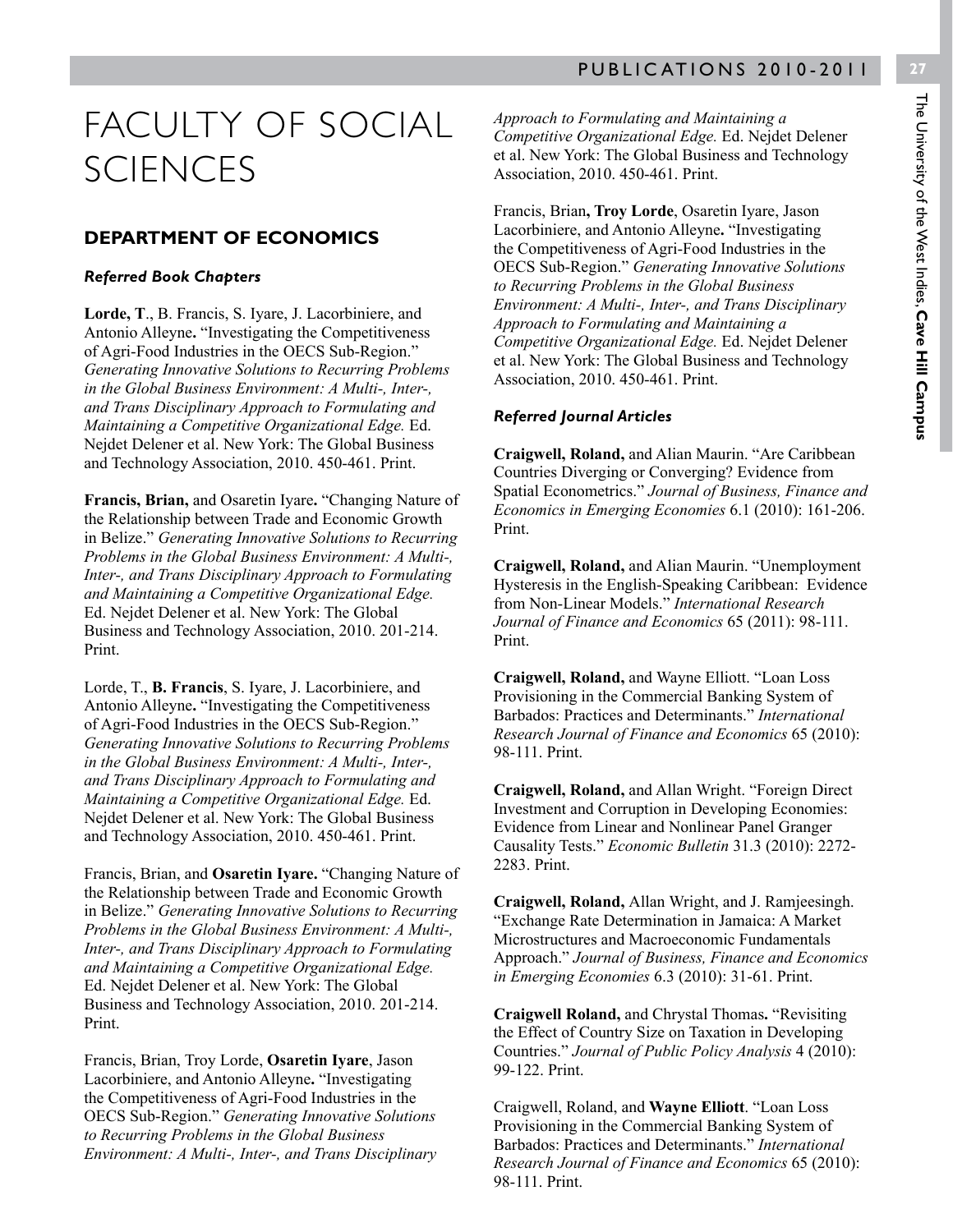Lorde, Troy, Dion Greenidge, and **Dwayne Devonish.** "Local Residents' Perceptions of the Impacts of the ICC Cricket World Cup 2007 on Barbados: Comparisons of Pre- and Post-games." *Tourism Management* 32.2 (2011): 349-356. Print.

Lorde, Troy, **Dwayne Devonish,** and Asokore Beckles**.** "Real Pirates of the Caribbean: Socio-psychological Traits, The Environment, Personal Ethics and the Propensity for Digital Piracy in Barbados." *Journal of Eastern Caribbean Studies* 35.1 (2010): 1-35. Print.

**Francis, Brian,** Troy Lorde, and Antonio Alleyne**.** "An Assessment of Barbados' Competitiveness within EU Market 1992-2006." *Global Economy Journal* 10.2 (2010): 1-22. Print.

Lorde, Troy, Kimberly Waithe, and **Brian Francis.** "The Importance of Electrical Energy for Economic Growth in Barbados." *Energy Economics* 32.6 (2010): 1411-1420. Print.

**Francis, Brian,** Troy Lorde, and Mahalia Jackman**.** "An Intervention Analysis of the September 11, 2001 Attacks on Long-Stay Tourist Arrivals to Barbados." *International Journal of Tourism Perspectives* 1.2 (2010): 23-45. Print.

Lorde, Troy, **Brian Francis,** and Mahalia Jackman. "Monetary Union and Fiscal Discipline: Evidence from CARICOM." *Konomia* 12.2 (2009): 109-126. Print.

**Francis, Brian,** Troy Lorde, and Jason Lacorbiniere. "Offshore Barbados: A Critical Analysis." *Money Affairs*  24.1 (2011): 1-31. Print.

Waithe, K., Troy Lorde, and **Brian Francis.** "The Structure of Barbados-Dominica Agricultural Trade." *Journal of Public Sector Policy Analysis* 4 (2010): 3-28. Print.

**Francis, Brian,** Troy Lorde, and Lisa Drakes. "Tourism Services Exports and Economic Growth in Barbados." *International Trade Journal* 25.2: (2011): 205-232. Print.

Francis, Brian, **Troy Lorde,** and Antonio Alleyne. "An Assessment of Barbados' Competitiveness within EU Market 1992-2006." *Global Economy Journal* 10.2 (2010): 1-22. Print.

**Lorde, Troy**. "Export-led Growth: A Case Study of Mexico." *International Journal of Business, Humanities and Technology* 1(1) (2011): 33-44. Print.

Francis, Brian, **Troy Lorde,** and Kimberly Waithe**.** "The Importance of Electrical Energy for Economic Growth in Barbados." *Energy Economics* 32.6 (2010): 1411-1420. Print.

Francis, Brian**, Troy Lorde,** and Mahalia Jackman. "An Intervention Analysis of the September 11, 2001 Attacks on Long-Stay Tourist Arrivals to Barbados." *International Journal of Tourism Perspectives* 1.2 (2010): 23-45. Print.

**Lorde, Troy,** Dion Greenidge, and Dwayne Devonish**.** "Local Residents' Perceptions of the Impacts of the ICC Cricket World Cup 2007 on Barbados: Comparisons of Pre- and Post-games." *Tourism Management* 32.2 (2011): 349-356. Print.

**Lorde, Troy**, Brian Francis, and Mahalia Jackman. "Monetary Union and Fiscal Discipline: Evidence from CARICOM." *Ekonomia* 12.2 (2009): 109-126. Print.

Francis, Brian, **Troy Lorde,** and Jason Lacorbiniere. "Offshore Barbados: A Critical Analysis." *Money Affairs*  24.1 (2011): 1-31. Print.

Walcott, P. A., J. A. Grant, **T. Lorde**, C. Depradine, and E. Bladh**.** "Sophomores Use of Productivity Tools Across Departments." *International Journal of Latest Trends in Computing* 2.1 (2011): 119-128. Print.

Waithe, K., **Troy Lorde,** and Brian Francis**.** "The Structure of Barbados-Dominica Agricultural Trade." *Journal of Public Sector Policy Analysis* 4 (2010): 3-28. Print.

Francis, Brian, **Troy Lorde,** and Lisa Drakes**.** "Tourism Services Exports and Economic Growth in Barbados." *International Trade Journal* 25.2: (2011): 205-232. Print.

**Lorde, Troy,** Dwayne Devonish, and Asokore Beckles**.** "Real Pirates of the Caribbean: Socio-psychological Traits, the Environment, Personal Ethics and the Propensity for Digital Piracy in Barbados." *Journal of Eastern Caribbean Studies* 35.1 (2010): 1-35. Print.

**Lorde, Troy,** Brian Francis, and Mahalia Jackman. "Monetary Union and Fiscal Discipline: Evidence from CARICOM." *Ekonomia* 12.2 (2009): 109-126. Print.

**Mamingi, Nlandu,** Daniel Boamah, and Mahalia Jackman. "Bahamas and Barbados: Empirical Evidence of Interest Rate Pass-through." *CEPAL Review* 1.103 (2011): 115-128. Print.

#### *Refereed Book*

**Mamingi, Nlandu.** *Le Nouvel Epitomé*. Dakar, Senegal: Panafrika/Silex/Nouvellas du Sud 2010. Print.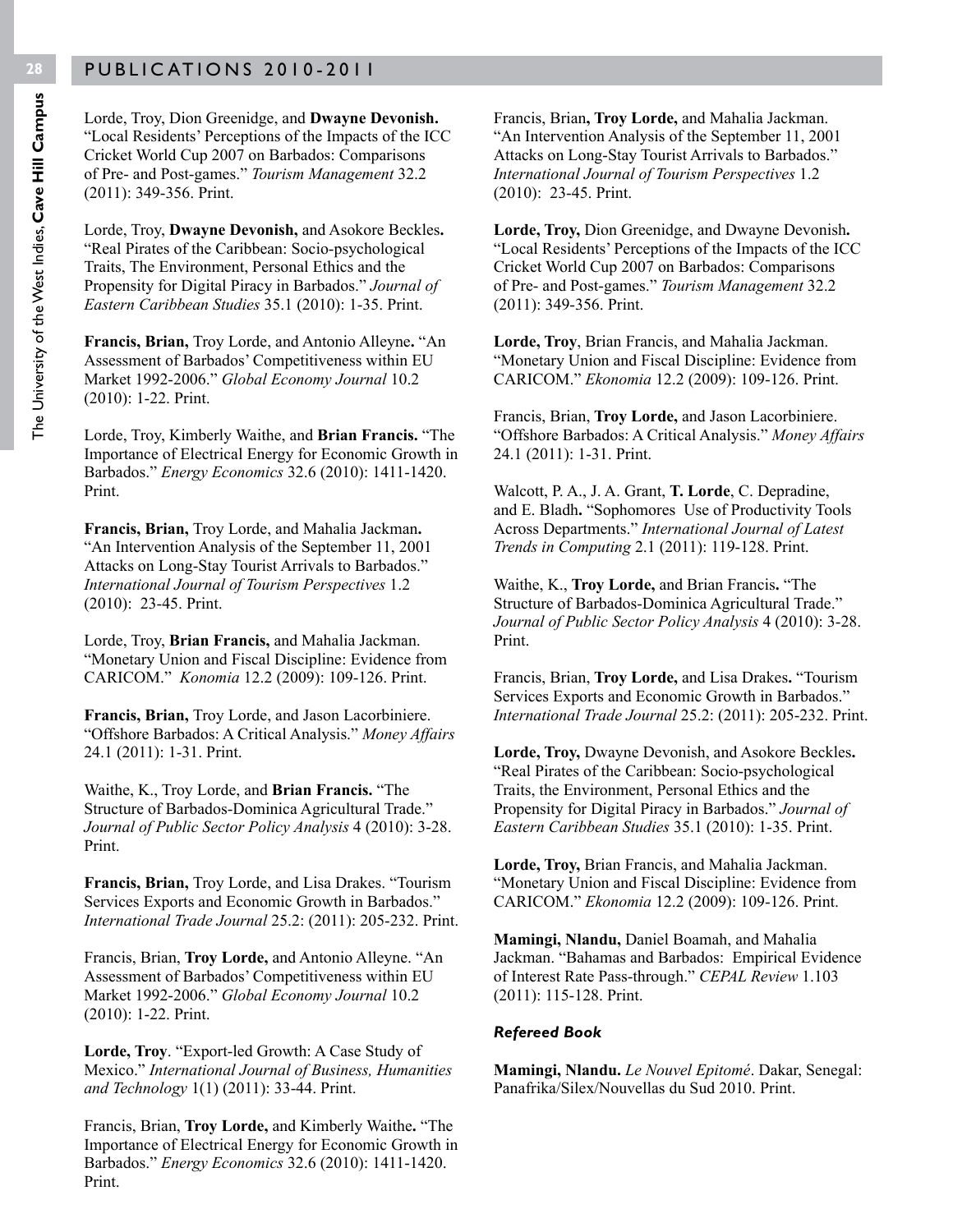## The University of the West Indies, Cave Hill Campus The University of the West Indies, **Cave Hill Campus**

#### *Non-Referred Publications*

**Moore, Winston.** "Trade and Industry Policy in the Caribbean." *Growth and Development Strategies in the Caribbean.* Barbados: Caribbean Development Bank, 2010. 125-150. Print.

#### **DEPARTMENT OF GOVERNMENT, SOCIOLOGY AND SOCIAL WORK**

#### *Referred Books*

**Barrow-Giles, Cynthia, ed.** *Women in Caribbean Politics*. Kingston, Jamaica: Ian Randle Publishers, 2011. Print.

#### *Referred Book Chapters*

**Barrow-Giles, Cynthia.** "Dame Doris Louise Johnson: A Bahamian Heroine, a "First." *Women in Caribbean Politics.* Ed. Cynthia Barrow-Giles. Kingston, Jamaica: Ian Randle Publishers, 2011. 67-78. Print.

**---.** "Introduction: The Struggle for Women's Political Participation in the Caribbean." *Women in Caribbean Politics.* Ed. Cynthia Barrow-Giles. Kingston, Jamaica: Ian Randle Publishers, 2011. xi-xv. Print.

**---.** "Mia Amor Mottley: Divine Right to Rule or Change Agent?" *Women in Caribbean Politics*. Ed. Cynthia Barrow-Giles. Kingston, Jamaica: Ian Randle Publishers, 2011. 125-144. Print.

**Barrow-Giles, Cynthia,** and Albert Branford. "Edna Ermintude 'Ermie' Bourne: Breaking the Ice: Barbadian Pioneer." *Women in Caribbean Politics*. Ed. Cynthia Barrow-Giles. Kingston, Jamaica: Ian Randle Publishers, 2011. 29-36. Print.

Drayton, Josh, and **Cynthia Barrow-Giles**. "The Indo-Trinidadian Woman in Politics: Kamla 'Kamla' Persad-Bissessar." *Women in Caribbean Politics*. Ed. Cynthia Barrow-Giles. Kingston, Jamaica: Ian Randle Publishers, 2011. 83-194. Print.

**Barrow-Giles, Cynthia,** and Nelcia Robinson Hazell. "Ivy Joshua: Nobody's 'Side Kick' and a Lot More than a High Heeled Woman." *Women in Caribbean Politics*. Ed. Cynthia Barrow-Giles. Kingston, Jamaica: Ian Randle Publishers, 2011. 60-66. Print.

Trevor Marshall, Natalie Walthrust-Jones, and **Cynthia Barrow-Giles.** "Nanny Grigg and the 1816 Bussa Rebellion in Barbados: The Forgotten Heroine." *Women in Caribbean Politics.* Ed. Cynthia Barrow-Giles. Kingston, Jamaica: Ian Randle Publishers, 2011. 14-20. Print.

Kerry Thomas, and **Cynthia Barrow-Giles.** "Pennelope Beckles: A Life of Social and Political Activism." *Women in Caribbean Politics*. Ed. Cynthia Barrow-Giles. Kingston, Jamaica: Ian Randle Publishers, 2011. 82-86. Print.

**Grenade, W.** "Jacqueline Creft and Grenadian Radicalism." *Women in Caribbean Politics*. Ed. Cynthia Barrow-Giles. Kingston, Jamaica: Ian Randle Publishers. 2011. 92-106. Print.

**Grenade, W.** "Governance in the Caribbean: Toward Renewal." *Governance in the Commonwealth: Current Debates.* Ed. Seth Lartey and Deepti Sastry. London: Commonwealth Foundation, 2010. 33-39. Print.

**Joseph, T. S. D**. "Ashen Faces in the Rubble (A Poem for Haiti)." *Caribbean Writer* 25 (2011): 68. Print.

---. "Grace Augustine: Feminist Trailblazer or Defender of Colonialism? Unraveling the Contradictions of St. Lucia's First Female Legislator." *Women in Caribbean Politics.* Ed. Cynthia Barrow-Giles. Kingston, Jamaica: Ian Randle Publishers, 2011. 37-52. Print.

**---.** "Lamentations for a Country Mismanaged." *Caribbean Writer* 25 (2011): 104. Print.

#### *Refereed Journal Articles*

**Barrow-Giles, Cynthia.** "Democracy at Work: A Comparative Study of the Caribbean State." *The Round Table* 100.414 (2011): 1-18. Print.

**Grenade, W.** "Grenada Revolution (30) Years After: Introduction." *Journal of Eastern Caribbean Studies* 35.3&4 (2010): 1-3. Print.

**---.**"Reflections on Politics in Post-Revolutionary Grenada (1984-2008)." *Journal of Eastern Caribbean Studies* 35.3&4 (2010): 109-140. Print.

**---.** "Retrospect: A View from Richmond Hill Prison: An Interview with Bernard Coard." *Journal of Eastern Caribbean Studies* 35.3&4 (2010): 145**-**182. Print.

**Joseph, T. S. D.** "C.L.R. James' Theoretical Concerns and the Grenada Revolution: Lesson*s* for the Future." *Journal of Eastern Caribbean Studies* 35.3&4 (2010): 4-31. Print.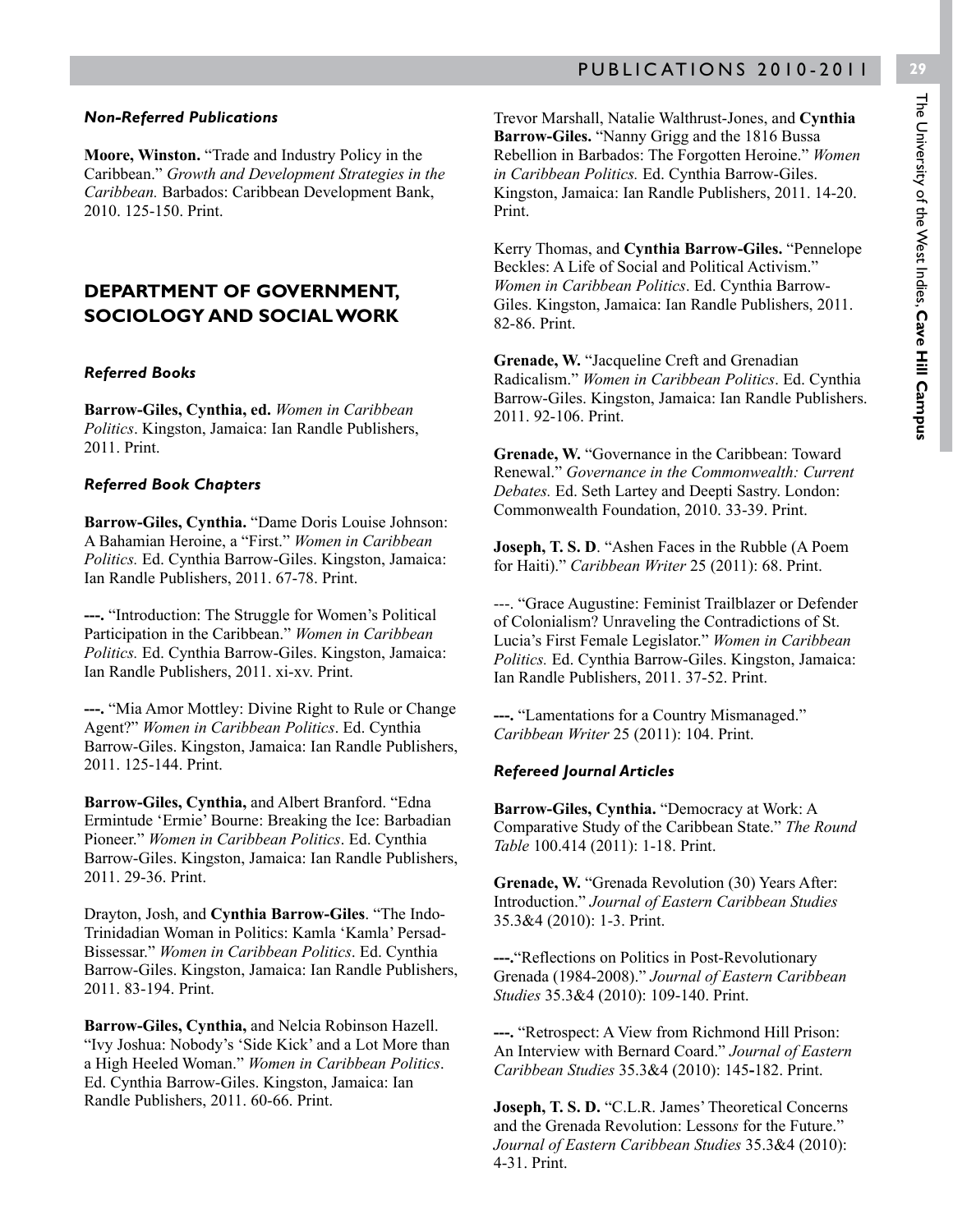**Ring, K.,** and Letnie Rock. "Evaluation of the One-Year Block Placement." *Social Work Review* 9.4 (2011): 175- 184. Print.

Phillips, Jomo, **Karen Ring,** and Patricia Codrington. "Psychosocial Responses to a Disaster in the Caribbean: A Case Study of a Barbados Cave-in." *Journal of Eastern Caribbean Studies* 36.2 (2011): 1-33. Print.

Taylor, I., and **Rock, L. F**. "Editorial." *Social Work Education* 30.4 (2011): 365. Print.

**Rock, L. F.** and Ring, K. A. "Evaluating the One-Year Block Placement in Field Instruction." *Social Work Review* 9.4 (2011): 175-184. Print.

**Rock, L. F.** "Social Work Education in the Englishspeaking Caribbean: The University of the West Indies." *Social Dialogue ‒ the Magazine of the International Association of the School of Social Work* 1.Spring (2011): 49-52. Print.

**Ring, K.,** and Letnie Rock. "Evaluation of the One-Year Block Placement." *Social Work Review* 9.4 (2011): 175-184. Print.

#### **DEPARTMENT OF MANAGEMENT STUDIES**

#### *Referred Book Chapter*

**Jonsson, C.** "Accommodating Spectators: Community Attitude and Response to the Barbados Home Accommodation Programme." *Sports Event Management – The Caribbean Experience.* Ed. L. Jordan-Miller and C. Hayle. Farnham, UK: Ashgate Publishing Group, 2010. 141-170. Print.

#### *Refereed Journal Articles*

**Alleyne, P.,** and D. Weekes-Marshall**.** "An Exploratory Study of Management Accounting Practices in Manufacturing Companies in Barbados." *International Journal of Business and Social Science* 2.9 (2011): 49- 58. Print.

**Alleyne, P.,** and T. Broome**.** "Using the Theory of Planned Behaviour and Risk Propensity to Measure Investment Intensions among Future Investors." *Journal of Eastern Caribbean Studies* 36.1 (2011): 1-20. Print.

Alleyne, P., and **T. Broome.** "Using the Theory of Planned Behaviour and Risk Propensity to Measure Investment Intensions among Future Investors." *Journal*  *of Eastern Caribbean Studies* 36.1 (2011): 1-20. Print.

Lorde, Troy, **Dion Greenidge,** and Dwayne Devonish. "Local Residents' Perceptions of the Impacts of the ICC Cricket World Cup 2007 on Barbados: Comparisons of Pre- and Post-games." *Tourism Management* 32.2 (2011): 349-356. Print.

Alleyne, P., and **D. Weekes-Marshall.** "An Exploratory Study of Management Accounting Practices in Manufacturing Companies in Barbados." *International Journal of Business and Social Science* 2.9 (2011): 49- 58. Print.

#### **SIR ARTHUR LEWIS INSTITUTE FOR SOCIAL AND ECONOMIC STUDIES (SALISES)**

#### *Referred Book Chapters*

**Hinds, Beverly,** and Judith Toppin. "Sustaining Corporate Libraries in Barbados: A Survey." *Best Practices for Corporate Libraries*. Ed. Marjorie Porter and Sigrid Kelse. Santa Barbara, CA: Libraries Unlimited, 2011. 255-271. Print.

#### *Refereed Journal Articles*

**Bailey, C**. "Youth Participation in School-Based Activities the Eastern Caribbean." *Journal of Education and Development in the Caribbean* 11.2 (2009): 60-84. Print.

*---*. "Living with Community Violence: A Conversation with Primary School Children in Kingston's Inner City." *Space and Culture* 14.1 (2011): 114-128. Print.

**Lashley, J**. "Nascent Female Entrepreneurs in Barbados: Attitudes and Intentions." *Social and Economic Studies* 59.3 (2010): 59-95. Print.

#### *Book Chapters*

**Bailey, C.** "Crime and Development in the Caribbean." *Growth and Development Strategies for the Caribbean*. Barbados: Caribbean Development Bank, Economics Department, 2010. 323-337. Print.

#### *Non-Refereed Publications*

**Lashley, J.** "*Es tu Casa Su Casa: What Are the Needs and Actions to Better Address the Demand for Financial Services in the Caribbean?"* Washington DC: Inter-American Development Bank, 2010. Web.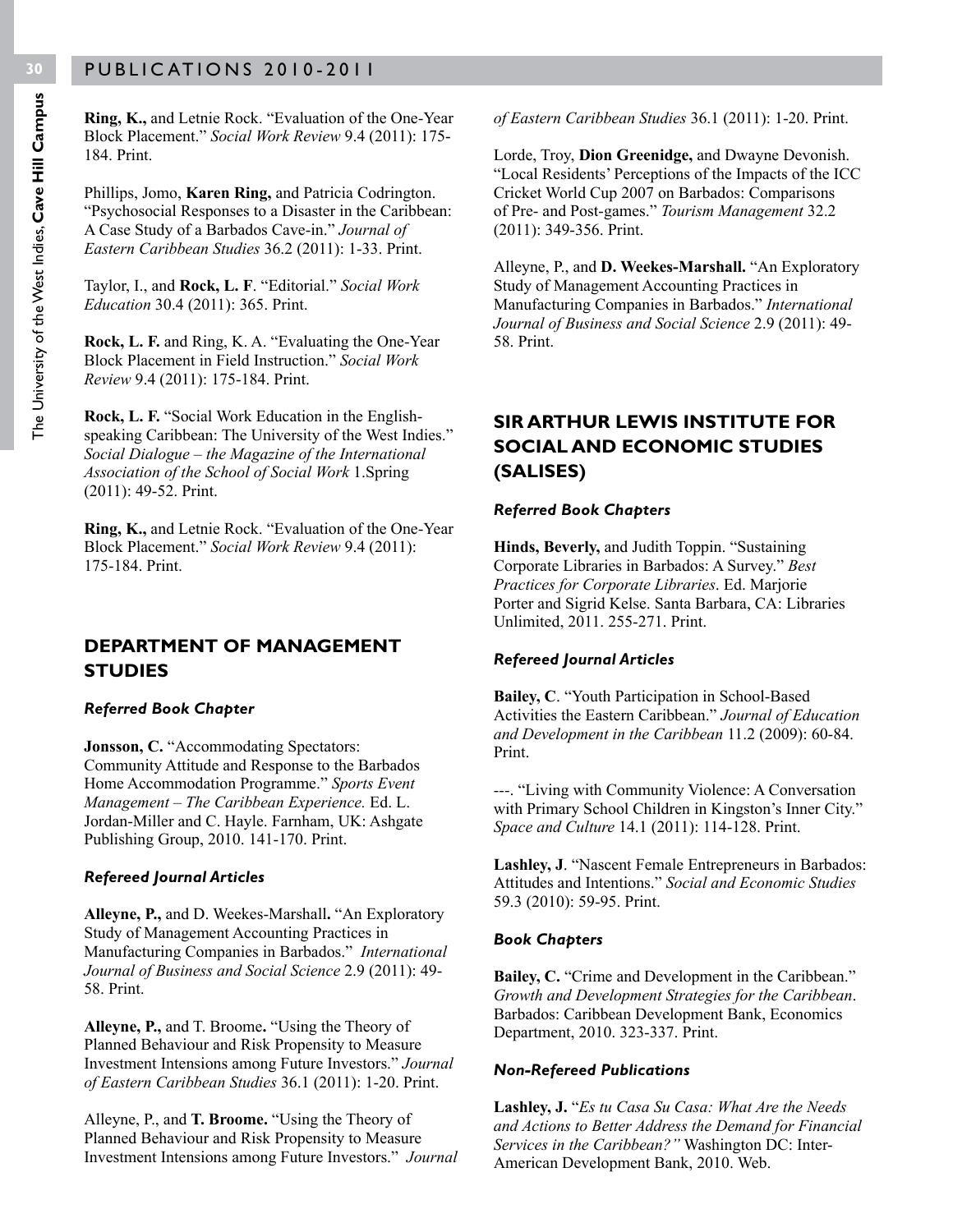#### *Technical Reports*

**Bailey, C**. *An Assessment of H1N1 Materials developed by UNICEF in Dominica and St. Lucia: A Study Designed to Evaluate to Success of H1N1 Interventions in Two islands in the Eastern Caribbean.* Barbados: UNICEF Office for Barbados and the Eastern Caribbean, 2010. Print.

**---**. *Barbados Crime Survey: 2009-2010*. Barbados: Attorney General's Office, 2011. Print.

#### *Project Reports*

**Lashley, J.** *Draft National Survey of the Small Business Sector in Barbados.* Barbados: Government of Barbados: March 2011. Print.

**---.** *Barbados Crime Survey: 2009-2010.* Barbados: Attorney General's Office, National Task Force on Crime Prevention*,* 2011. Print.

**---.** *Final Report on Developing a National Training Plan (2010 – 2015).* Barbados: Technical and Vocational Education and Training Council (TVETC), 2010. Print.

**Marshall, Don**. *Report of Public Policy Formulation and Implementation in the Caribbean: Barbados, Grenada, St. Lucia, Trinidad and Tobago, Jamaica, Belize, Dominica and Guyana.* London: Commonwealth Secretariat, 2011. Print.

#### **SHRIDATH RAMPHAL CENTRE FOR INTERNATIONAL TRADE LAW, POLICY AND SERVICES**

#### *Referred Book Chapters*

**Nurse, K**. "The Economic Partnership Agreement and the Creative Sector: Implications and Prospects for CARIFORUM." *The CARIFORUM-EU Economic Partnership Agreement: A Practitioners' Analysis*. Ed. A. Beviglia Zampetti and J. Lodge. London: Kluwer International, 2011. 149-163. Print.

**---**. "The Global Creative Economy and Small Island Developing States." *Islands as Crossroads: Sustaining Cultural Diversity in Small Island Developing States*. Ed. Tim Curti. Paris: UNESCO, 2011. 209-222. Print.

**---**. "Globalization and Trinidad Carnival: Diaspora, Hybridity and Identity in Global Culture." *Readings in Globalization: Key Concepts and Major Debates.* Ed. George Ritzer, and Atalay Zeynep. London: Wiley-Blackwell, 2010. 356-359. Print.

#### *Refereed Journal Articles*

**Nurse, K**. "Diasporic Tourism and Investment in Suriname." *Canadian Journal of Foreign Policy* 17.2 (2011): 130-142. Print.

**--**. "Development Assistance and Research Capacity Strengthening: The Case of Health Social Sciences in East Africa." *Journal of East African Studies* 52 (2011): 233- 251. Print.

#### *Journal Articles*

**Nurse, K**. "Diversification through Innovation: The Case of Small Island Developing States." *Small States Digest 2* (2011): 4 -14. Print.

#### **INSTITUTE FOR GENDER AND DEVELOPMENT STUDIES: NITA BARROW UNIT**

#### *Referred Book Chapters*

**Barriteau, Eudine.** "Theorizing Sexuality and Power in Caribbean Gender Relations" *Sexuality, Gender and Power: Intersectional and Transnational Perspectives.*  Ed. Anna G. Jonasdottir, Valerie Bryson and Kathleen B. Jones. New York: Routledge, 2011. 75-91. Print.

#### *Referred Journal Articles*

**Barriteau, Eudine.** "Aportaciones del Feminismo Negro al Pensamiento Feminista: Una Perspectiva Caribeña." *Boletín ECOS* 14 (2011): 1-17. ("*The Theoretical Strengths and Relevance of Black Feminist Scholarship: A Caribbean Feminist Perspective.*") Web.

**Crawford, Charmaine**. "The Continuity Of Global Crossings: African-Caribbean Women and Transnational Motherhood." Mothering and Migration: (Trans) Nationalisms, Globalization, and Displacement. *Journal of the Motherhood Initiative* (JMI) 2.2 (2011). 9-25. Print.

**DeShong, Halimah A. F.** "Gender, Sexuality and Sexual Violence: A Feminist Analysis of Vincentian Women's Experiences in Violent Heterosexual Relationships." *Journal of Eastern Caribbean Studies* 36. 2 (2011): 63- 96. Print.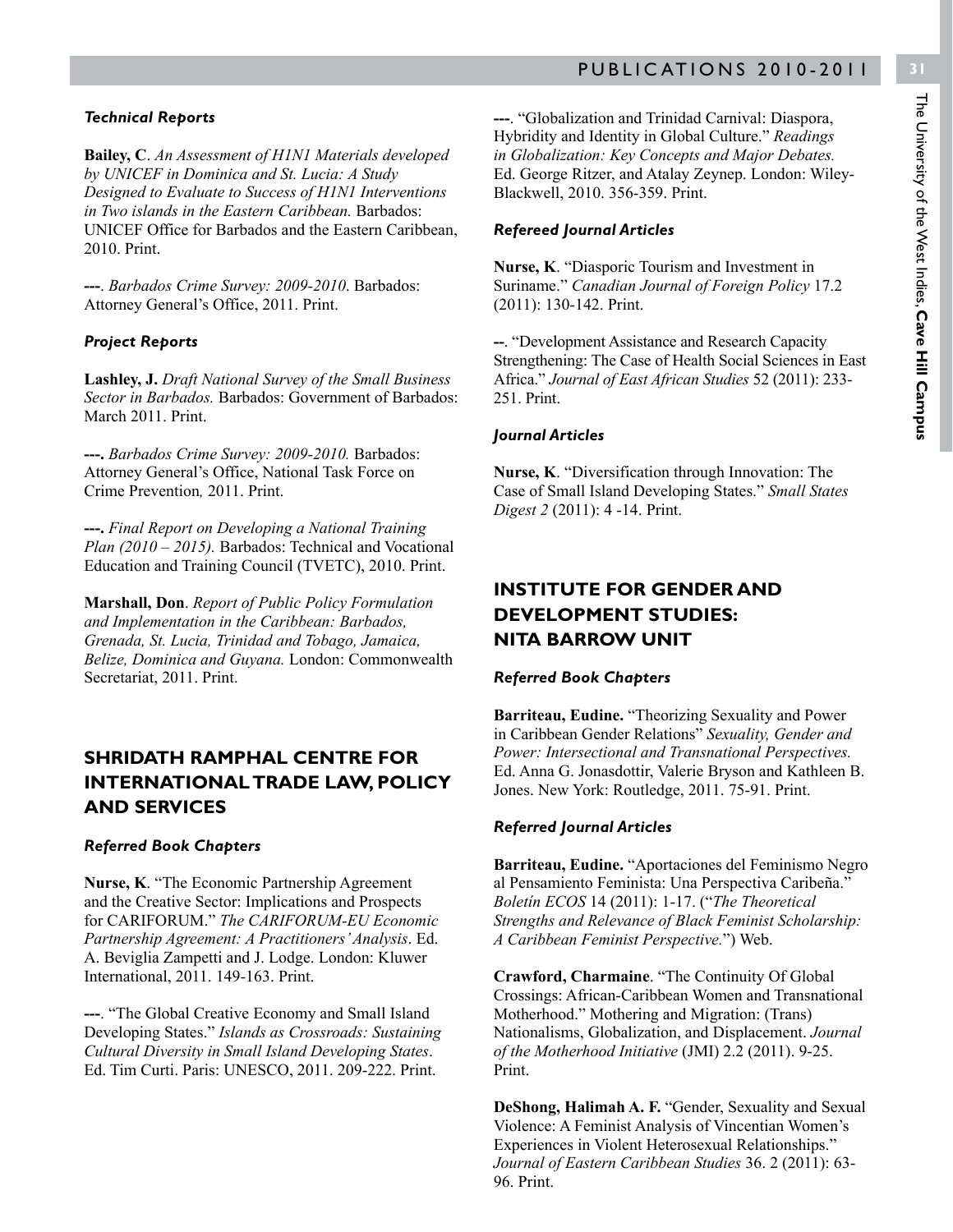#### *Book Reviews*

**Crawford, Charmaine.** Review of "For Us by Us (FUBU): Black Women and Entrepreneurship as a Political Space." *Southern Journal of Canadian Studies* 31 (2011): 1-27. Print.

**---.** Review of "Reconceptualizing Motherhood, Reconceptualizing Care: Migrant Domestic Workers, Transnational Hyper-Maternalism, and Protest." *International Feminist Journal of Politics* 8 (2011):1-34. Print.

#### *Working Papers*

**Kempadoo, Kamala.** *Power, Labour, Pleasure: Sexuality in Everyday Life.* Working Paper No. 16. Barbados: Institute for Gender and Development Studies: Nita Barrow Unit, The University of the West Indies, 2011. Print.

## NON TEACHING DEPARTMENTS

#### **THE MAIN LIBRARY**

#### *Refereed Journal Articles*

**King, Cheryl.** "Capitalising on Avenues for Financial Autonomy: Women Involved in the Commercial Activities of Nineteenth-Century Bridgetown, Barbados." *Journal of Caribbean History* 45.1 (2011): 75-91. Print.

Knight, Jennine, and **Cheryl King**. "A Question of Accessibility: Exploring Barriers to the Free Flow of Information." *Journal of Library and Information Science* 36.2 (2010): 93-101. Print.

**Knight, Jennine,** and Cheryl King. "A Question of Accessibility: Exploring Barriers to the Free Flow of Information." *Journal of Library and Information Science* 36.2 (2010): 93-101. Print.

#### *Refereed Book Chapters*

Hinds, Beverly, and **Judith Toppin**. "Sustaining Corporate Libraries in Barbados: A Survey." *Best Practices for Corporate Libraries*. Ed. Marjorie Porter, and Sigrid Kelse. Santa Barbara, CA: Libraries Unlimited, 2011. 255-271. Print.

#### *Non-Refereed Publications*

**King, Cheryl, comp. and ed.** *A Bibliography of Works by the UWI Department of History and Philosophy.* Bridgetown: UWI Department of History and Philosophy, 2010. Print.

**Knight, Jennine.** "Successful Succession Planning in Libraries: Building Bench Strength." *Library Work Life: HR E-News for Today's Leaders* 7.9 (2010). Web.

**Watson, Elizabeth.** *One Hot, Hot, Hot Groove Master: A Reflection on Arrow's Contribution to Caribbean Music*. Barbados: n. p., 2010. Print.